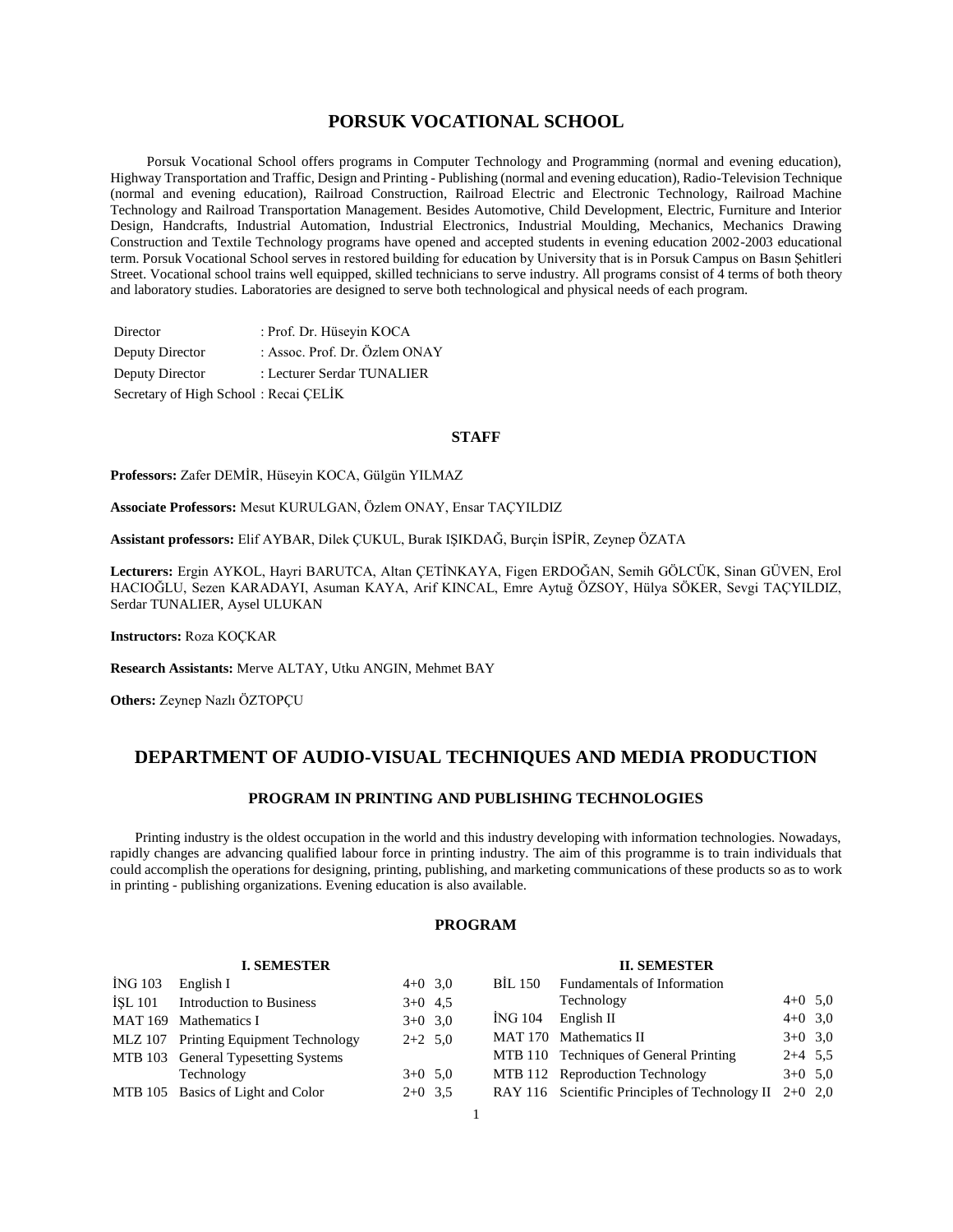| RAY 115 Scientific Principles of Technology I $2+0$ 2,0 |           |      |
|---------------------------------------------------------|-----------|------|
| TÜR 151 Turkish Language I                              | $2+0$ 2.0 |      |
| Elective Courses (1)                                    |           | 2.0  |
|                                                         |           | 30.0 |

#### **III. SEMESTER**

| GRA 207 Graphic Design                       | $3+0$ 3.0 |     |
|----------------------------------------------|-----------|-----|
| GRA 209 Packaging Technology and Design      | $2+2$ 4,0 |     |
| MTB 215 Offset Printing I                    | $2+2$ 4,0 |     |
| MTB 217 Printing Techniques I                | $3+2$ 5,0 |     |
| MTB 255 Cost Accounting in Printing Industry | $2+2$ 3.0 |     |
| TAR 165 Atatürk's Principles and History of  |           |     |
| Turkish Revolution I                         | $0+0$     | 2,0 |
| Departmental Elective Courses (2)            |           | 6,0 |
| Elective Courses (1)                         |           | 3,0 |
|                                              |           |     |

# **DEPARTMENTAL ELECTIVE COURSES**

| MTB 219 Total Quality Management in Printing |           |  |
|----------------------------------------------|-----------|--|
| Industry                                     | $2+2$ 3.0 |  |
| MTB 221 Desktop Publishing                   | $2+2$ 3.0 |  |
| MTB 223 Marketing and Advertising            | $2+2$ 3.0 |  |
| MTB 225 Production Planning and Management   |           |  |
| in Printing Establishments                   | $2+2$ 3.0 |  |
| MTB 227 Photography Techniques in Printing   |           |  |
| Industry                                     | $2+2$ 3.0 |  |
| MTB 251 Press Business Administration        | $2+2$ 3.0 |  |
|                                              |           |  |

| TRS 102 Technical Drawing   | $2+2$ 4.5 |  |
|-----------------------------|-----------|--|
| TÜR 152 Turkish Language II | $2+0$ 2.0 |  |
|                             |           |  |

 $\frac{1}{30.0}$ 

# **IV. SEMESTER**

| BIL 236        | Computerized Graphic Design      | $2+0$   | 3,0       |
|----------------|----------------------------------|---------|-----------|
| MTB 204        | <b>Quality Control</b>           | $2+0$   | 3,0       |
| MTB 214        | Binding Technology and Design    | $2+2$   | 4,0       |
| MTB 216        | <b>Offset Printing II</b>        | $2+2$   | 4,0       |
| MTB 218        | Printing Techniques II           | $3+2$   | 5,0       |
|                | MTB 220 (Eng) Technical English  | $3+0$   | 3,0       |
| <b>TAR 166</b> | Atatürk's Principles and History |         |           |
|                | of Turkish Revolution II         | $0 + 0$ | 2,0       |
|                | Departmental Elective            |         |           |
|                | Courses (2)                      |         | 6,0       |
|                |                                  |         | 30,0      |
|                |                                  |         |           |
|                | MTB 253 Web Publishing           |         | $2+2$ 3,0 |
| MTB 257        | <b>Printing Services</b>         |         | $2+2$ 3,0 |
|                | <b>ELECTIVE COURSES</b>          |         |           |
| BEÖ 155        | <b>Physical Education</b>        | $2+0$   | 2,0       |
|                | KÜL 199 Cultural Activities      | $0 + 2$ | 2,0       |
| SAN 155        | <b>Hall Dances</b>               | $0 + 2$ | 2,0       |

THU 203 Community Services 0+2 3,0

# **DEPARTMENT OF COMPUTER TECHNOLOGIES**

# **COMPUTER PROGRAMMING**

 Usage of computers at homes and in offices spread wide due to recent developments in IT technologies. Computer networks, software development for web, office and specific purposes, hardware, maintenance and back office, system administration are concepts of Computer Technology and Programming. Graduated students who will have computer technician title are well trained in theoretical and application fields.

## **PROGRAM**

## **I. SEMESTER**

| <b>BTP 101</b> | Algorithms and Introduction to      |           |  |
|----------------|-------------------------------------|-----------|--|
|                | Programming                         | $3+1$ 5,0 |  |
| <b>BTP 103</b> | <b>Integrated Office</b>            | $3+1$ 5,0 |  |
| <b>ELO 109</b> | <b>Basic Electronics</b>            | $3+1$ 5.0 |  |
| <b>ING 103</b> | English I                           | $4+0$ 3,0 |  |
| <b>MAT 121</b> | Mathematics I                       | $3+1$ 4,0 |  |
| TAR 165        | Atatürk's Principles and History of |           |  |
|                | Turkish Revolution I                | $0+0$ 2,0 |  |
| <b>TEK 107</b> | Scientific Principles of Technology | $3+1$ 4,0 |  |
| <b>TÜR 151</b> | Turkish Language I                  | $2+0$ 2,0 |  |
|                |                                     |           |  |

l 30,0

# **II. SEMESTER**

|                | BTP 102 Database and Management Systems I   | $3+1$ 4,0 |     |
|----------------|---------------------------------------------|-----------|-----|
|                | BTP 104 Data Structures and Programming     | $3+1$ 4,0 |     |
| <b>BTP 106</b> | Computer Hardware                           | $2+2$ 5.0 |     |
|                | GRA 110 Graphic and Animation               | $3+1$ 4,0 |     |
| ING 104        | English II                                  | $4+0$ 3,0 |     |
|                | MAT 122 Mathematics II                      | $3+1$ 4,0 |     |
|                | TAR 166 Atatürk's Principles and History of |           |     |
|                | Turkish Revolution II                       | $0 + 0$   | 2,0 |
|                | TÜR 152 Turkish Language II                 | $2+0$     | 2,0 |
|                | Elective Courses (1)                        |           | 2,0 |
|                |                                             |           |     |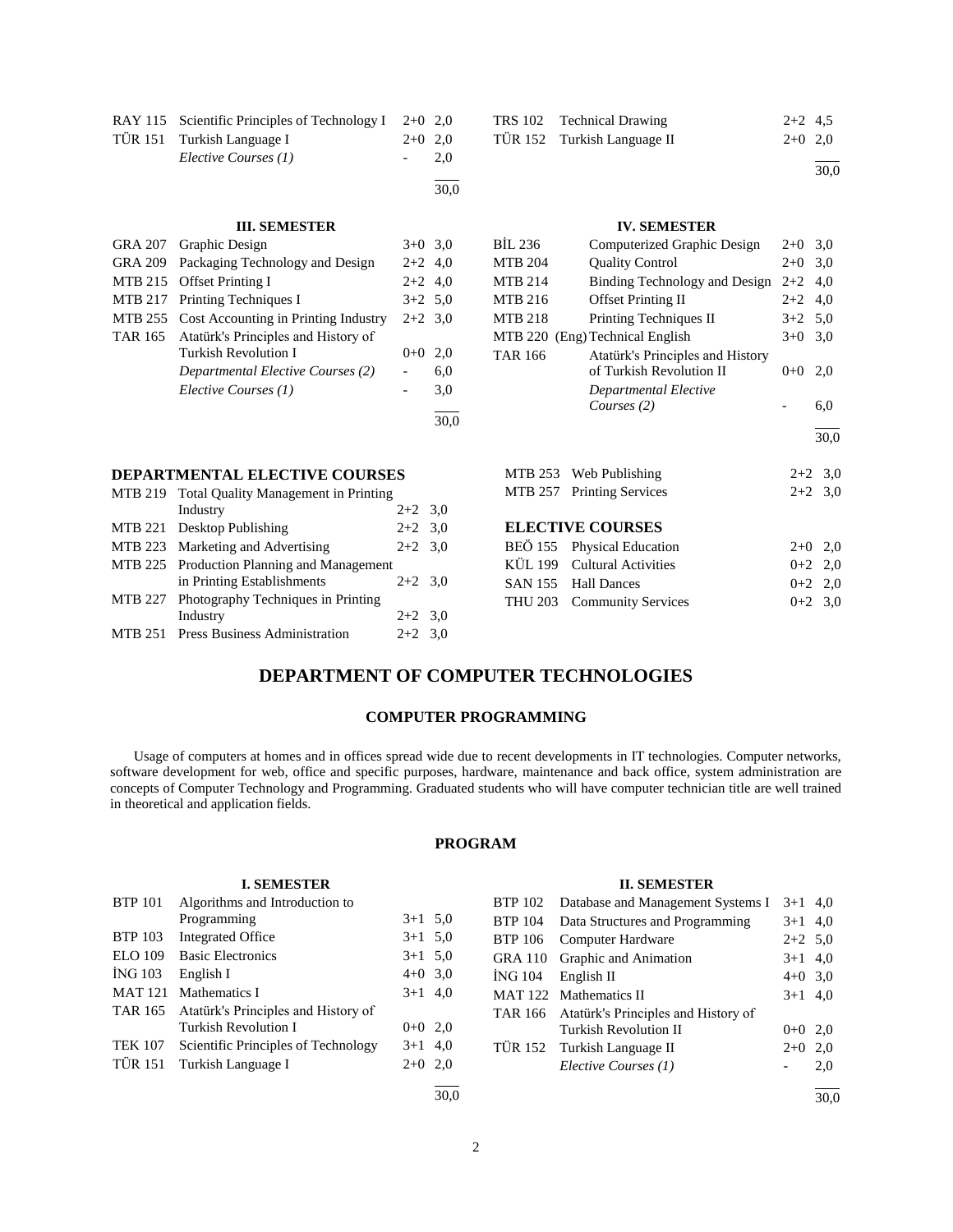# **III. SEMESTER**

| <b>BTP 201</b> | <b>Operating Systems</b>                | $3+1$ 4,0 |     |
|----------------|-----------------------------------------|-----------|-----|
| <b>BTP 203</b> | Database and Operation Systems II       | $3+1$     | 4.0 |
| <b>BTP 205</b> | Visual Programming I                    | $3+1$ 4,0 |     |
| <b>BTP 207</b> | <b>Internet Programming I</b>           | $3+1$ 4,0 |     |
| <b>BTP 209</b> | <b>Computer Network Systems</b>         | $1+1$ 2.0 |     |
| <b>BTP 211</b> | <b>Technical English I</b>              | $1+1$ 2.0 |     |
| <b>ILT</b> 105 | General and Technical Communication 2+0 |           | 2.0 |
|                | Departmental Elective Courses (2)       |           | 8,0 |
|                |                                         |           |     |

30,0

# **IV. SEMESTER**

| BTP 202        | <b>System Analysis and Design</b>      | $2+2$ 4,0 |     |
|----------------|----------------------------------------|-----------|-----|
| BTP 204        | Microcomputer Systems and              |           |     |
|                | Assembler                              | $3+1$     | 4,0 |
| BTP 206        | Visual Programming II                  | $3+1$ 4,0 |     |
| <b>BTP 208</b> | <b>Internet Programming II</b>         | $3+1$ 4,0 |     |
| <b>BTP 212</b> | <b>Technical English II</b>            | $1+1$ 2,0 |     |
| İSL 209        | <b>Business Management</b>             | $2+0$     | 2,0 |
| KGS 104        | <b>Quality Assurance and Standards</b> | $2+0$     | 2,0 |
|                | Departmental Elective Courses (1)      |           | 4,0 |
|                | Elective Courses (1)                   |           | 4,0 |
|                |                                        |           |     |

30,0

# **DEPARTMENTAL ELECTIVE COURSES**

| <b>BTP 210</b> | Control by Computer                     | $3+1$   | 4,0 |
|----------------|-----------------------------------------|---------|-----|
| <b>BTP 213</b> | Delphi Programming I                    | $3+1$   | 4,0 |
| <b>BTP 214</b> | Delphi Programming II                   | $3+1$   | 4,0 |
| <b>BTP 215</b> | C Programming I                         | $3+1$   | 4,0 |
| <b>BTP 216</b> | C Programming II                        | $3+1$   | 4,0 |
| <b>BTP 217</b> | Visual Basic Programming I              | $3+1$   | 4,0 |
| <b>BTP 218</b> | Visual Basic Programming II             | $3+1$   | 4.0 |
| <b>BTP 219</b> | Computer Aided Design and               |         |     |
|                | Modeling                                | $3+1$   | 4.0 |
| <b>BTP 220</b> | Research Techniques and Seminar         | $1+1$   | 2.0 |
| <b>BTP 221</b> | Project                                 | $0 + 4$ | 2,0 |
| <b>BTP 242</b> | <b>Statistics Practices at Computer</b> | $3+1$   | 4.0 |
|                |                                         |         |     |

| <b>BTP 244</b> | Electronic Commerce and Marketing |           |     |
|----------------|-----------------------------------|-----------|-----|
|                | Techniques on the Internet        | $3+1$     | 4.0 |
|                |                                   |           |     |
| ISL 421        | Entrepreneurship                  | $2+0$ 3,0 |     |
|                | MUH 233 Accounting Techniques and |           |     |
|                | Commercial Software I             | $1+1$ 2.0 |     |
|                | MUH 234 Accounting Techniques and |           |     |
|                | Commercial Software II            | $1 + 1$   | 2,0 |
|                |                                   |           |     |
|                | <b>ELECTIVE COURSES</b>           |           |     |
|                | BEÖ 155 Physical Education        | $2+0$     | 2,0 |
|                | KÜL 199 Cultural Activities       | $0+2$ 2.0 |     |

SAN 155 Hall Dances  $0+2$  2,0 THU 205 Community Services 0+2 4,0

# **DEPARTMENT OF DESING**

# **GRAPHIC DESING PROGRAM**

# **PROGRAM**

#### **I. SEMESTER** GTS 101 Written and Oral Communication 2+0 3,0 GTS 103 Basic Advertising Information 3+0 3,0 İNG 103 English I 4+0 3,0 İŞL 101 Introduction to Business 3+0 4,5 MAT 125 General Mathematics 3+1 4,0 MTB 105 Basics of Light and Color 2+0 3,5 PZL 103 Introduction to Marketing 3+0 3,0 SAN 119 Fundamental Art Education 2+0 2,0 TÜR 151 Turkish Language I 2+0 2,0 *Elective Courses (1)* - 2,0 l  $\frac{1}{30.0}$ **II. SEMESTER** BİL 150 Fundamentals of Information Technology  $4+0$  5,0 GTS 102 Advertising and Consumption 2+0 2,0 GTS 104 Design Applications 2+2 3,0 GTS 106 Technologic Developments in Advertising Field 2+0 2,0 İNG 104 English II 4+0 3,0 PZL 106 Marketing Communication 2+0 2,0 PZL 108 Consumer Behaviour 2+1 2,5 TEK 107 Scientific Principles of Technology 3+1 4,0 TRS 102 Technical Drawing 2+2 4,5 TÜR 152 Turkish Language II 2+0 2,0

l 30,0

| <b>III. SEMESTER</b> |
|----------------------|
|                      |

|         | BIL 236 Computerized Graphic Design | $2+0$ 3,0 |  |
|---------|-------------------------------------|-----------|--|
|         | FOT 211 Advertising Photography     | $2+1$ 3.0 |  |
| GTS 201 | Visual Communication Design         | $2+2$ 5.0 |  |

### **IV. SEMESTER**

| GTS 202 International Advertising       | $2+0$ 3.0 |  |
|-----------------------------------------|-----------|--|
| GTS 204 Advertising Campaign Design and |           |  |
| Applications                            | $2+2$ 5.0 |  |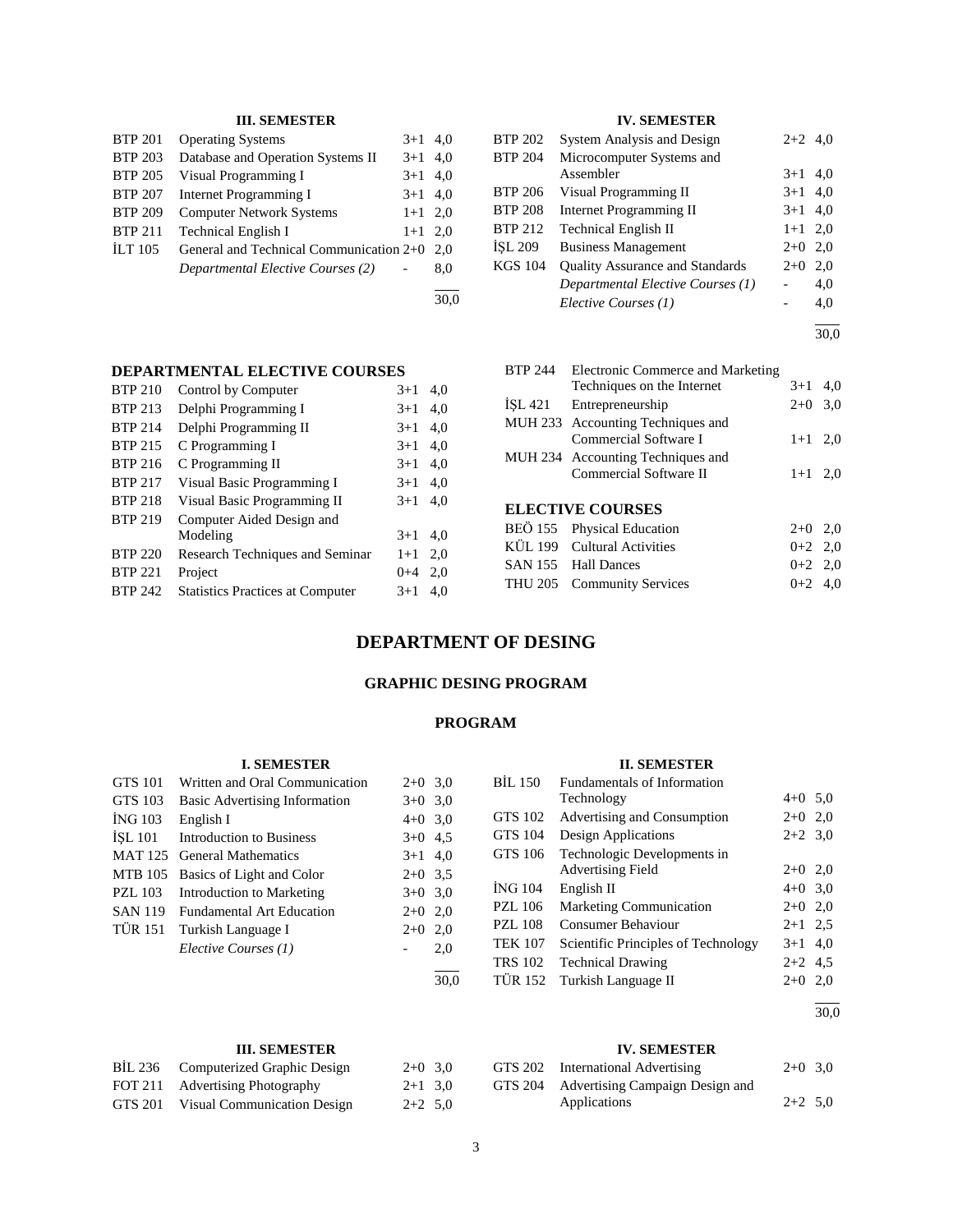|                | GTS 203 Advertisement Writing       | $2+1$ 3.5 |      |
|----------------|-------------------------------------|-----------|------|
| GTS 205        | <b>Printing Techniques</b>          | $3+0$ 3.5 |      |
| <b>PZL 237</b> | <b>Brand and Brand Strategy</b>     | $2+1$ 4,0 |      |
| TAR 165        | Atatürk's Principles and History of |           |      |
|                | Turkish Revolution I                | $0+0$ 2.0 |      |
|                | Departmental Elective Courses (1)   |           | 3,0  |
|                | Elective Courses (1)                |           | 3,0  |
|                |                                     |           | 30.0 |

#### **DEPARTMENTAL ELECTIVE COURSES**

|                   | GTS 207 Internet Advertising                            | $3+1$ 3.0 |  |
|-------------------|---------------------------------------------------------|-----------|--|
|                   | GTS 209 Positioning Strategies in Advertising $3+1$ 3,0 |           |  |
|                   | GTS 214 Organization and Management in                  |           |  |
|                   | <b>Advertising Agencies</b>                             | $3+1$ 3.0 |  |
| GTS 216 Semiotics |                                                         | $3+1$ 3.0 |  |
|                   | ISN 102 Public Relations                                | $3+0$ 3.0 |  |
|                   |                                                         |           |  |

| GTS 206        | Television and Advertising                  | $2+2$ 3.0 |     |
|----------------|---------------------------------------------|-----------|-----|
| <b>GTS 208</b> | <b>Technical English</b>                    | $3+0$ 3.0 |     |
| GTS 210        | Project                                     | $0+2$ 3.0 |     |
|                | GTS 212 Desktop Publishing                  | $2+2$ 3,0 |     |
|                | HUK 240 Advertising Law                     | $2+0$ 2,0 |     |
|                | TAR 166 Atatürk's Principles and History of |           |     |
|                | <b>Turkish Revolution II</b>                | $0+0$     | 2.0 |
|                | Departmental Elective Courses (2)           |           | 6,0 |
|                |                                             |           |     |

30,0

#### **ELECTIVE COURSES**

| BEÖ 155 Physical Education  | $2+0$ 2.0 |  |
|-----------------------------|-----------|--|
| KÜL 199 Cultural Activities | $0+2$ 2.0 |  |
| SAN 155 Hall Dances         | $0+2$ 2.0 |  |
| THU 203 Community Services  | $0+2$ 3.0 |  |

# **PROGRAM IN GENERATION. TRANSMISSION AND DISTRIBUTION OF ELECTRICITY**

# **PROGRAM**

|                           | <b>I. SEMESTER</b>                  |           |     |
|---------------------------|-------------------------------------|-----------|-----|
| BIL 137                   | Computer I                          | $2+0$ 2.5 |     |
| <b>ELE 103</b>            | Electrical and Electronical         |           |     |
|                           | Measurements                        | $3+1$ 5.0 |     |
| ELE 105                   | Direct Current Circuit Analysis     | $3+1$ 5.5 |     |
| <b>ELO</b> 104            | Analog Electronics                  | $3 + 1$   | 4,0 |
| $ING 103$ (Eng) English I |                                     | $4+0$ 3.0 |     |
| <b>MAT 121</b>            | Mathematics I                       | $3+1$     | 4.0 |
| <b>TAR 165</b>            | Atatürk's Principles and History of |           |     |
|                           | Turkish Revolution I                | $0 + 0$   | 2.0 |
| <b>TÜR 151</b>            | Turkish Language I                  | $2+0$     | 2,0 |
|                           | Elective Courses (1)                |           | 2,0 |
|                           |                                     |           |     |

# **III. SEMESTER**

| <b>EEÜ</b> 201 | <b>Electrical Energy Generation</b>   | $2 + 1$   | 4,0 |
|----------------|---------------------------------------|-----------|-----|
| <b>EEÜ</b> 203 | Electrical Energy Transmission and    |           |     |
|                | Distribution                          | $2+1$ 3.0 |     |
| <b>EEÜ</b> 205 | <b>Energy and Environment</b>         | $2+0$ 2,0 |     |
| <b>ELE 106</b> | Electric Systems (Networks) and       |           |     |
|                | Foundations                           | $1+1$ 2,0 |     |
| <b>ELE 212</b> | <b>Electricity Installation Plans</b> | $3+1$ 5.0 |     |
| <b>ELE 225</b> | <b>Electrical Machines</b>            | $3+1$ 4,0 |     |
| ELO 205        | <b>Power Electronics</b>              | $3+1$ 5.0 |     |
| ELO 211        | Microprocessors / Microcontrollers    | $3+1$ 5.0 |     |
|                |                                       |           |     |

30,0

30,0

# **II. SEMESTER** BİL 140 Computer Aided Design I  $2+0$  2,0 EEÜ 102 Traditional Sources of Energy 2+0 2,0 EEÜ 104 High Voltage Technics 1+1 2,0 ELE 104 Alternative Current Circuit Analysis  $3+1$  5,0 ELO 103 Digital Electronics 3+1 4,0 İNG 104 (Eng) English II 4+0 3,0 MAT 122 Mathematics II  $3+1$  4,0 TAR 166 Atatürk's Principles and History of Turkish Revolution II  $0+0$  2,0 TEK 107 Scientific Principles of Technology 3+1 4,0 TÜR 152 Turkish Language II 2+0 2,0

 $\overline{a}$ 30,0

# **IV. SEMESTER**

| EEÜ 202        | <b>Electricity and Energy Project</b>      | $2+2$ 4,0 |     |
|----------------|--------------------------------------------|-----------|-----|
| EEÜ 204        | <b>Energy Analysis and Savings</b>         | $2+0$ 2,0 |     |
| EEÜ 206        | Renewable Sources of Energy                | $2+0$ 2,0 |     |
| EEÜ 208        | <b>Energy Management and Policies</b>      | $2+0$     | 2,0 |
| EEÜ 210        | Contract, Exploration and Planning         | $2+1$ 3.0 |     |
| EEÜ 212        | Occupational Safety                        | $2+0$     | 2,0 |
| ELE 207        | Electrical Maintenance and                 |           |     |
|                | Troubleshooting                            | $1 + 1$   | 3,0 |
| <b>ELE 215</b> | <b>Electromechanical Control Systems</b>   | $3+1$     | 4,0 |
| ELE 222        | Related Electrical Service and Systems 1+1 |           | 2,0 |
|                | Departmental Elective Courses (1)          |           | 3,0 |
|                | Elective Courses (1)                       |           | 3,0 |
|                |                                            |           |     |

30,0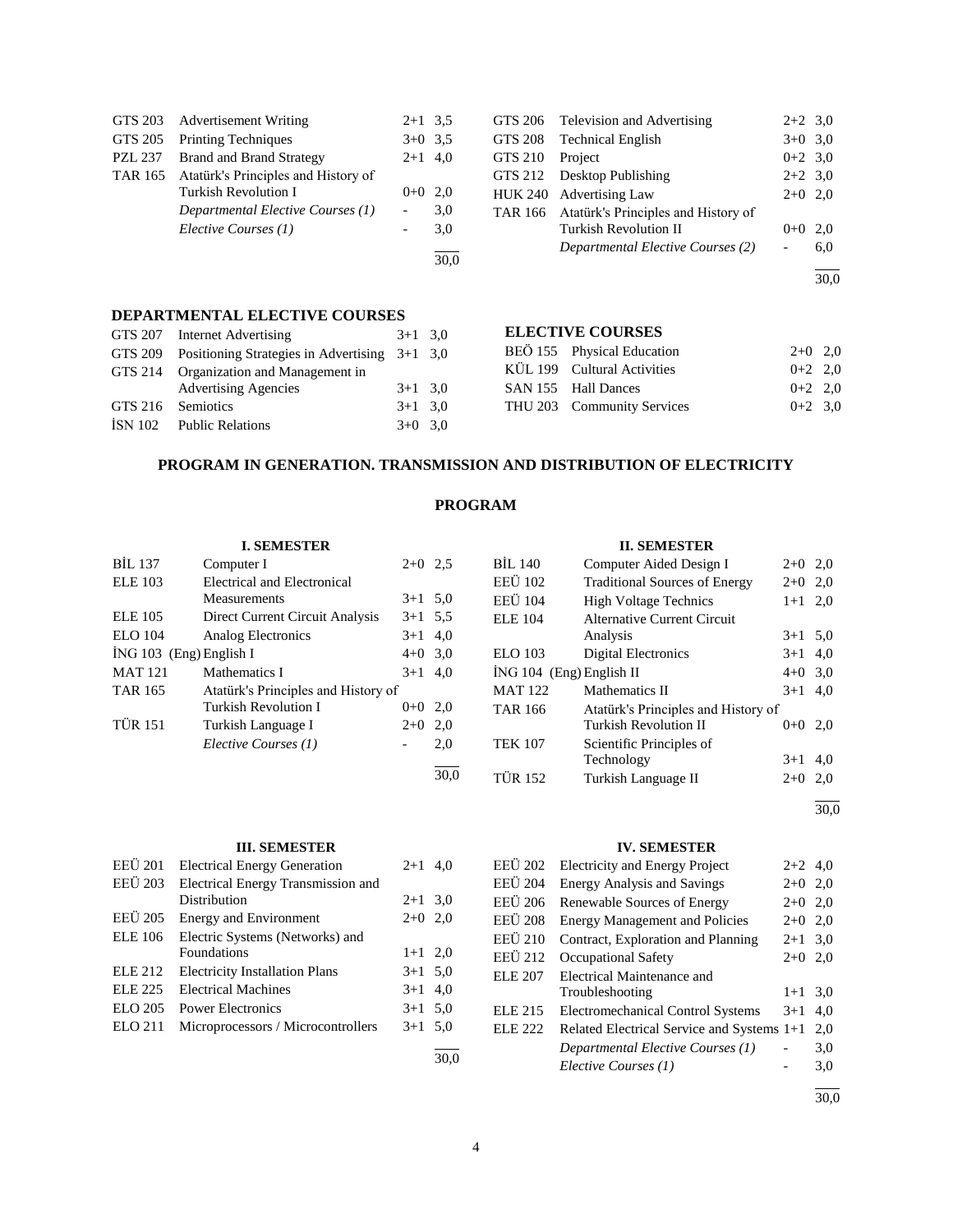# **DEPARTMENTAL ELECTIVE COURSES**

| EEÜ 214 Hydrogen Energy and Usage                     | $2+1$ 3.0 |  |
|-------------------------------------------------------|-----------|--|
| EEÜ 216 Solar Energy Systems                          | $2+1$ 3.0 |  |
| EEÜ 218 Production of Electricity with Wind $2+1$ 3,0 |           |  |
| EEÜ 220 Hydroenergy                                   | $2+1$ 3.0 |  |
| EEÜ 222 Thermal Power Plant                           | $2+1$ 3.0 |  |
| EEÜ 224 Geothermal Energy                             | $2+1$ 3.0 |  |
| EEÜ 226 Energy Plant Management                       | $2+1$ 3.0 |  |
|                                                       |           |  |

# EEÜ 228 Technical English  $2+1$  3,0

EEÜ 230 Fuels and Combustion Technology 2+1 3,0

# **ELECTIVE COURSES**

| BEÖ 155 Physical Education  | $2+0$ 2,0 |  |
|-----------------------------|-----------|--|
| KÜL 199 Cultural Activities | $0+2$ 2.0 |  |
| SAN 155 Hall Dances         | $0+2$ 2,0 |  |
| THU 203 Community Services  | $0+2$ 3.0 |  |
|                             |           |  |

# **DEPARTMENT OF ELECTRONICS AND AUTOMATION**

# **PROGRAM IN MECHATRONICH**

# **PROGRAM**

#### **I. SEMESTER** BİL 137 Computer I 2+0 2,5  $\text{ING } 103 \text{ (Eng)}$  English I  $4+0.3,0$ MAK 117 Manufacturing Process I 3+1 4,0 MAT 121 Mathematics I  $3+1$  4.0 MTR 101 Circuit Analysis 3+0 3,5 MTR 103 Introduction to Mechatronics 3+0 3,0 TAR 165 Atatürk's Principles and History of<br>Turkish Revolution I 0+0 2,0 Turkish Revolution I TEK 107 Scientific Principles of Technology 3+1 4,0 TÜR 151 Turkish Language I 2+0 2,0 *Elective Courses (1)* - 2,0 l 30,0 **II. SEMESTER** BİL 140 Computer Aided Design I 2+0 2,0 ELO 110 Digital Electronics 3+0 3,0 ELO 112 Analog Electronics 3+0 3,0  $ING 104$  (Eng) English MAK 128 Mater MAT 122 Mathe MEK 108 Mech MTR 102 Meas TAR 166 Atatü Turkis TRS 104 Techn TÜR 152 Turkis l **III. SEMESTER** BİL 287 Computer Aided Design II 2+0 2,0 MAK 227 Materials Technology II 3+1 4,0 MAK 229 Mechanical Science and Elements 3+1 5,0 MAK 240 Hydraulic and Pneumatic Systems 3+1 4,0 MİK 201 Microprocessors/Microcontrollers 1+1 2,0 MTR 201 Programmable Logic Controllers  $(PLC)$  1+1 2,0 MTR 203 Mechatronic System Components 2+0 2,0 MTR 205 Process Control I  $1+1$  2,0 MTR 207 Sensors and Transducers 1+1 2,0 TER 201 Thermodynamics 2+0 2,0 *Elective Courses (1)* - 3,0 l  $\frac{1}{30.0}$ **IV. SEMESTER** ENO 204 Data Addition and Control with l **DEPARTMENTAL ELECTIVE COURSES** ELO 214 Automatic Control 3+1 4,0

| ENO 208 Robot Technology                     | $3+1$ 4.0 |  |
|----------------------------------------------|-----------|--|
| ENO 209 Control with Computer                | $3+1$ 4,0 |  |
| <b>ENO 210</b> Microcontroller Based Control | $3+1$ 4.0 |  |
| ISL 421 Entrepreneurship                     | $2+0$ 3.0 |  |

| de electronics                 | 3+0 3.0   |  |
|--------------------------------|-----------|--|
| sh II                          | $4+0$ 3,0 |  |
| rials Technology I             | $3+0$ 3,0 |  |
| ematics II                     | $3+1$ 4,0 |  |
| anics                          | $2+0$ 2,0 |  |
| urement Techniques             | $1+1$ 2,0 |  |
| rk's Principles and History of |           |  |
| sh Revolution II               | $0+0$ 2,0 |  |
| nical Drawing                  | $2+2$ 4,0 |  |
| sh Language II                 | $2+0$ 2,0 |  |

30,0

| ELE 228        | <b>Electrical Machines and Drivers</b>          | $3+1$     | 4.0 |
|----------------|-------------------------------------------------|-----------|-----|
| <b>ENO 204</b> | Data Addition and Control with                  |           |     |
|                | Computers                                       | $3+1$ 5.0 |     |
| ISL 209        | <b>Business Management</b>                      | $2+0$ 2,0 |     |
| <b>KGS 104</b> | <b>Ouality Assurance and Standards</b>          | $2+0$ 2,0 |     |
|                | MTR 202 Process Instrumentation and Control     | $1+1$ 2.0 |     |
| <b>MTR 204</b> | Electro hydraulics/Electro pneumatics $2+1$ 3,0 |           |     |
|                | MTR 206 Process Control II                      | $1+1$ 2,0 |     |
|                | MTR 208 Mechatronic System Design               | $1+1$ 2,0 |     |
|                | MTR 210 Technical English                       | $2+0$     | 2,0 |
|                | <b>Departmental Elective Courses (2)</b>        |           | 6.0 |

 $\frac{1}{30.0}$ 

| MAK 252 Energy Management              | $1+1$ 2,0 |  |
|----------------------------------------|-----------|--|
| MTR 212 Process Measurements           | $3+1$ 3.0 |  |
| MTR 214 Applications of Mechatronic in |           |  |
| Industry                               | $1+1$ 2.0 |  |
| MTR 216 Fuzzy Logic                    | $2+0$ 2.0 |  |
| MTR 218 Fuzzy Logic                    | $3+1$ 4,0 |  |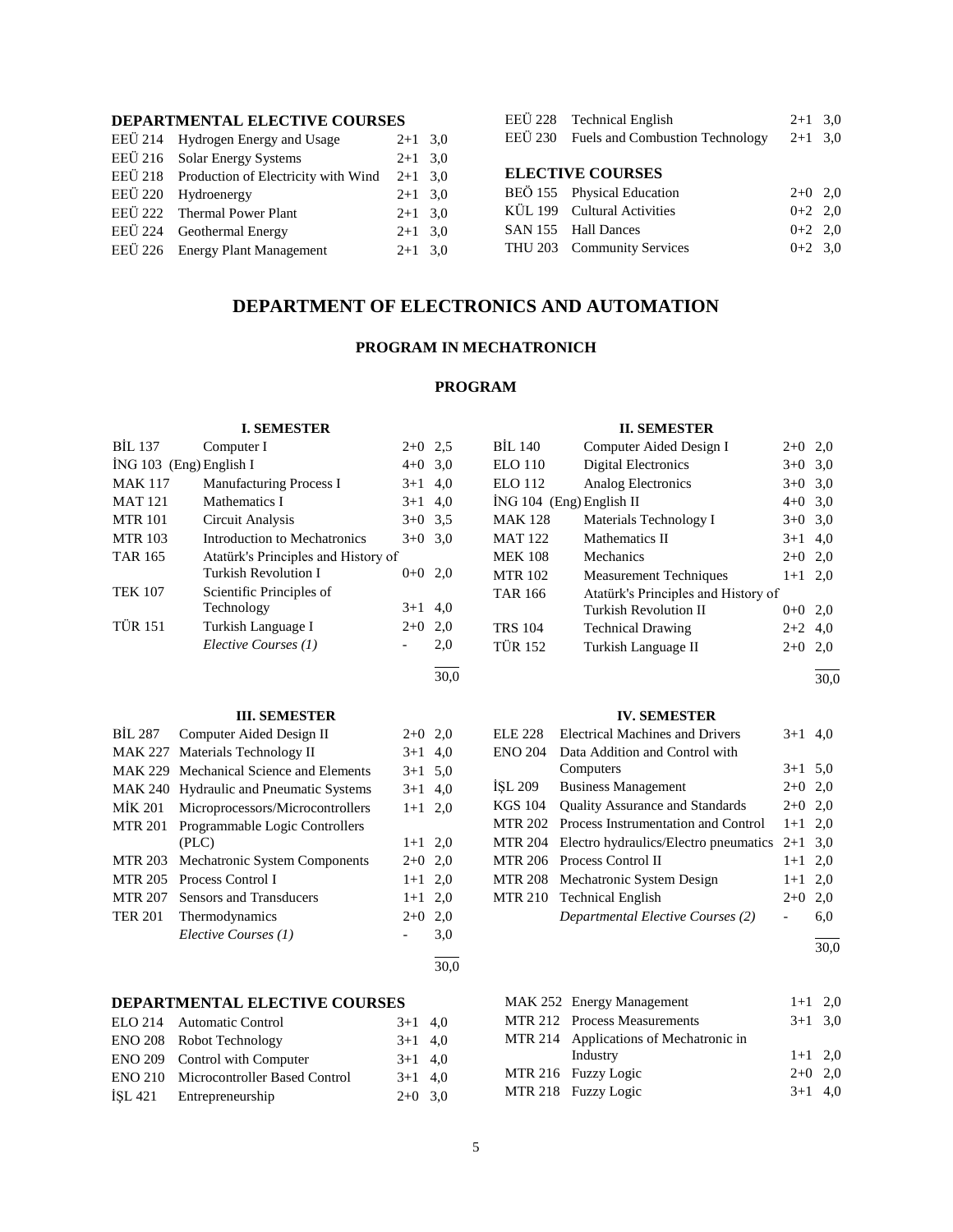| <b>ELECTIVE COURSES</b> |                             | SAN 155 Hall Dances | $0+2$ 2.0 |                            |           |
|-------------------------|-----------------------------|---------------------|-----------|----------------------------|-----------|
|                         | BEÖ 155 Physical Education  | $2+0$ 2.0           |           | THU 203 Community Services | $0+2$ 3.0 |
|                         | KÜL 199 Cultural Activities | $0+2$ 2.0           |           |                            |           |

# **PROGRAM IN RADIO AND TELEVISION TECHNOLOGY**

 The maintenance and application of all the electronic equipments of audio and video production and editing in radio and television studios and broadcast centres, are thought. The workshops are provided by the Open Educational Faculty Radio and TV Production Center Studios located in campus. The latest technology is applied in studios for educational purposes. Our students have an opportunity to practise their theoric knowledge and to be integrated to business life by getting training in important enterprises about Radio and Television industry (TRT and Private Televisions). Students have to get training total 30 working days. The graduates get Radio & TV Technician title. Evening Education is also available.

# **PROGRAM**

#### **I. SEMESTER**

| <b>ELO</b> 101 | Electronics I                                | $3+0$ 4.5 |      |
|----------------|----------------------------------------------|-----------|------|
| <b>ING 103</b> | English I                                    | $4+0$ 3.0 |      |
| <b>MAT 169</b> | Mathematics I                                | $3+0$ 3.0 |      |
| <b>RTV</b> 101 | Video Technique I                            | $2+0$ 3.5 |      |
| <b>RTV 103</b> | Technique of Radio Broadcast Systems 2+0 4,0 |           |      |
| <b>RTV 105</b> | Audio Circuits                               | $3+0$ 4,0 |      |
| <b>RTV 107</b> | Audio Technique I                            | $3+0$ 4,0 |      |
| <b>TÜR 151</b> | Turkish Language I                           | $2+0$     | 2,0  |
|                | Elective Courses (1)                         |           | 2,0  |
|                |                                              |           |      |
|                |                                              |           | 30.0 |

#### **III. SEMESTER**

| BIL 251        | Computer Usage I                                            | $2+2$ 3.0 |     |
|----------------|-------------------------------------------------------------|-----------|-----|
| <b>RTV 110</b> | New Communication Technologies                              | $2+0$ 2.5 |     |
| <b>RTV 201</b> | Technologies of Video Recording and<br>Editing Systems I    | $3+0$     | 3,0 |
| <b>RTV 203</b> | Advanced Logic and<br>Microprocessors I                     | $2+0$ 3.0 |     |
| <b>RTV 205</b> | Management and Organization<br>in R-TV                      | $2+0$ 2.5 |     |
| <b>RTV 209</b> | Digital Audio Recording Techniques I $2+0$ 2,0              |           |     |
| <b>RTV 215</b> | Systems of Studio and Electronic<br>Video Effect I          | $3+0$     | 3,0 |
| <b>TAR 165</b> | Atatürk's Principles and History of<br>Turkish Revolution I | $0 + 0$   | 2,0 |
|                | Departmental Elective Courses (3)                           |           | 9,0 |

# **DEPARTMENTAL ELECTIVE COURSE**

| MÜZ 151 Short History of Music       | $2+0$ 3,0 |  |
|--------------------------------------|-----------|--|
| TİY 308 Republic Era Turkish Theatre | $2+0$ 3,0 |  |

# **DEPARTMENTAL ELECTIVE COURSES**

| ISL 421 | Entrepreneurship | $2+0$ 3,0 |  |
|---------|------------------|-----------|--|
|---------|------------------|-----------|--|

## **II. SEMESTER**

| BIL 150 | Fundamentals of Information |           |     |
|---------|-----------------------------|-----------|-----|
|         | Technology                  | $4+0$ 5.0 |     |
|         | ELO 102 Electronics II      | $3+0$ 4.5 |     |
|         | $ING 104$ English II        | $4+0$ 3,0 |     |
|         | MAT 170 Mathematics II      | $3+0$ 3,0 |     |
|         | RTV 102 Video Technique II  | $2+0$ 3.0 |     |
| RTV 104 | Logic Circuits              | $3+0$ 3.5 |     |
|         | RTV 106 Video Circuits      | $2+0$ 2,0 |     |
|         | RTV 108 Audio Technique II  | $3+0$ 4,0 |     |
|         | TÜR 152 Turkish Language II | $2+0$     | 2,0 |
|         |                             |           |     |

#### 30,0

#### **IV. SEMESTER**

| <b>RTV 202</b> | Techniques of Video Recording    |           |     |
|----------------|----------------------------------|-----------|-----|
|                | and Editing Systems II           | $3+0$ 3.0 |     |
| <b>RTV 204</b> | Advanced Logic and               |           |     |
|                | Microprocessors II               | $2+0$     | 3,0 |
| <b>RTV 206</b> | Camera and Light                 | $2+0$     | 2,0 |
| <b>RTV 210</b> | Digital Audio Recording          |           |     |
|                | Techniques II                    | $2+0$ 2,0 |     |
| <b>RTV 216</b> | Systems of Studio and Electronic |           |     |
|                | Video Effect II                  | $3+0$     | 3,0 |
| <b>RTV 218</b> | Technique of TV Broadcast        |           |     |
|                | Systems                          | $3+0$     | 3,0 |
|                | RTV 222 (Eng) Technical English  | $3+0$     | 3,0 |
| <b>TAR 166</b> | Atatürk's Principles and History |           |     |
|                | of Turkish Revolution II         | $0 + 0$   | 2,0 |
|                | Departmental Elective            |           |     |
|                | Courses (2)                      |           | 6,0 |
|                | Elective Courses (1)             |           | 3,0 |
|                |                                  |           |     |

30,0

| MÜZ 151 Short History of Music             | $2+0$ 3.0 |  |
|--------------------------------------------|-----------|--|
| RTV 217 Creation, Production and Broadcast |           |  |
| Process of TV Program                      | $2+0$ 3.0 |  |
| RTV 223 Digital Radio And TV Broadcasting  |           |  |
| <b>Systems</b>                             | $2+0$ 3.0 |  |

30,0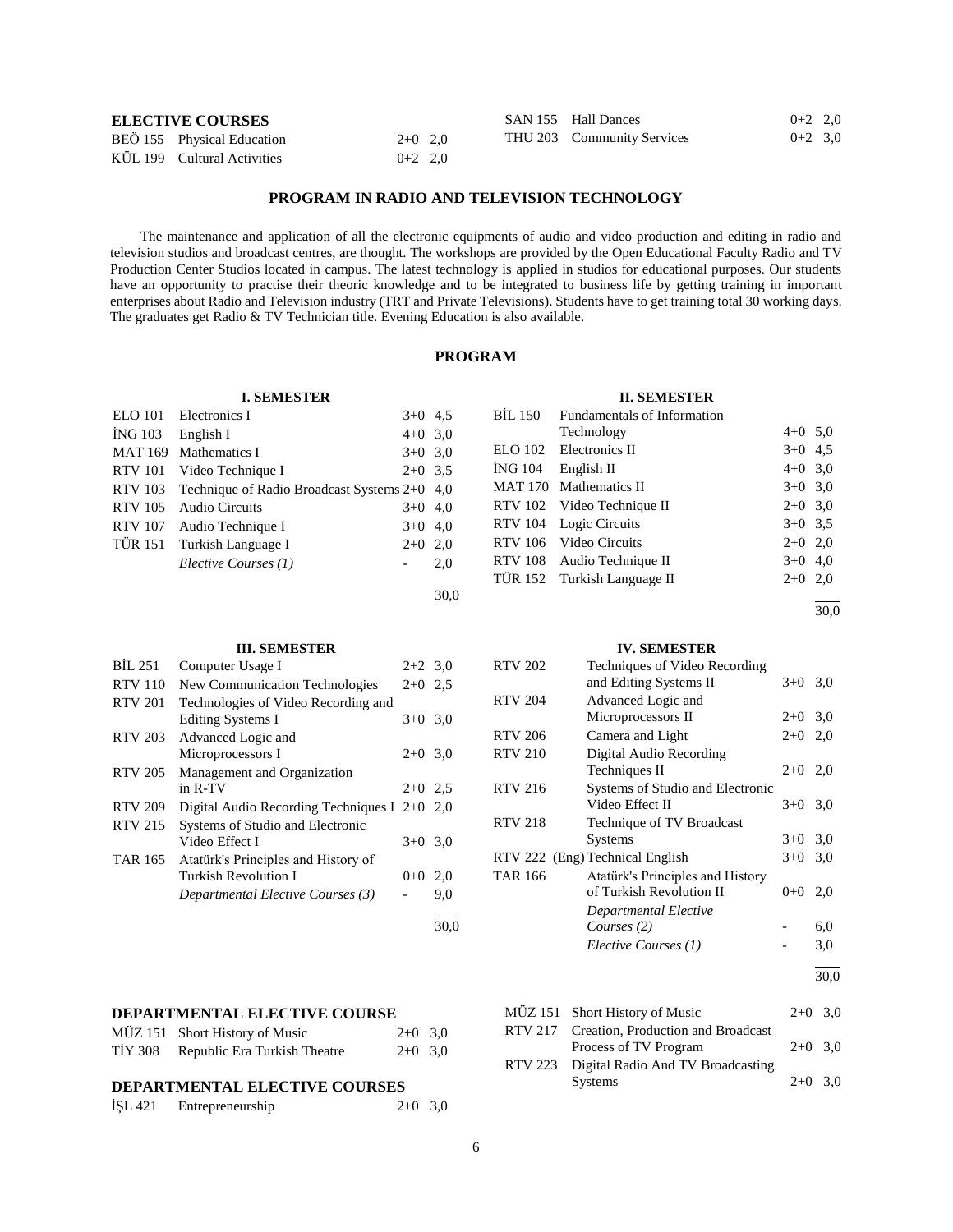|                | RTV 225 TV Programme Production  |       |     |
|----------------|----------------------------------|-------|-----|
|                | Techniques                       | $2+0$ | 3,0 |
| RTV 226        | Broadcasting Technologies in     |       |     |
|                | <b>Information</b> Age           | $2+0$ | 3,0 |
| <b>RTV 227</b> | Nonlinear Publishing             | $2+0$ | 3,0 |
| <b>RTV 228</b> | General Communication            | $2+0$ | 3,0 |
| <b>RTV 230</b> | Interactive Television           | $2+0$ | 3,0 |
| <b>RTV 232</b> | The Basic Techniques of Diction, |       |     |
|                | Announcing and Sound Recording   | $2+1$ | 3,0 |
| <b>RTV 234</b> | Working Life in Media            | $2+1$ | 3,0 |
| <b>RTV 251</b> | Picture Selection                | $2+0$ | 3,0 |
| RTV 252        | <b>Information Resources</b>     | $2+0$ | 3,0 |
| RTV 253        | Audio Recording and Editing      | $2+0$ | 3,0 |
|                |                                  |       |     |

| <b>RTV 254</b> | Radio Programming and Broadcasting $2+0$   |             | 3.0 |
|----------------|--------------------------------------------|-------------|-----|
|                | RTV 255 Studio Techniques                  | $2+0$ 3,0   |     |
| RTV 256        | Radio Programmes Project                   |             |     |
|                | Application                                | $0+2$ 3.0   |     |
|                | RTV 257 VTR Recording and Editing          | $2+0$ 3,0   |     |
| <b>TIY 308</b> | Republic Era Turkish Theatre               | $2+0$ 3,0   |     |
|                |                                            |             |     |
|                | <b>ELECTIVE COURSES</b>                    |             |     |
|                | BEÖ 155 Physical Education                 | $2+0$       | 2.0 |
|                | $\overline{K}$ III 199 Cultural Activities | $0+2$ 2 $0$ |     |

| BEO 155 Physical Education  | $2+0$ $2.0$ |  |
|-----------------------------|-------------|--|
| KÜL 199 Cultural Activities | $0+2$ 2.0   |  |
| SAN 155 Hall Dances         | $0+2$ 2.0   |  |
| THU 203 Community Services  | $0+2$ 3.0   |  |

# **PROGRAM IN MECHANICAL DRAWING AND CONSTRUCTION**

# **PROGRAM**

30,0

30,0

# **I. SEMESTER**

| <b>BIL 137</b>          | Computer I                          | $2+0$ 2.5 |     | BİL 13           |
|-------------------------|-------------------------------------|-----------|-----|------------------|
| İNG 103 (Eng) English I |                                     | $4+0$ 3.0 |     | ING 10           |
| <b>MAK 115</b>          | Mechanical Drawing I                | $3+1$ 4,0 |     | MAK              |
| <b>MAK 117</b>          | <b>Manufacturing Process I</b>      | $3+1$ 4,0 |     | MAK              |
| <b>MAK 119</b>          | Mechanical Technology I             | $1+1$ 2.5 |     | MAK              |
| <b>MAT 121</b>          | Mathematics I                       | $3+1$     | 4.0 | <b>MAK</b>       |
| <b>TAR 165</b>          | Atatürk's Principles and History of |           |     | MAK              |
|                         | <b>Turkish Revolution I</b>         | $0+0$ 2.0 |     | MAT 1            |
| <b>TEK 107</b>          | Scientific Principles of            |           |     | TAR <sub>1</sub> |
|                         | Technology                          | $3+1$     | 4.0 |                  |
| <b>TÜR 151</b>          | Turkish Language I                  | $2+0$     | 2,0 | TÜR 1            |
|                         | Elective Courses (1)                |           | 2,0 |                  |
|                         |                                     |           |     |                  |

# **III. SEMESTER**

| ILT 105 General and Technical Communication $2+0$ 2,0 |                     |     |
|-------------------------------------------------------|---------------------|-----|
| MAK 221 Computer Aided Design I                       | $3+1$ 5.0           |     |
| MAK 225 Engineering Science II                        | $3+1$ 4,0           |     |
| MAK 227 Materials Technology II                       | $3+1$ 4,0           |     |
| MAK 229 Mechanical Science and Elements               | $3+1$ 5.0           |     |
| MEK 209 Mechanics of Materials (Dynamics)             | $3+0$ 3.0           |     |
| MRK 203 Construction I                                | $2+2$ 4.0           |     |
| Departmental Elective Courses (1)                     | $\omega_{\rm{max}}$ | 3,0 |
|                                                       |                     |     |

# **DEPARTMENTAL ELECTIVE COURSES ELECTIVE COURSES**

| ELE 102 Basics of Electricity          | $2+2$ 3.0 |  |
|----------------------------------------|-----------|--|
| MAK 238 System Analysis and Design     | $2+2$ 3.0 |  |
| MRK 201 Advanced Computer Applications | $2+2$ 3.0 |  |
| MRK 213 Technical English              | $3+0$ 3.0 |  |

# **II. SEMESTER**

| BİL 138                  | Computer II                         | $2+0$ 2.5 |     |
|--------------------------|-------------------------------------|-----------|-----|
| İNG 104 (Eng) English II |                                     | $4 + 0$   | 3,0 |
| MAK 116                  | Mechanical Drawing II               | $1+1$ 3,0 |     |
| MAK 118                  | Manufacturing Process II            | $3+1$ 4,0 |     |
| MAK 120                  | Mechanical Technology II            | $1+1$ 2.5 |     |
| MAK 124                  | <b>Engineering Science I</b>        | $3+0$     | 4,0 |
| MAK 128                  | Materials Technology I              | $3+0$ 3,0 |     |
| MAT 122                  | Mathematics II                      | $3+1$     | 4,0 |
| TAR 166                  | Atatürk's Principles and History of |           |     |
|                          | <b>Turkish Revolution II</b>        | $0+0$ 2,0 |     |
| TÜR 152                  | Turkish Language II                 | $2+0$     | 2,0 |
|                          |                                     |           |     |

30,0

#### **IV. SEMESTER**

| KGS 104 | <b>Quality Assurance and Standards</b>  | $2+0$ 2,0 |     |
|---------|-----------------------------------------|-----------|-----|
| KLP 201 | Mould Design                            | $2+2$ 3,0 |     |
|         | MAK 222 Computer Aided Design II        | $1+1$ 3,0 |     |
|         | MAK 236 Computer Aided Manufacturing    | $3+1$ 4,0 |     |
|         | MAK 240 Hydraulic and Pneumatic Systems | $3+1$ 4.0 |     |
|         | MAK 242 Administrating Management and   |           |     |
|         | <b>Manufacturing Control</b>            | $1+1$ 3,0 |     |
|         | MRK 204 Construction II                 | $2+2$ 3.0 |     |
|         | MRK 216 Measurements Techniques         | $2+0$     | 2,0 |
|         | MRK 218 Basic Principles of the Machine |           |     |
|         | Construction                            | $3+0$     | 3,0 |
|         | Elective Courses (1)                    |           | 3,0 |
|         |                                         |           |     |

30,0

| BEÖ 155 Physical Education  | $2+0$ 2.0 |  |
|-----------------------------|-----------|--|
| KÜL 199 Cultural Activities | $0+2$ 2.0 |  |
| SAN 155 Hall Dances         | $0+2$ 2.0 |  |
| THU 203 Community Services  | $0+2$ 3.0 |  |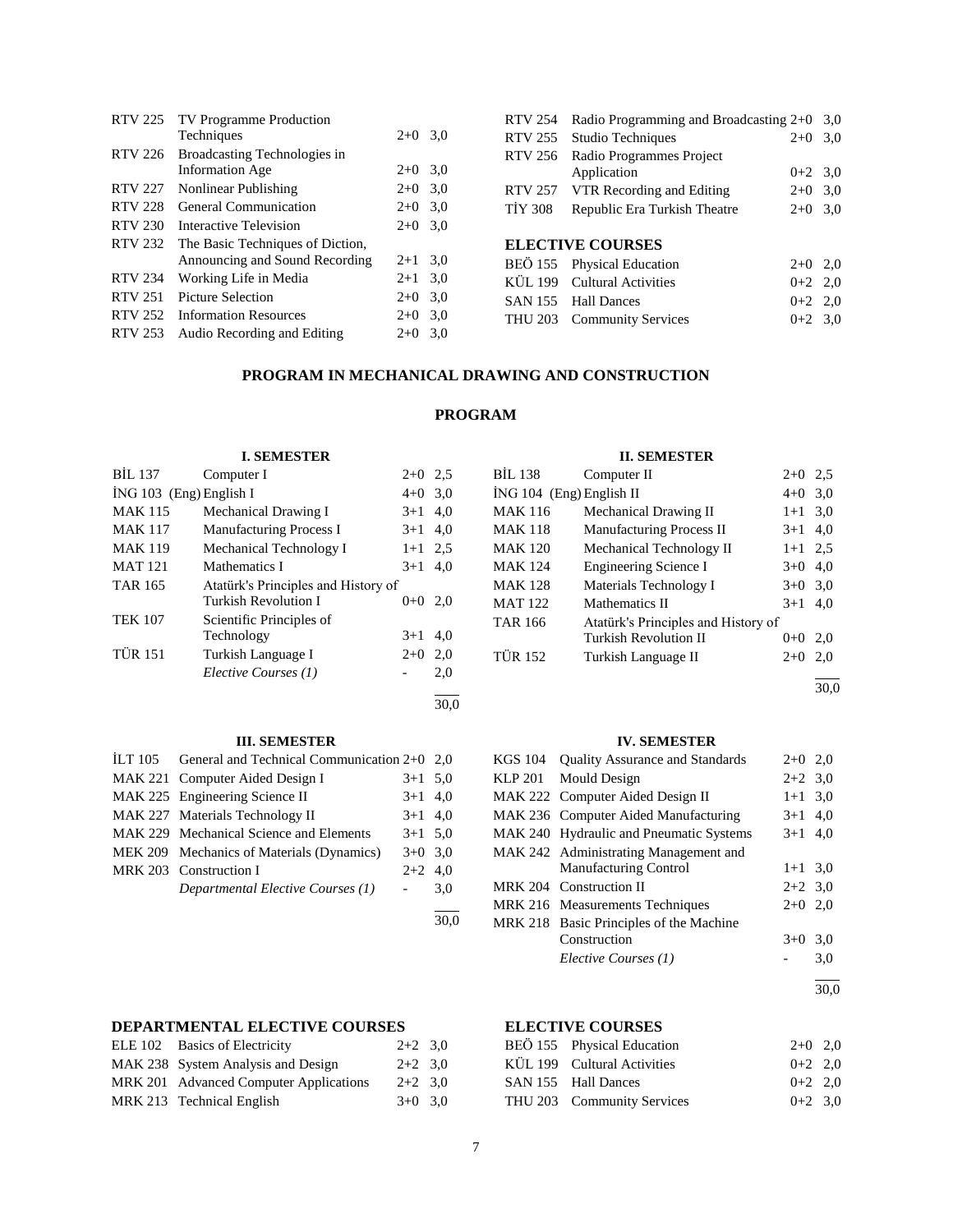# **COURSE CONTENTS**

# **BEÖ 155 Physical Education 2+0 2,0**

Definition of Physical Education and Sports; Aims, Disadvantages of Inactive Life; Various Activities for Physical Education; Recreation; Human Physiology; First Aid; Sports Branches: Definition, Rules and Application; Keep Fit Programs.

#### **BİL 137 Computer I 2+0 2,5**

Windows Operating System: Introduction and using of desktop and objects, Options of Start Menu; Microsoft Office Suite: Opening file, preparation, arranging, preparation of top and bottom information with MS Word, Cell, line, column, page layout, cell forming and formula editing with MS Excel, Slide editing and slide shows operations with MS PowerPoint, Using of dairy and calendar options, Mail importing and exporting with MS Outlook, Explorer objects and searching the web with Internet Explorer.

#### **BİL 138 Computer II 2+0 2,5**

Basic Concepts of Internet: Servers, Clients, TCP-IP Protocol, Web based Services, (HTTP; SMTP, DNS, FTP, TELNET, POP3, PROXY); Introduction to Web Design: Installing server side software for development; Developing WEB files, FTP Clients; Presentation Software: Applying Templates for Presentation, Generating Presentations, Presentation Editing; Database Application: Generating Tables, Table design, Form generation and data input, Reports and report generating, Shortcut to tables, Queries.

#### **BİL 140 Computer Aided Design I 2+0 2,0**

Introduction to Software Suites: Properties, Menus, Sub menus, Design environment and menus; Circuit Diagram Design and Drawing; Forming Components of a Circuit Diagram, Connections, Blocking and Regulation of Properties; Circuit Analysis and Test Operations: Test equipments, Test operations with simulations; Printing from Plotters and Printers: Printer adjustment, Drawing area; Determining printing properties.

#### **BİL 150 Fundamentals of Information Technology 4+0 5,0**

Introduction to Computer: History of Computer; Operating Systems: Introduction to operating systems; Office Software-Word Processors and Document Systems: General Characteristics of the Office Software; Office-Software-Spreadsheets Programs: Spreadsheets Programs; Office Software-Presentation Programs: Presentation Programs; E Mail-Personal Communication Management: General Characteristics of the E Mailing System; Effective use of the Internet and Internet Security; Network Technologies. Computer Hardware and Error Detection: Types of Computers; Social Networks and Social Media: Social Media and Introduction to Social Media; Special Application Software: Multimedia; Law and Ethics of Informatics: Intellectual Property and Informatics Law; E-Learning: Developments in E-Learning; E-Government Applications; Computer and Network Security; Latest Strategic

Technologies of Informatics: Factors Affecting Technological Developments.

**BİL 236 Computerized Graphic Design 2+0 3,0** Technological Advances in Graphics Design; Image Editor Photoshop: Purpose, Application, Anti-aliasing, Resolution; Tool Boxes: Pick up tools, Crop type, Paint bucket, Gradient, Eyedropper, Airbrush, Line tools, Rubber stamps, Smudge, Blur, Dodge; Select Menu: Inverse, Feather, Modify, Image, Edit, Mode, Filter; File Menu; Format Menu; Shift, Delete, Option, Command; Layers; Colour Palette; Blend if; Editing Single and Multiple Images; Photoshop File Formats: EPS, TIFF, JPEG, Applications.

# **BİL 251 Computer Usage I 2+2 3,0**

Computer and Keyboard; Computer Hardware and Software; Internet; MS Office Suite 97: Word and applications, Excel and applications, PowerPoint and applications; Passive Circuit Elements; Source Definitions; Defining Analysis Type; Defining Output Variables; Circuit Analysis

**BİL 287 Computer Aided Design II 2+0 2,0** Using and Beginning Arrangements; Minimum requirement concept of hardware for software, Installation of software, Operating; Basic Drawing Elements: Basic drawing commands (Circle, Arc, Line?) functions, Forming object and object groups; Correction and Interrogation Operations: Correction and interrogation command functions, Correction and arrangement on object; Spectre Control Operations: Basic spectre command function; Blocking Operations and layers; Measuring and Scanning Process; Operations of Printer and Plotter.

#### **BTP 101 Algorithms and Introduction to Programming 3+1 5,0**

Principles of Problem Solving; Phases of Problem Solving; Algorithm and Flow Charts: Description of a problem, Recognizing critical points, Pieces into parts to problem, Converting algorithm into flow charts, Testing, Finding mistakes; Using Of Programming Media and Principles of Code Writing; Using Programming Language Media: Variables, Controlling terms and circles, Describing necessary variables, Writing program code, Running of program and testing, Producing alternative solving for program.

**BTP 102 Database and Management Systems I 3+1 4,0** Database, Data Base Management Systems; Basic Concepts and Definitions; Database Architecture: External, Conceptual and Internal levels; Schemas; Data Independence; Data Models: Entity-relationship model, Hierarchical model, Network model and relational model; Dependencies Between Attributes; Normal Forms.

**BTP 103 Integrated Office 3+1 5,0**

Using for Various Aims in the Office Environment of Computer Technology; Using of Word Processing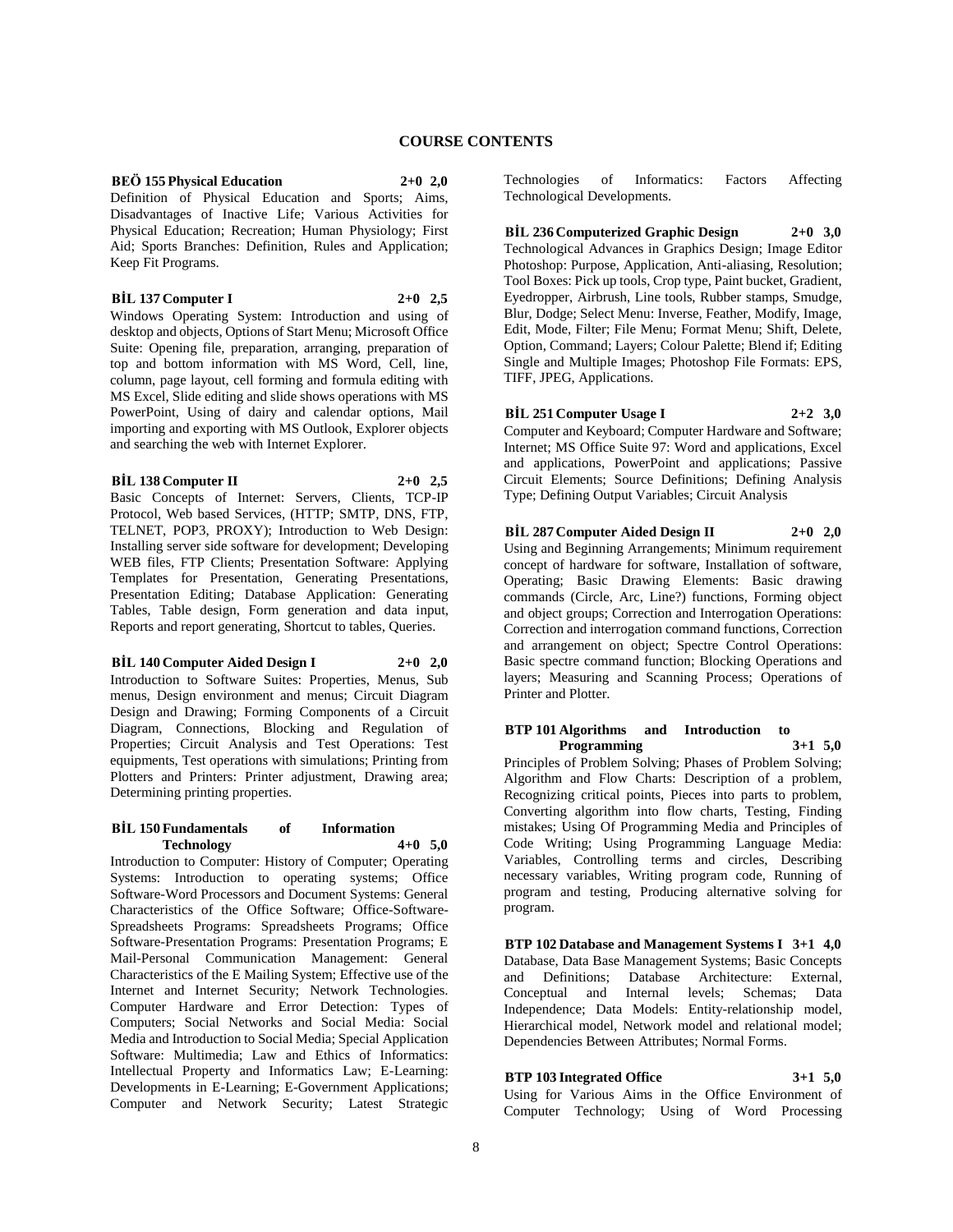Programme; Presenting and Preparing Presentation by Computer Technology; Using of a Presentation Programme; To be able to Create of Working Sheet; Understanding Facilities Provided by Working Environment, Preparing Graphic in Working Sheet; Understanding Importance of Advantages of Using Database Programme.

**BTP 104 Data Structures and Programming 3+1 4,0** Definition of Data; Main Data Types and Data Structures; Connected Lists, Stocks; Conjunctions Nets; Algorithm Difficulty; Basic Algorithms; Memory Usage Registration Concept; Physical and Logical Organization of Registrations; File Usage and Management: Randomised and Directly connected files; Registering and Database; Programming; Controlling of Computer Ports by Programming.

**BTP 106 Computer Hardware 2+2 5,0** Physical Structure of a Computer: Hard disc, Processor, Memory, Disc driver, Floppy disc drive; Removable Memory Units; Backup Units, CDs, Input and Output Units, Connection Points, Keyboard, Mouse, Joystick, Scanner, Digitizer, Sound Card, Graphic card, Expanding cards, Monitor, Printer, Plotter; Modem; Network cards; Categorization and Comparison of Big-Medium-Small Computer Equipment.

#### **BTP 201 Operating Systems 3+1 4,0** File and Directory Processes: File access, Definition of files and groups; Administration Systems: Administrator information, Comprehension of system principles, Creating user account, Inserting and terminating user group; Internet Tools: Mail, FTP, Telnet etc. software usage; Installation and Settings: System installation and application, Implemention

of required system settings.

**BTP 202 System Analysis and Design 2+2 4,0** System Function and Components; Definition of the Problem and Solution Principles; System Creation Life Cycle; Analysis Tools and Techniques; Data Flow Charts or Modelling of New Information System; Data definition and Information Requirement at Data Dictionary; System Design and Application; Computer Inputs, Outputs, Controlls; Design of Files; Information System Development Steps and System Analysis; Administration Function; Data and Information Concepts; System Analysis Tools; Classification of Information Tools; Computer Aided Software Engineering Tools.

**BTP 203 Database and Operation Systems II 3+1 4,0** Design Criteria: Hierarchical, Network and Relational Database Systems; Data Definition, Data Manipulation and Query Languages; Relational Algebra Operators; Relational Calculus; Examples of Relational Query Languages: Sql, Quel, Qbe; Operational Requirements: Security, Integrity, Accuracy, Concurrency and Performance.

# **BTP 204 Microcomputer Systems and Assembler 3+1 4,0**

Understanding Basic Hardware Units and Structures of a Microcomputer; Processing of Microcomputer Hardware

Units; Programming by Low Level Programming Languages of Microcomputer Systems; Assembler Programming Languages and Applications: Structure of assembler programming, Languages and basic concepts of assembler programming language, Statements of assembler programming language, Advantages of assembler programming language.

# **BTP 205 Visual Programming I 3+1 4,0**

Definition of Variables and Functions as Objects, Characteristics of Objects and to Change These Characteristics; Programming Techniques; Using Objects in Programming; Changing the Characteristics of Objects by Using Functions in Programming; Preparing more Useful Interfaces to Users by Using Objects in Programming; Differences between Classical Programming and Object Oriented Programming.

**BTP 206 Visual Programming II 3+1 4,0** Principles of Object Oriented Programming: Fundamentals of language; Language Environment; Visual Programming; Structure of Program; Elements of Language; Simple Types; Sliding Point Data Structures; Indicators, Input/Output Registering; Visual Database Tools; Charts; Data Units; SQL; Objected Oriented Programming: Components, Objects, Developed programming commands.

**BTP 207 Internet Programming I 3+1 4,0** Fundamental Internet Concept: Server client logic, TCP-IP protocol, HTTP, SMTP, DNS, FTP, TELNET, POP3, PROXY concepts; Introduction to WEB Design: Creating Web Files, Usage of FTP software; HTML: HTML commands; Script Usage: Script usage; Design Project; HTML Editors.

**BTP 208 Internet Programming II 3+1 4,0** Designing Dynamic Page to Prepare Web Site; Installing and Adjusting the Programmes Necessary for the Source Computer; Using HTML Form Tags and HTML Scripts for the Dynamic Pages; Using CGI Language; To be able to Connect to a Database Using CGI Language: Definitions of variable; The usage of the variables; Data Types and Operators; Controlling Terms, Loop Statements, Functions; File Operations.

**BTP 209 Computer Network Systems 1+1 2,0** Introduction to Computer Networks: LAN, MAN, WAN concepts; Computer Network Cables: Cable types, Proper cable selection; Network Hardware Units: Repeater, Bridge types, Ethernet keys, Routers, Router Connection; Network Protocols: History, FTP protocols, TELNET, SMTP, DNS knowledge and usage, Electronic mail usage and knowledge.

**BTP 210 Control by Computer 3+1 4,0** Basic Properties and Structure of Industrial Computers; Knowing and Inserting and Running the Cards Used in Industrial Computers; Measuring and Controlling Operations by Using Industrial Computers; Network and its Basic Properties Used in Automation Systems; The Network Organization for Measuring and Controlling Systems; Industrial Communication; Communication Controlling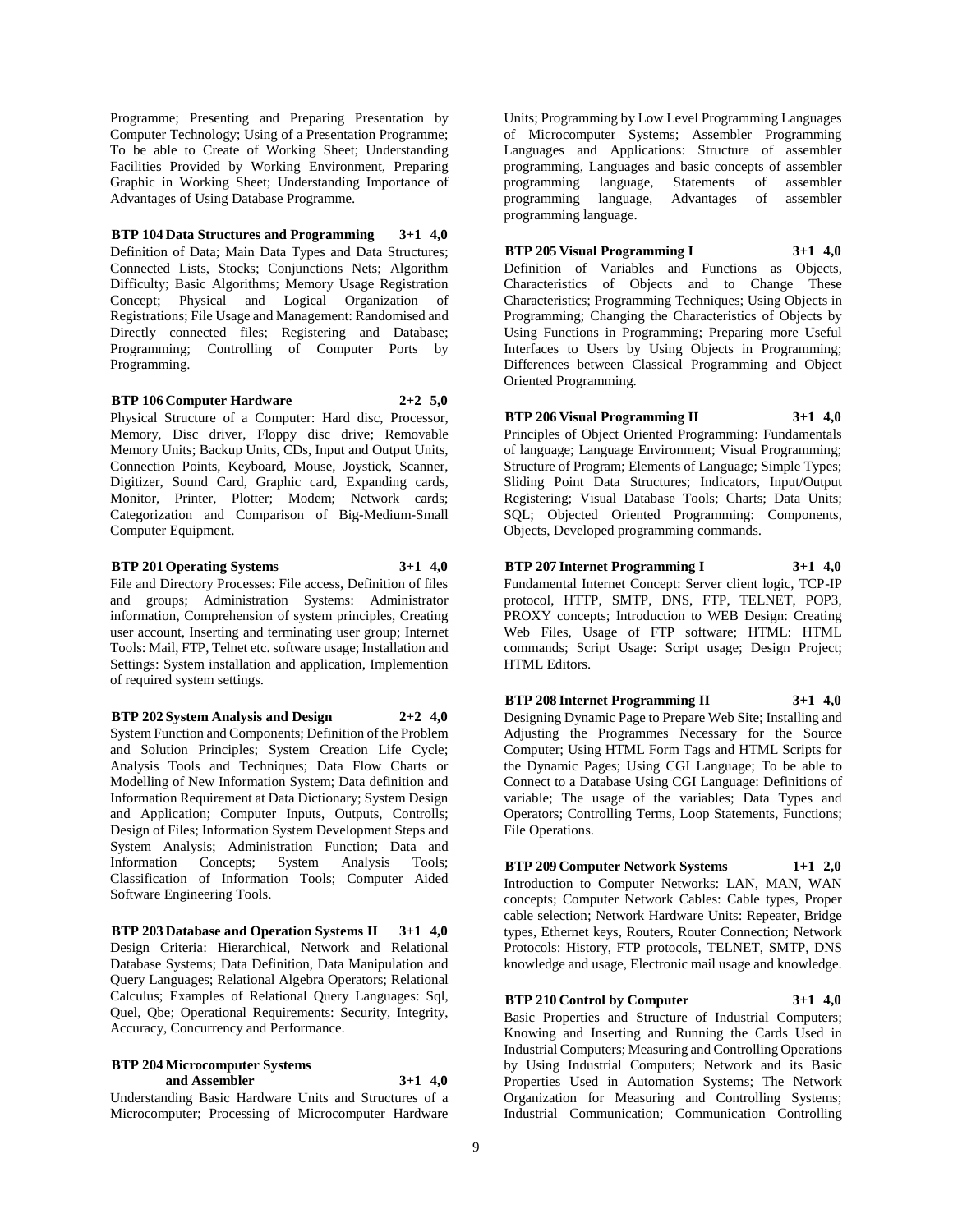Based PC; Controlling Modules and Remote Data Measurement; Dispersed Data Measurement and Controlling System.

**BTP 211 Technical English I 1+1 2,0** Speaking: Using To Be and Simple Present Tense (Main verb) and Adjectives and Post Modifiers; Using Have Got and Has Got and There Is and There Are; Using Would You Mind...? /Would You Mind If I...? /Would You Like Me To...? / Shall I...?; Using Sorry/ I Am Afraid.../ It's All right; Using Must/ Have To/ Have Got To /Need /Necessary; Using A Little/ Only A Little/ A Few/ Only A Few/ Much/ Many/ Two-Third/ Ten Percent; Using Imperatives/ Ordinal Numbers; Using Possible/ Impossible/ Probable/ Improbable/ Can /Can't/ Might/ Must, Listening and Understanding; Writing, Regarding and Understanding.

#### **BTP 212 Technical English II 1+1 2,0**

Speaking: Using Simple Present (Main verb)/Have Got/Has

Got/Passive; Using Passive/There Is/There Are/Like/Alike/ Unlike/Differ From/While/As Compared With; Using Simple Present/Present Progressive; Using Simple Future/Be Going To/Future Time Expressions/Passive; Using Adverbial Clauses of Reason and Result; Using Was/Were/Simple Past/Passive/ Past Time Expressions, Listening and Understanding, Writing, Reading and Understanding.

**BTP 213 Delphi Programming I 3+1 4,0**

Installing Programming Language (Delphi); Compounds of the Programming Language Properties and the Parts of Screen such as Tool Bars; to be able Use the Basic Components; to be able to Arrange the Components Visually; Using the Properties of the Components; Variables on Programme Writing Controlling Terms and Using Loops; Comprehending and Using the Terms and Definitions Related to Class and Object Concept.

#### **BTP 214 Delphi Programming II 3+1 4,0**

Creating and Developing New Components; Forming the Components as Dynamic; The Usage of the Components as Dynamic; Applications; Graphic Operations; Toolbars; Various Data Base Applications: Input data, Questioning and reporting, Planning and writing a practical data base; Making the Software Movable, Installing the Software on the Other Computers; Using SQL; Accessing to Various Data Base; Internet Software: Using Active X, Creating HTML files, Message on internet, E-mail, File operations.

#### **BTP 215 C Programming I 3+1 4,0**

Analysis of C Program: Keywords; Variables, Constants and Declaring a Function or an Array; Data Types Used in C; Operators and Precedence; Declaration of Data; Basic I/O Statements: Getchar(), Getch(), Getche(), Putchar(), Gets(), Puts(), Printf(), Scanf(); Loop Statements: For, While, Do-While; Decision Statements: If-Else-Switch-Case; Strings and Arrays: One dimensional arrays, Multidimensional arrays, Pointers, Character strings; Functions.

### **BTP 216 C Programming II 3+1 4,0**

The Importance of Using Indicator Type Variable; Definition and Usage of Indicator Type Variable; Indicator Arithmetic; the Usage of Indicators Type Functions; To be able to go into the Unmistaken Graphic Environment; Adding Necessary Library Functions to the Software; Understanding and Using the Graphic Statements File Types; Common Statements and Terms About Files; Common Statements and Terms About Files; Common Statements and Terms About Text and Binary Files; File Saving Operations on Text Files; The Control of Computer Ports by Using Programming Language.

**BTP 217 Visual Basic Programming I 3+1 4,0**

Comprehending the Structure of Visual Basic Programming; To be able to Understand Operators and Data Types on Visual Basic; To be able to Know Controlling Objects; To be able to Comprehend the Properties and the Methods of Controlling Objects; To be able to Understand Controlling and Loop Statements and Providing Programme Flow by the Desired Way; Comprehending the Logic of the Arrays and Applying Into the Programme; Using the Sub-Programme; Using the File.

**BTP 218 Visual Basic Programming II 3+1 4,0** Object Oriented Programming Logic: Class structure, Encapsulation concept, Inheritance concept, Polymorphism concept; Active X Concept: The components and the controls of Active X, Forming and using Active X DLL and Active X EXE; Database Concept: Database models, Active X data object (ADO) technology, SQL statements; Creating and Controlling Database Using Visual Basic; The Properties and the Controls of Web Browser; Concepts about Data Structure.

**BTP 219 Computer Aided Design and Modeling 3+1 4,0** Installing Designing Software and Modelling Software; Tool Bars and Drawing Elements; Drawing 2D and 3D Elements; Forming Compound and More Complex Figures from 2D and 3D Elements; Making Correction on the Existing Figures; Getting More Affective Images By the Drawings Which Was Done Into the Motion and Turn The Drawings Into the Animation; Using AUTOCAD Programme and Applications.

**BTP 220 Research Techniques and Seminar 1+1 2,0** Collecting and Analysing Data in Terms of Scientific Research; Research; Reporting the Results of the Research according to the Principles of Report Writing; Presentation of Research Subjects; The Usage of the Equipment such as Data show and Slide Machine and Internet (WEB pages) etc.; Introducing to Business Life; To be able Follow The Developments by Searching the Innovations in Computer Field; Developing Self-Confidence by Expressing himself/herself in a Society.

#### **BTP 221 Project 0+4 2,0**

Project: Description and context, Procedures, Development tools and OS, Prototype and deadlines, Analysis, System architecture, Project planning and deadlines, Context, Architecture, Data design, Interface design, Process design,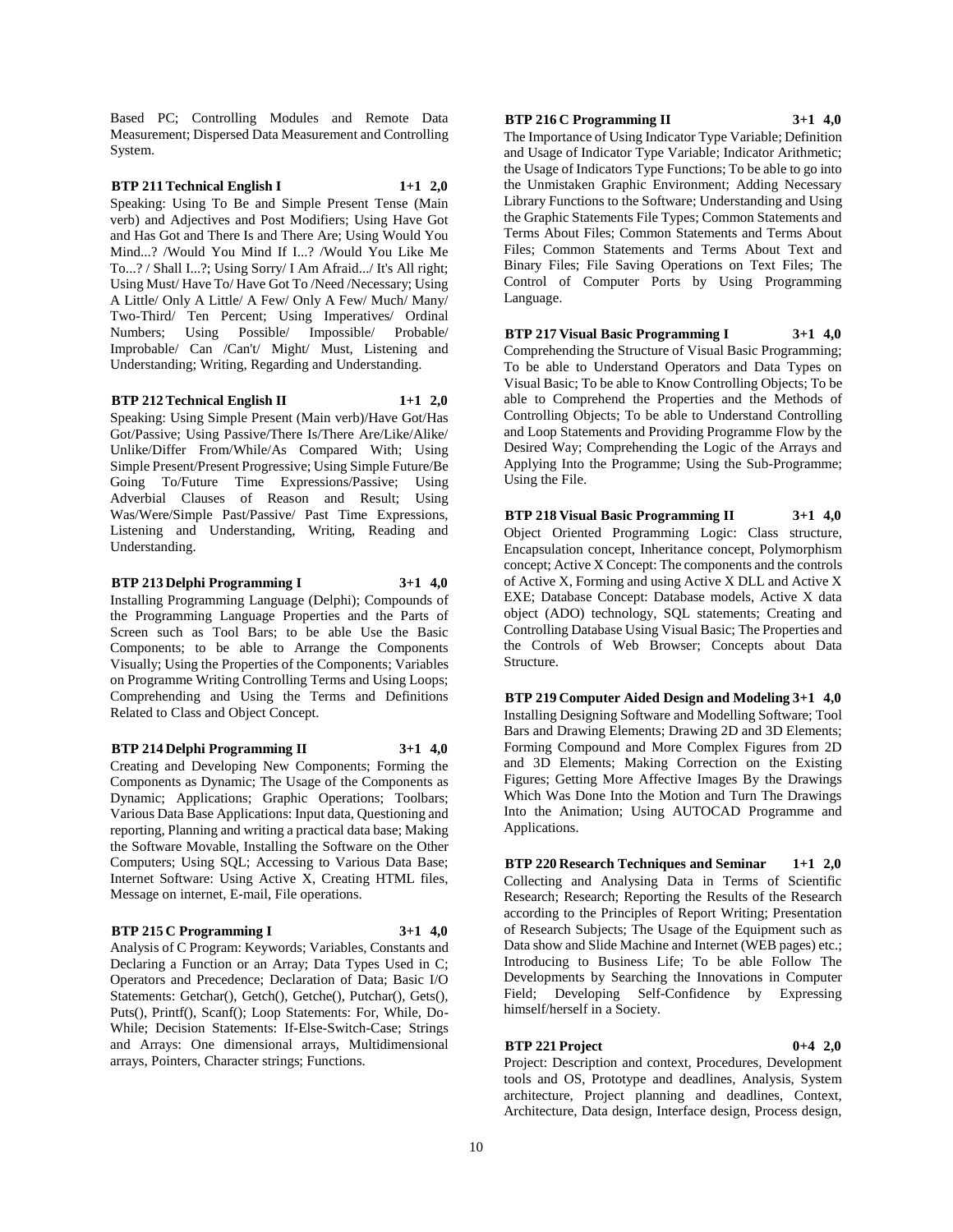Planning and scheduling, Debugging, User guides, Testing, Test processes, Project presentation.

**BTP 242 Statistics Practices at Computer 3+1 4,0** Basic Concepts; Statistical Series, Central Tendency and Measures of Variables; Continuous Random Variables and The Normal Distribution; Sampling; Statistics Estimation, Hypothesis Testing, Chi-Square Tests, Simple Linear Regression; Correlation; Method of Data Collection: Sample survey method, Experimental method, Method of Observation, İnterview, Lining; Statistics Practices of SPSS; Flotation, Preparation Analysis of Data, Analysis of Data and Exposition with SPSS, Draw a table and graph with SPSS; Preparation of Research Report.

#### **BTP 244 Electronic Commerce and Marketing Techniques on the Internet 3+1 4,0**

New Economy and Development of e-Commerce: The Emergence of Internet, Businesses and Business Approaches in the New Economy, Development of Marketing in the Electronic Mediums; Virtual Communities and Consumer Needs; Markets on the Internet; Marketing Process on the Internet: Preparation of Marketing Medium, Characteristics of Internet Users, Development of the Marketing Strategy, Development of the Marketing Mix, Virtual Shopping Models, Payment Systems on the Internet, Consumer Protection on the Internet; Internet Advertising: Attributes and Ground Rules of Advertising, Techniques of Advertising.

**EEÜ 102 Traditional Sources of Energy 2+0 2,0** Energy, Renewable Energy and Importance; Traditional Sources and Potentials of Energy in the World and in Turkey; Formation, Properties and Preparation of Coals; Usage of Coal and Coal Technologies; Oil Production; Petroleum Refinery Processes; Natural Gas Production; Natural Gas Usage.

**EEÜ 104 High Voltage Technics 1+1 2,0** Production of Impact; Measurement and Statistical Evaluation of Potential Impact; Partial Vacancies; Paschen's Law; Characteristics of Electrode Systems Based on Alternative Voltage; Characteristics of Electrode Systems;<br>Corona Losses Measurement; Dimensioning of Corona Losses Measurement; Dimensioning of Transmission Lines and High-Voltage Direct Current; Direct Current Surge Arresters and Cutters; Insulation Coordination in Transmission Lines in Direct Voltage.

**EEÜ 201 Electrical Energy Generation 2+1 4,0** Electrical Power and Generators; Thermal and Geothermal Power Plants; Nuclear Power Plants; Hydroelectric Power Plants; Wind Energy for Electrical Energy Production; Electrical Energy Production from Solar Energy Systems; Application of Composite Heat and Power Production, Autoproducer; Hybrid Electric Power Generation Systems.

**EEÜ 202 Electricity and Energy Project 2+2 4,0** Selection of the Project; Needs Analysis; Project Design, Planning, Coding, Testing, Implementation; Debugging and Error Detection; Error Correction; Maintenance, Cost, Time

and Labour Management; Problem Statement and Resolution.

#### **EEÜ 203 Electrical Energy Transmission and Distribution 2+1 3,0**

Current, Voltage and Power in Electrical Energy Systems; Electrical Energy Transmission and Distribution Networks; Substations and Equipment; Overhead Line Conductors and Insulators on Poles and Underground Cables; Electrical Energy Distribution and Transformer Selection; Electrical Energy Transmission and Distribution Protection Systems.

**EEÜ 204 Energy Analysis and Savings 2+0 2,0** Energy Terminology; Energy Management, Measurement and Control; Basic Concepts of Thermodynamics; Thermodynamics and Energy; Industrial Energy Applications; Energy Audits in Industry; Thermal Comfort; Environmental Factors for Thermal Comfort; Human Factors for Thermal Comfort; Energy Savings and Isolation; Heat Transfer Methods; Regulations Related to Isolation; Environmentally-Sensitive Energy-Efficient Building and Installation; Industrial Energy Saving and Environmental Impact; Energy Saving in Home Appliances and Lighting Systems; Energy Storage.

**EEÜ 205 Energy and Environment 2+0 2,0** Environment Pollution Caused By Energy Production; Environment Pollution Caused By Energy Consumption; Effect of Isolation Environment; Scientific Reasons of Global Climate Change; Effects of Global Warming on the World; Ecology and Its Importance; Basic Concepts for the Environmental Impact Assessment (EIA); Environmental Impact Assessment (EIA) Act and Its Applications.

**EEÜ 206 Renewable Sources of Energy 2+0 2,0** Solar Energy; Solar Energy Technologies; Wind Energy; Usable Wind Energy; Geothermal Energy; Geothermal Energy in Turkey and in the World; Bio-Energy; Definition of Biomass and Importance Biomass Energy; Environmental Energy; Environmental Energy Supply: Air, Soil, Water, Building's waste heat; Wave Energy; Wave Energy Converters; Hydrogen Energy; Hydroelectric Energy.

**EEÜ 208 Energy Management and Policies 2+0 2,0** Energy Efficiency Related Laws and Regulations; Energy Management Policy; Energy-Intensive Industrial Sectors; Economic Analysis Methods in Energy Efficiency Projects; Energy Investment Models; Energy Demand Forecasting Methods; Comparison of Energy Management Policies in Turkey and in the European Union Countries.

**EEÜ 210 Contract, Exploration and Planning 2+1 3,0** Organizational Structure of an Electrical Contracting Company; Stages of Project Design; Structure and Components of a Valid Agreement; Factors Affecting Acceptance of the Agreement; Framework of Exploration Procedures; Contract Form; Exploration Summary; Specifications; Authentic and Simulated Electrical Distribution Equipment for Exploration; Framework of Planning Procedures; Determination of Critical Orbit for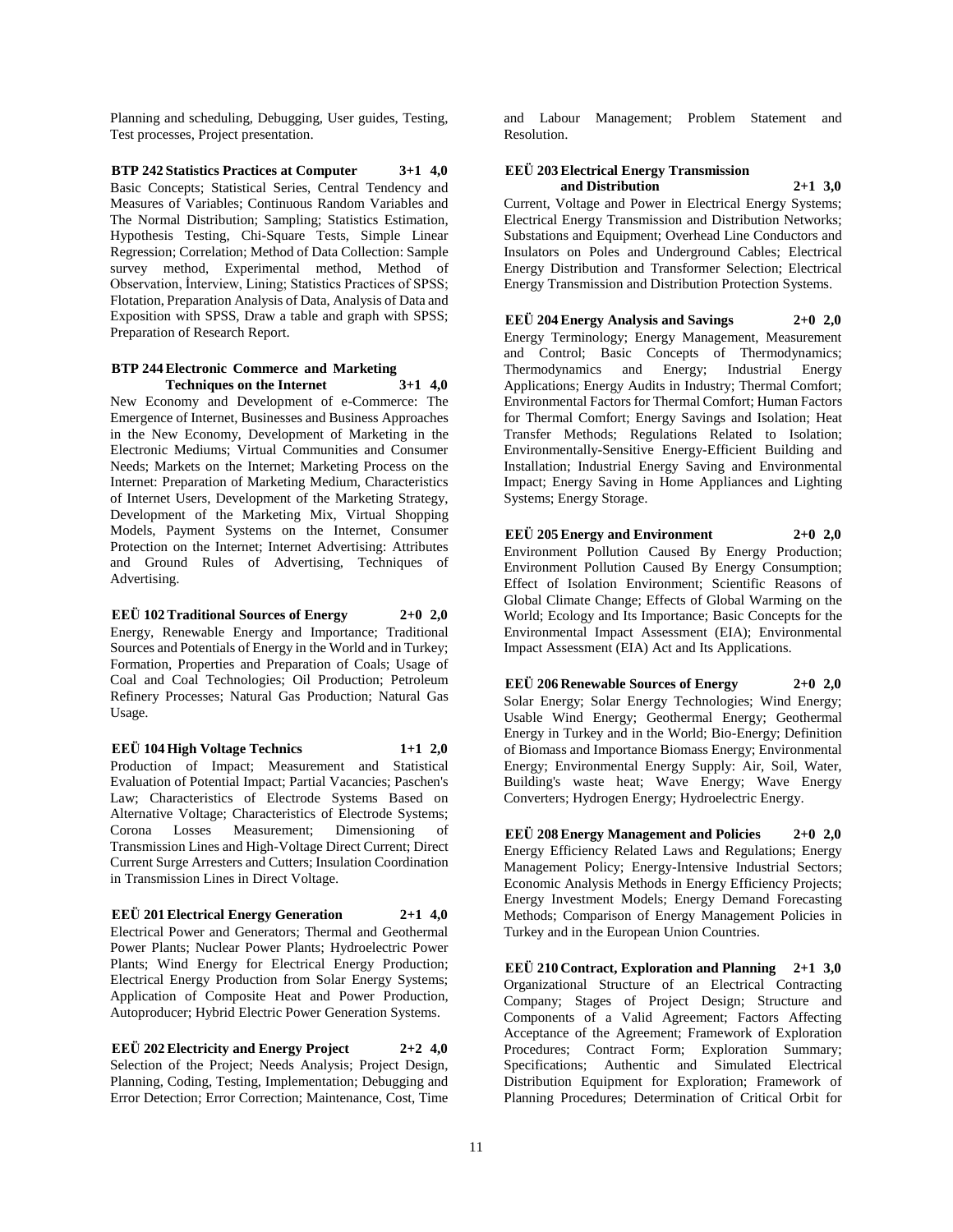Electrical Wiring; Explaining the Effect of Delays in Secondary Trajectories on Critical Orbit.

**EEÜ 212 Occupational Safety 2+0 2,0** Basics of Safety; Elements Threatening Safety; Biological threats, Chemical threats, Physical threats; Concepts Related to Workplace Safety; Protective Safety Measures; Occupational Diseases; Analysis and Classification of Accidents; Injury, Vital Hazards and First Aid; Accident Reports; Fire; Workplace Safety Legislation.

**EEÜ 214 Hydrogen Energy and Usage 2+1 3,0** Fossil Fuels and Their Adverse Effects; Seeking an Alternative to Fossil Fuels and Ideal Energy Variables; The Nature and Features of Hydrogen; Hydrogen Production, Storage and Transport Technologies; Hydrogen Conversion and Application Systems; Hydrogen Energy Problems and Requirements in the Quest for Energy.

#### **EEÜ 216 Solar Energy Systems 2+1 3,0**

Solar Energy and Its Formation; Some Basic Calculations Associated with Solar Energy; Solar Energy Technologies; Heat Treatment Technologies; Brooms with Collector Box; Solar Hot Water Systems; Planar Solar Collectors; Collector Energy Balance; Medium and High Temperature Energy Producing Technologies; Turkish Institutions Engaged in Solar Energy Studies.

**EEÜ 218 Production of Electricity with Wind 2+1 3,0** Basic Concepts Related to Wind Energy; Wind Formation and Classification; Data and Methods Used to Evaluate Wind Energy; Weibull Distribution; Rayleigh Distribution; WASP (Wind Atlas Analysis and Application Program) Program; Power and Power Density Function; Classification of Wind Turbines; Available Wind Energy.

#### **EEÜ 220 Hydroenergy 2+1 3,0**

Hydrodynamic and Hydro-electric Energy; Characteristics of Fluids; Continuity Equation; Bernoulli Equation; Viscosity; Surface Tension in Liquids; Energy of Flowing Fluid; Hydroelectric Power Plants; Classification of Hydroelectric Power Plants; Hydroelectric Turbines Used in Power Plants; Importance of Hydroelectric Energy in Turkey; Hydroelectric Power in the World.

# **EEÜ 222 Thermal Power Plant 2+1 3,0**

Thermal Power Plants; Electricity Generation in Thermal Power Plants; Thermal Power Plants Using Coal; Thermal Power Plants Using Fuel Oil; Thermal Power Plants Using Diesel Fuel; Gas-Powered Thermal Power Plants; Thermal Power Plants in Our Country.

# **EEÜ 224 Geothermal Energy 2+1 3,0**

Concept of Geothermal Energy; Geothermal Energy Sources; Use of Hot Groundwater as a Source of Energy; Use of Geothermal Vapor as a Source of Energy; Use of Geothermal Energy in Heating Energy Systems; Generation of Electricity Using Geothermal Energy.

**EEÜ 226 Energy Plant Management 2+1 3,0** Definition of Energy; Types of Energy; Classification of Energy Facilities; Fuel Oil and Gas Production and Distribution Facilities; Hydro-electric Power Plants (HEPP); Gas-Cycle Power Plants; Wind Power Plants; Nuclear Power Plants and Thermal Power Plants; Design of Plants and Characteristics of Equipment Used; Procedures Required to Assure Efficiency in Energy Plants in Accordance with EN-VER (Energy Efficiency Act); Measures Required to Assure Work Safety in Power Plants.

**EEÜ 228 Technical English 2+1 3,0** Speaking: Introduction of oneself and others, Subjects related to workplace, Demands in formal settings, Offering help, Apology, Necessity, Obligation, Quantity, Ratio<br>Percentages, Estimating, Instruction; Listening Percentages, Comprehension: Understanding a speech about professional issues; Writing: Taking notes, Curriculum vitae, Business letters; Reading Comprehension: Conjunctions indicating time, purpose, condition, Expressions in passive structure, Expressions indicating contrariness, Use of dictionaries.

**EEÜ 230 Fuels and Combustion Technology 2+1 3,0** Introduction; Basic Concepts Related to Fuels and Combustion Technologies, Classification of Natural Fuels; Secondary Fuels; Chemistry and Technology of Pulverized Coal, Smokeless Fuel, Coke and Metallurgical Coke Production Processes; Liquid and Gas Fuels; Chemistry and Technology of Combustion Processes; Effects of Solid and Liquid Fuels and Reduction of Negative Environmental Impacts; Analysis of Solid, Liquid and Gas Fuels; Quality Control and Digital Applications Related to Combustion

**ELE 102 Basics of Electricity 2+2 3,0** Formation and Properties of Electricity; Basic Electrical Laws; Direct Current and Alternative Current Sources; Electricity-Work and Electricity-Power Relations; Transformers and Electrical Installation Schemes; Operations and Connections of Electric Motors; Equipments Used in Electrical Installations; Stable Electrical Plants; Energy Sources.

# **ELE 103 Electrical and**

**Electronical Measurements 3+1 5,0** Principles of Measurement and Instruments; Direct Current Measurements: Principles of ampermeter and voltmeter in direct current; Alternative Current Measurements: Principles of ampermeter and voltmeter in alternative current; Power and Work (energy) Measurements: Power measurement in three phases of alternative current circuits, Power measurement in direct current circuits, Power factor,

Principles of wattmeter; Measurements of Circuit Components and Parameters; Measurements with Oscilloscope; Industrial Measurements and Transducer; Description and Classify of System; Uprightness, Sensitivity, Symbol.

**ELE 104 Alternative Current Circuit Analysis 3+1 5,0** Alternative Current and Voltage: Maximum value, Average value, Instantaneous value, Effective value, Phase angle; Circuit Equipments AC Behaviour: Ohmic Resisteance,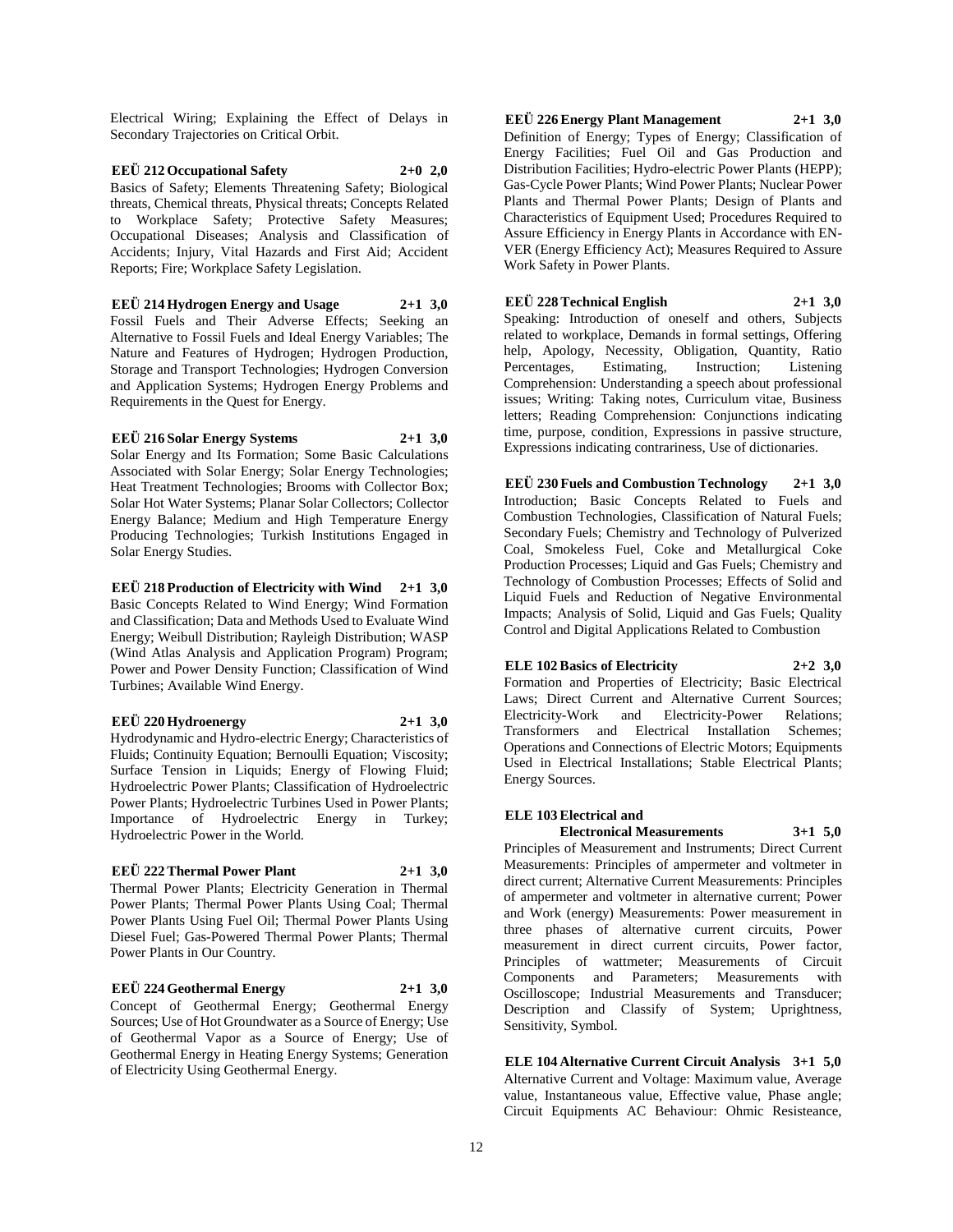Condencer, Current, voltage, power over inductance, R-L-C circuits; Power and Energy on AC: Power and energy on ohmic resistance, Power and energy on condenser, Power types on R-L-C circuits; AC Systems with Three Phase.

**ELE 105 Direct Current Circuit Analysis 3+1 5,5** Resistance; Ohm's Law; Work, Power and Efficiency; Kirchhoff's Laws; Electrical Supplies: Current and voltage supplies; Circuit Solution Methods: Mesh currents, Nodal analysis, Circuit theories; Thevenin, Norton, Superposition Theorems, Condensers; Electro Magnetism and Electro Magnetic Induction; Transient Analysis in Direct Current: Resistance-inductance, Resistance-capacitance time constant.

#### **ELE 106 Electric Systems (Networks) and Foundations 1+1 2,0**

Basics Concepts About Electric System and Foundations: Phase, neutral, mean and conservation conductors, Insulation balks, Electric current and effects, Effects of electric current on human body, Avoid from electric current; Type and Safety of Low Voltages: TN network, TT network, IT network, Conservation insulation; Electric Installation Technology and Applications; Switchs and plugs, Light sources, Poor current units.

#### **ELE 207 Electrical Maintenance and Troubleshooting 1+1 3,0**

Maintenance: General maintenance, Proactive maintenance, Periodic maintenance; Fault Finding: To use avometer in fault finding; Repairing and Service: Checking of oil in power transformer: Fault finding cause of short circuit and over load on electric networks, To replace of electric machines parts, Checking of diodes, transistors, capacitance.

### **ELE 212 Electricity Installation Plans 3+1 5,0**

Pre-study of Installation Plan: Definition of plan, Selective of materials and applications, Preparing of sketch, Legal procedure, Statutes related project; Preparing Installation Plan: Functional efficiency, Lighting, Energy and distribution of plan, Cost analysis of project, Preparing of project for approval, Finishing of installation plans and presentation; Presentation of Installation Plan.

**ELE 215 Electromechanical Control Systems 3+1 4,0** Control Input Components: Switches, Buttons, Paco switches, Mechanic limiting switches, Micro switches, Sensors, Thermostats; Control Output Components: Solenoids valves, Contactors, Coils; Protection Coil of Electric Machines; Control of Electric Machines: Speed control and breaking in three phases asynchronous machines; Control of Lift; PLC in Control Systems.

**ELE 222 Related Electrical Service and Systems 1+1 2,0** Water Systems in Buildings: Hot and cold water systems; Heating Systems in Buildings: Schematic diagrams and specifications for various heating systems; Air Conditioning; Lighting Systems: Typical lighting applications characteristics; Fire Alarms Systems: Smoke detectors, Temperature rise detectors, Flame detectors; Conductor Systems; Stand-by-Supply Systems.

# **ELE 225 Electrical Machines 3+1 4,0**

Magnetic Materials and Magnetic Circuits; Principles of Electromechanical Energy Conversion; Transformers; Asynchronous Machines, Synchronous Machines; Direct Current Machines; Introduction to Power Electronics and Motor Drives.

**ELE 228 Electrical Machines and Drivers 3+1 4,0** Structures of Electrical Machines and Operational Principles; Fundamental Equalities and Characteristic Curves: DC motor operation techniques, Types of DC motors, Asynchronous motors; Mono Phase AC Motor; Control Principles of Electrical Machines: Basic control principles used in electrical motors; DC Motor Driving: The structures and operational principles of various DC motors; AC Motor Driving Techniques and Circuits: The structures and operational principles of various AC motors; Step Motors and Driving Circuits: Types of step motors and driving methods.

**ELO 101 Electronics I 3+0 4,5**

Basic Principles of Electronic; Current and Voltage Principles of Kirchhoff; RL and RC Time Constant; Characteristic of P-n Junction in Smooth and Inverted Feeding Position; Structure and Working Principles of Diode: Zener diode, Diode characteristics, Diode types, Diode applications; Npn and Pnp Junctions; Transistors: Transistors in smooth and inverted feeding position, DC analysis of transistors, AC analysis of transistors, Equivalent circuit model, Transistor applications.

# **ELO 102 Electronics II 3+0 4,5**

Structure and Working Principles of FET's; Equivalent Circuits of FET; Circuit Applications; Pnpn Material; Structure and Working Principles of Thyristor; Transmission Transfer Methods of Thyristor; Conducting Methods of Thyristor; Power Control Circuits; Structure and Working Principles of Triac; Structure and Working Principles of Diac; Structure and Working Principles of UJT; Operational Amplifiers: Structure and Working Principles of Opamps; Types of Opamp and Their Applications; Integrated Circuits: Commonly used integrated circuits.

# **ELO 103 Digital Electronics 3+1 4,0**

Digital Concept; Number System; Logic Circuit: Definition of And-Or-Nand etc. logic gates; Simplification of the Logical Expressions; Integrated Circuits: Encoder, Decoder, Seven segment decoder; Flip-Flops: Truth tables of R-S, D, T and J-K type flip flops; Counters: Synchronous, Asynchronous, Up-down counter; Registers and Handlers; Memory Units: Definition of RAM, ROM, PROM, EPROM; Algorithmic State Machines; Invertors.

# **ELO 104 Analog Electronics 3+1 4,0**

Semi-conductors and Basic Structures of PN Junction Circuit Equipments; Characteristics of Diodes, Filters, Cutters, Rectifiers, Inverter Circuits; Zener Diodes and Types of Other Diodes; BJT Transistors: Pre-voltage, Operation point, Figures of common connection and Darlington arrangement; JFET-MOSFET Transistors: Their features, Operations, Prevoltages, Current controlling and types; Operational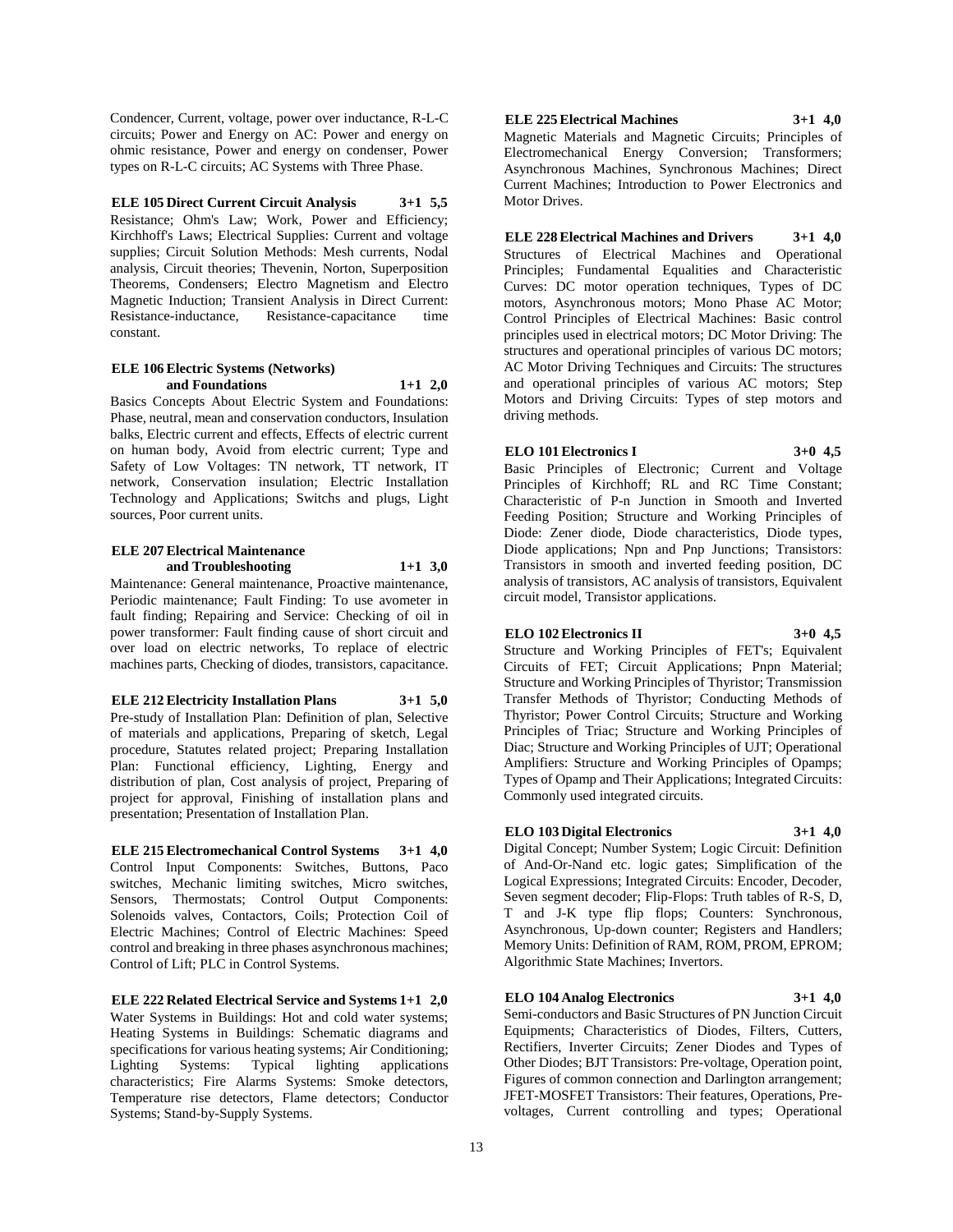Amplifiers: Their characteristics, Basic circuits: Addition, Subtraction, Integration and Derivation receiving circuits; Multivibrators and Wave Formers: Their features, Operations and types.

#### **ELO 109 Basic Electronics 3+1 5,0**

Unit Systems: Current, Voltage, Power; Circuit Types and Elements: Basic circuits, Ohm's law, Kirchhoff's laws; Some Techniques Used in Circuit Analysis: Nodal and mesh analysis, Source transformations, Superposition, Thevenin and Norton theorems; Inductance and Capacitance; RL and RC Circuits; RLC Circuits; Semi Conductors and Principles: Diodes, Rectifiers, Cutter circuits; Basic Logic Circuits: Number systems And-Or-Nand etc. logic gates, J-K Flip Flop, R-S Flip Flop, T and D Types Flip Flops, Counters, Registers, Decoder, Encoder.

# **ELO 110 Digital Electronics 3+0 3,0**

Digital Concept; Number System; Logic Circuit: Definition of And-Or-Nand etc. logic gates; Simplification of The Logical Expressions; Integrated Circuits: Encoder, Decoder, Seven segment decoder; Flip-Flops: Truth tables of R-S, D, T and J-K type flip flops; Counters: Synchronous, Asynchronous, Up-down counter; Registers and Handlers; Memory Units: Definition of RAM, ROM, PROM, EPROM; Algorithmic State Machines; Invertors; Digital Modulations.

#### **ELO 112 Analog Electronics 3+0 3,0**

Semi-conductors and Basic Structures of PN Junction Circuit Equipments; Characteristics of Diodes, Filters, Cutters, Rectifiers, Inverter Circuits; Zener Diodes and Types of Other Diodes; BJT Transistors: Pre-voltage, Operation point, Figures of common connection and Darlington arrangement; JFET-MOSFET Transistors: Their features, Operations, Prevoltages, Current controlling and types; Operational Amplifiers: Their characteristics, Basic circuits: Addition, Subtraction, Integration and Derivation receiving circuits; Multivibrators and Wave Formers: Their features, Operations and types.

#### **ELO 205 Power Electronics 3+1 5,0**

P?N Juncted Power Elements: Types of power diodes, transistors and thyristors; Electrical Characteristics of Thyristos: V?I characteristic of SCR, Gate characteristic of SCR; Triggering Elements: Usage, types and operation of triggering elements; Thyristor Applications: Rectifiers, Invertors, Static keys, Solid state relays; Protection of P?N Juncted Power Elements.

**ELO 211 Microprocessors / Microcontrollers 3+1 5,0** General Structure of Micro Computer System: Central process unit, RAM and ROM memory characteristic, Input/Output interfaces and peripheral, Micro computer system tools; Comparison of Microprocessors and Microcontroller; Installation of Microprocessors and Microcontroller System; Introduction to Programming: Assembly language structure, Instructions, Flow diagrams; Programming: Data transfer, Loop consumption, Sub programme concepts.

#### **ELO 214 Automatic Control 3+1 4,0**

Principles of Control: Power supply in servo mechanism, Potentiometer and amplifiers, Open circuit and closed circuit controls of D.C machines, Open circuit and closed circuit controls of A.C machines; Torque; Basic Construction of Control Synchronous: Operation and characteristic of synchronous position control system, Operation principles of torque conductor and receiver, Operation principles of differential control transmitter and differential control receiver, Operational amplifiers.

#### **ENO 204 Data Addition and Control with Computers 3+1 5,0**

Basic Terms: Programmable logic control, Data summing with computer and basic concept related with control; "Data Summing With Computer and Control" SCADA Programmes Definitions; Similarities and Differences Among SCADA Software; Actual SCADA Programming: Stopping and operating motors with instructions; Programmable Logic Control and SCADA Communication.

### **ENO 208 Robot Technology 3+1 4,0**

Structure and Operation of Robot: Purpose of robot usage, Block diagrams, Utilization areas of arm-type designed robots; Robot Sensor Units: Operation system of sensors, Robotic syncro-angular sensors, Robotic syncro-resolver sensors; Principles of Robot-Mechanic Systems; Robot Control System: Decision mechanisms, Position servo system, Concept of optimal control; Robot Applicators;

#### **ENO 209 Control with Computer 3+1 4,0**

Robot Programming: Flow diagram, Coordinate values.

Industrial Computers: Technique properties of solid state memory, Transmitter modules, Receiver modules, VGA and TV signal converters, Flat panel / CRT screen modules; Speedy Data Measurement and Control Cards; Signal Processing and Measurement Modules; Industrial Communication; PC Based Communication Control; Distant Data Measurement and Control Modulations; Scattered Data Measurement and Control Systems.

**ENO 210 Microcontroller Based Control 3+1 4,0** Basic Terms related to Input-Output Processes: "Sink current", "Source current" concept, Parallel data transfer process; Programming to Input-Output Device; Interrupt: Definition of interrupt vector, Interrupt sub-programs; Counters-Timers: Counter-Timer units and principles of working, Step motor control with microcontroller, DC motor control with microcontroller; ADC-DAC Applications.

**FOT 211 Advertising Photography 2+1 3,0** What is Photograph? Photograph as an Advertisement Organ: Visible and Secondary Meanings, Unity of the Vision and the Text, Effects of the Objects on the meaning that appears in the photograph; Tools in advertising photography and introduction of studio equipment: Para-flashes, light meters, accessories; Studio casting techniques; Qualifications of a good advertisement photograph; Effective advertising photography techniques; Process of advertisement photograph; Photograph taking projects: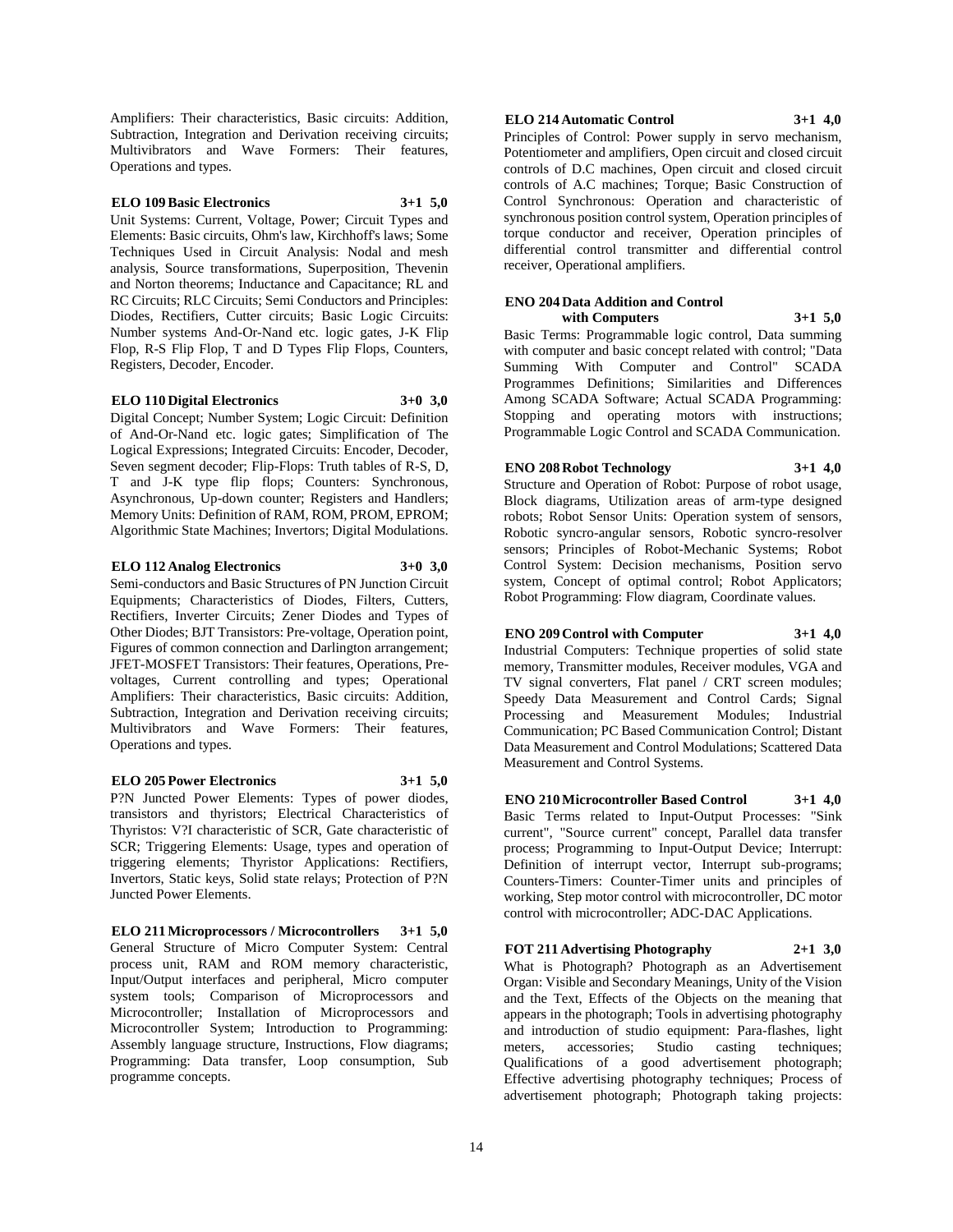Professions, Introduction of city, Portraits, Advertisement photographs.

#### **GRA 110 Graphic and Animation 3+1 4,0** Pictures Files; Comprehension of various kinds of picture files forms and properties, Commonly used picture files picture saving files, Properties of picture files; Selecting The Most Useful Picture Forms to Be Used in Web; Opening the Existing Picture and Making Necessary Arrangements on the Picture Files to be able to Make Picture Files; Animations for Web Pages; General Properties of the Animation Creating Programmes; Necessary Drawing Object for Animation; Animation Logic; Creating Animations Using Various Methods.

#### **GRA 207 Graphic Design 3+0 3,0**

Graphic: Definition, Purposes and functions of graphic design, Historical development, Fields of graphic design; Tools and Instruments for Graphic Design; Classical Tools and New Technologies; Graphical Elements: Dot, Line, Works of surface shaping; Image; Types of Image: Illustrative image, General image, Unrelated image, Verbal image; Institutional Identity Card; Business Card; Letterhead Paper; Envelope; Invoice; Illustration Brochure; Advertisement and Ads Graphic: Advertisement on press; TV Advertisements; Poster; Graphic of Press: Newspaper, Design of magazine page, Book cover; Applications; Business Card; Letterhead Paper; Design of Envelope; Image; Tourism Brochures; Advertisement on Press.

**GRA 209 Packaging Technology and Design 2+2 4,0** Cardboard: Definition of cardboard, Cardboard production, Cardboard products and their usage, Cardboard types; Cartonnage: Definition of cartonnage and purpose; Design of Cartonnage: Mental activity necessary for design, Construction designation in package production, Construction applications; Blades Used in Cardboard Box Production: Folding blades, Cutting blades, Perforation blades; Machines Used in Cutting Cardboard Boxes Production; Techniques of Sticking Cardboard Boxes; Calculation of Cardboard Boxes Costs.

**GTS 101 Written and Oral Communication 2+0 3,0** Description and types of the communication; Principal concepts in communication, Process of the communication; Necessity of the communication for society and individuals, Types of communication, Oral communication; Necessity of oral communication, Principles of oral communication, Utilization of required devices in oral communication techniques, Individual and collective application of oral communication techniques, Effects of oral communication in daily life, Written communication.

**GTS 102 Advertising and Consumption 2+0 2,0**

Consumption and culture; Consumption society; Theoretical approaches about consumption society; Globalization and consumption; Consumption culture and consumer behaviour relations; Consumption and advertisement relation; Popular culture, Advertisement and consumption relation: Description of popular culture, different approaches to popular culture, alternating consumption habits with popular

culture, Effect of advertisement and popular culture on consumption.

**GTS 103 Basic Advertising Information 3+0 3,0** Concept of advertising; Objects of advertisement; Types of advertisement; Advertising process; Development of the advertising; Socio-economic and legal points of advertising; Advertising theories; pre-operations in advertising: Product analysis, Market analysis, Media analysis; Legal organizations about advertising, Advertisement campaign process; Advertisement text writing; Advertisement creation for printed media; Advertisement budget; Measurement of advertisement efficiency; Advertising in Turkey.

# **GTS 104 Design Applications 2+2 3,0**

What is design?; Importance of design; Design process: Determination of the target people, Selection of communication organ, Selection of proper visuals, Draft preparation, Motto selection; Basic level advertisement design applications.

#### **GTS 106 Technologic Developments in Advertising Field 2+0 2,0**

Advertisement types: Printed advertisement, T.V. advertisement, Internet advertisement; Development of advertising in the historical process; Technologies in advertising applications: CAD applications; Close circuit T.V. broadcasting, Informative video recordings, Multiple media mediums, 3-D productions, Banner, Pop-up; Qualifications of new technologies in advertising.

**GTS 201 Visual Communication Design 2+2 5,0** Historical development of visual communication; Nonverbal communication; Perception and explanation in visual communication; Functions and necessity of visual communication; Marks and symbols in visual communication: analyses of symbols; Components of graphic design: Typography, Photo, Colour, Contrast relations; Visual analysis in advertisements: Creativity and correct and effective usage of visual elements.

# **GTS 202 International Advertising 2+0 3,0**

What is international advertising?; essential considerations of international advertising; Effective factors of consumer behaviours in international advertising: Culture, Traditions, Time, Policies; Legal accommodations in international advertising; Analysis of applied international advertisements.

#### **GTS 203 Advertisement Writing 2+1 3,5**

Copy writing and creativity; What is advertisement text writing?; Structural properties of advertisement text; Elements of advertisement text: Titles, Introduction, Improvement of advertising text, Conclusion, Name of advertisement contributor, Motto, Logo, Address; Fundamental points in advertisement text writing; Technical and semantic analysis of considerable advertisement texts in history; Application studies in advertisement text.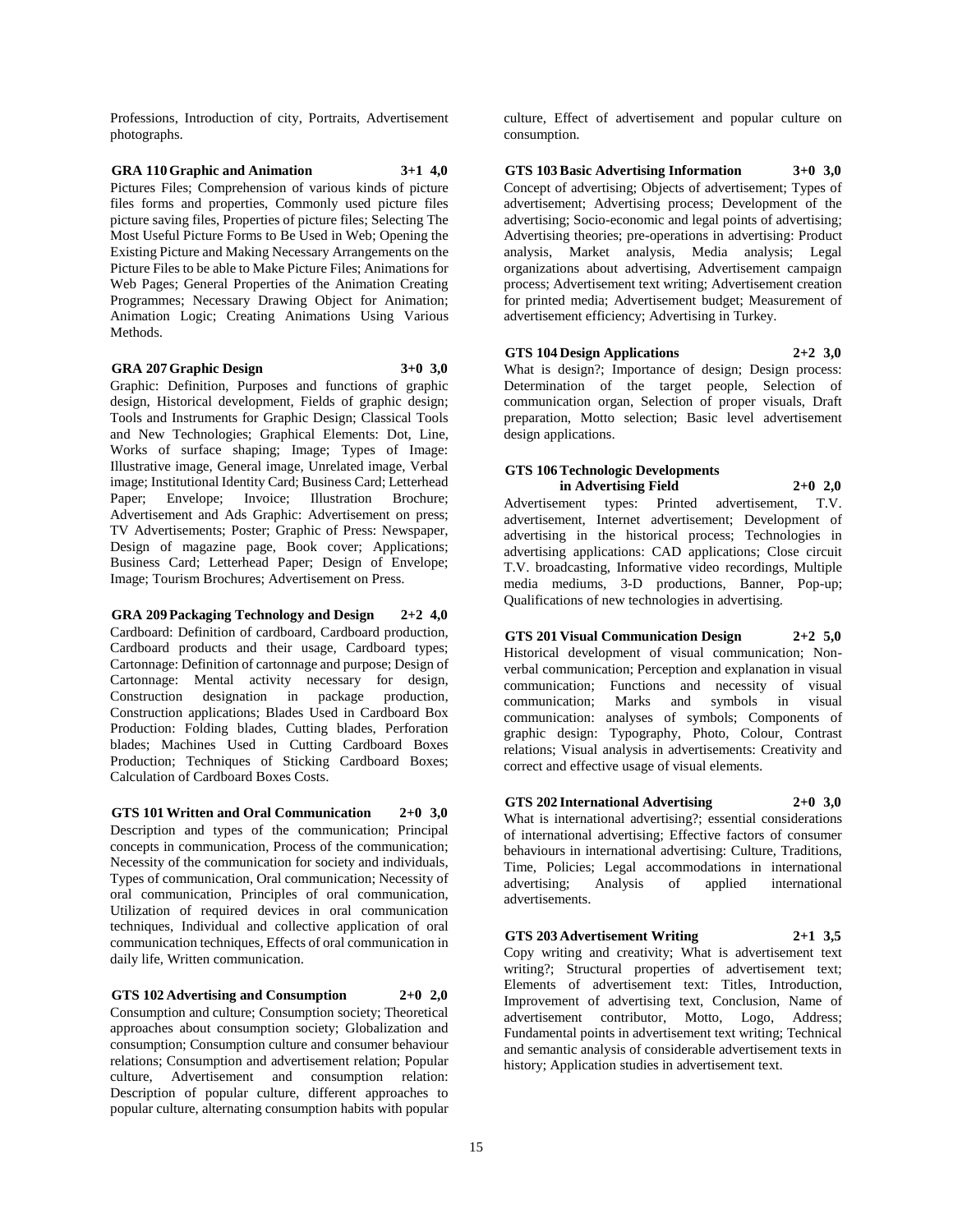#### **GTS 204 Advertising Campaign Design and Applications 2+2 5,0**

Advertising Campaign; Definition, Scope and Process, Classified Advertisements, News, Newspapers, Radio & TV, Outdoor Advertising Campaign Applied Advertising Campaign of the Promotion and Investigation; Advertising Campaign Implementation; Campaign Topic, Brief Retrieval and Pre-Assessment; Situation Analysis; Advertising Campaign Strategy, Creative Works (press advertisements, television commercials text-storyboard); Media Planning, Budget Preparation.

**GTS 205 Printing Techniques 3+0 3,5**

Basic Printing Techniques, offset printing, Press Letters, Gravure Printing, Printing Process: Prepress, Post press; Printing Considerations, Advertising and Publication Relations, Printing Technique Selection, Paper selection, Ink selection, Encountered In print Problems and Solutions.

**GTS 206 Television and Advertising 2+2 3,0**

Television as an advertising tool, television advertising and Creativity: Creativity in Advertising, Creative Strategy for Television Advertising; Brief; Research: product or service, target consumers, competition analysis, thoughts, Implementation: Making Style, Production Format, Production Techniques; Making TV ads movie, Screenplay, Storyboard, Budget, Pre-Production, Post Production, Presentation, Assessment.

**GTS 207 Internet Advertising 3+1 3,0** Advertisement Types; Online Advertising Tools; What is Internet Advertising?; Internet Advertising Types: Banner, Pop-up; The Issues to Be Considered for Internet Advertisement Preparation; Internet Advertising Applications.

**GTS 208 Technical English 3+0 3,0**

Frequently used words and terms in the field of advertising; Recognition and Use, Turkish Provisions; Translation of Selected Texts from Advertising Field Literature; Technical Report Writing.

**GTS 209 Positioning Strategies in Advertising 3+1 3,0** Marketing Communications, Integrated Marketing, Positioning; Positioning Strategy Approaches: Product Properties and Consumer Price and Quality, Utilization and Application, Product and user interactions, Product classification, Global Icons, competitors, Advertising Studies, Consumer-Oriented Positioning Strategies, Competition, Competitors definition, Identification, Positioning, Consumer Solving, Control of selected location.

**GTS 210 Project 0+2 3,0**

Preparing an advertisement campaign that will perform all the necessary stages, and presentation of campaign.

**GTS 212 Desktop Publishing 2+2 3,0**

Desktop Publishing; Definition, Importance, Development, Drawing Image Processing and Page Layout programs, Data Transfer Methods and Image Formats Among Desktop

Publishing Programs, Graphic Design Fundamentals and Principles; Page Design Studies; Brochure and Poster Design as Research Projects in Practice.

# **GTS 214 Organization and Management**

**in Advertising Agencies 3+1 3,0** Organization and Management Relationship; Necessary Advertising Agency Departments, Customer Relations, Creative, Strategic Planning, Accounting, Publishing, Media Planning, Task Description of the Departments, Personnel Eligibility Determination, Work Flow Process; Office Planning; Organizational Structure.

# **GTS 216 Semiotics 3+1 3,0**

Sign and Semiotics; Signs in Communication Process; Meaning and Ideology; Historical Development of Semiotics: Charles Sanders Pierce and semiotics, Ferdinand de Saussure and signifier/signified concepts, Louis Hjelmslev and logical formalization, Roland Barthes and signification; Phases of Semiotical Analysis; Signification: Denotative and connotative meaning; Signifier, Signified, Sign; Relation between Advertisement and Semiotics; Analysis of Advertorial Scripts using A Semiotical Approach.

**HUK 240 Advertising Law 2+0 2,0**

Concept of Law: The Sources and Application of Law; Advertising Laws; Law on Intellectual and Artistic Works; Legal Arrangements about Copyrights; Legal Enforcements and Properties of Advertisement; Misleading and Deceptive Advertising; Unfair Competition; Evaluation of Punished Advertisement Applications.

# **İLT 105 General and**

**Technical Communication 2+0 2,0** Definition and Type of Communication: Communication and it's basic concepts, Types of communication; Oral Communication: Techniques, Principles and necessity of oral communication, It's effects on daily life; Written Communication; examples of written language, The kinds of written text used for institutional communication at business Life; Applying Communication Techniques at Business Life; Graphics Communication; Purpose of using Graphic and

Schemes Communication; Communication via Technological Devices; Convenience provided by Technologic Equipments.

# **İNG 103 English I 4+0 3,0**

Articles; Prepositions: Place, Time, Movement; Singular and Plural Nouns: Countable and Uncountable nouns; Tenses: Simple present tense, Present continuous tense, Past simple tense, Future tense, Present perfect tense; Modals: Will, Should, Shouldn't Must, Mustn't, Can; Comparisons; Pronouns: Subject, Object, Demonstrative, Possessives; Adjectives; Statements: Positive, Negative, Question; Conjunctions: And, But, When, While, Because.

# **İNG 103 English I 4+0 3,0**

Articles; Prepositions: Place, Time, Movement; Singular and Plural Nouns: Countable and Uncountable nouns; Tenses: Simple present tense, Present continuous tense, Past simple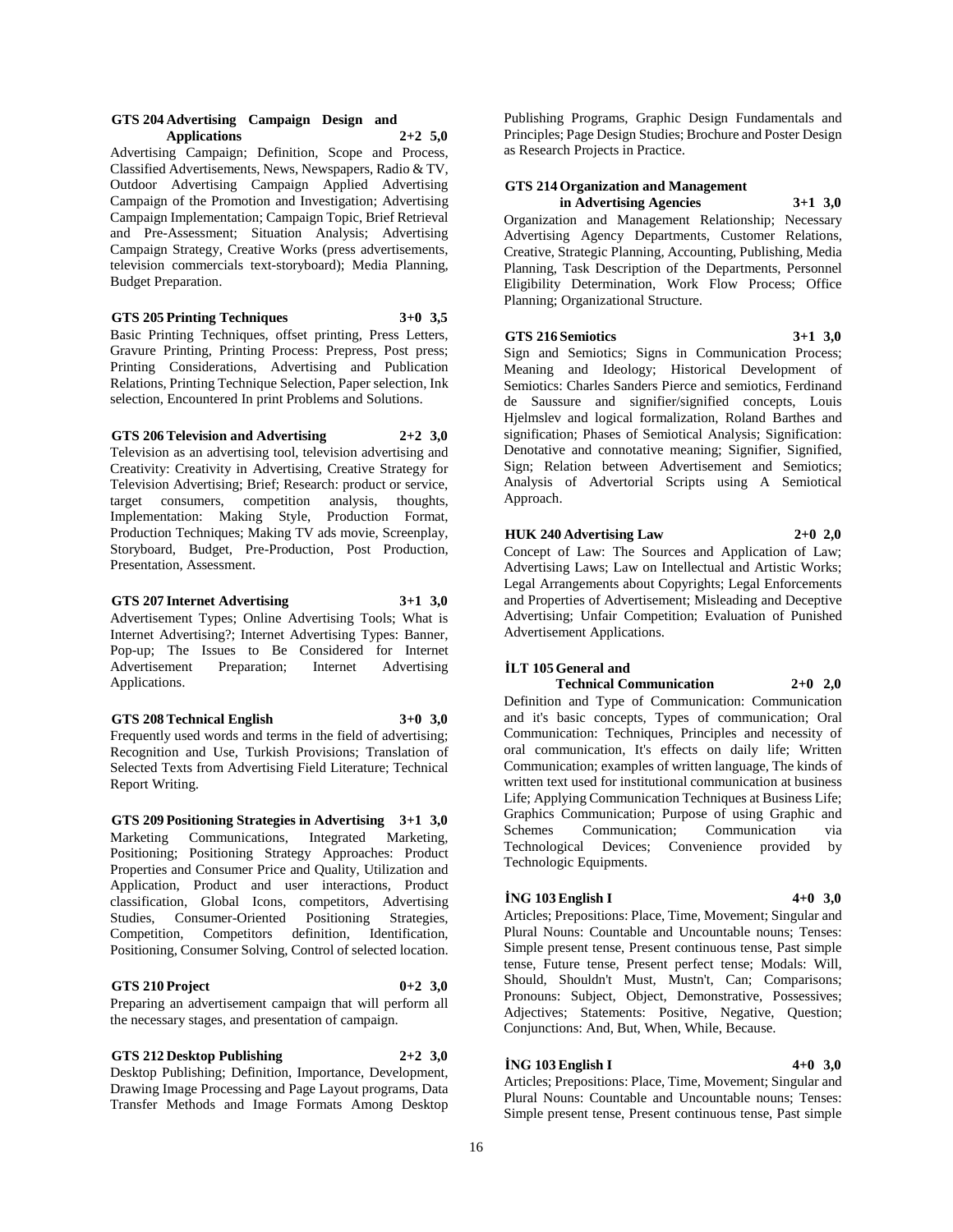tense, Future tense, Present perfect tense; Modals: Will, Should, Shouldn't Must, Mustn't, Can; Comparisons; Pronouns: Subject, Object, Demonstrative, Possessives; Adjectives; Statements: Positive, Negative, Question; Conjunctions: And, But, When, While, Because.

#### **İNG 104 English II 4+0 3,0**

Tenses: Present simple, Present continuous, Past simple, Past continuous, Will and going to, Present perfect continuous, Past perfect simple; Modals: Might, Could, Can, Must, May; Adverbs: Adverbs of manner, Purpose, Location; Adjectives: Order of adjectives, Comparative, Superlative forms; Passive Voice: Present, Past, Future, Modal passive; Conditionals; Relative Clauses; Reported Speech; Infinitive and Gerund; Noun Clauses; Adverbial Clauses; Comparison and Contrast.

#### **İNG 104 English II 4+0 3,0**

Tenses: Present simple, Present continuous, Past simple, Past continuous, Will and going to, Present perfect continuous, Past perfect simple; Modals: Might, Could, Can, Must, May; Adverbs: Adverbs of manner, Purpose, Location; Adjectives: Order of adjectives, Comparative, Superlative forms; Passive Voice: Present, Past, Future, Modal passive; Conditionals; Relative Clauses; Reported Speech; Infinitive and Gerund; Noun Clauses; Adverbial Clauses; Comparison and Contrast.

## **İSN 102 Public Relations 3+0 3,0**

Fundamentals of Public Relations; Historical Development of Public Relations in Turkey and in the World; Development of Public Relations in Private and Public Sector; Career Development in Public Relations; Place of Public Relations Department in an Organization; Interdepartmental Public Relations; Research in Public Relations; Planning a Public Relations Campaign: Identifying problems, Determining objectives, Application and evaluation; Materials Used in Public Relations: Written, Audio-visual and other materials.

#### **İŞL 101 Introduction to Business 3+0 4,5**

Concept of business: Economic systems, Production factors, Needs and wants, Demand, Goods and services, Consumption and consumer; Success criterion: Efficiency and related concepts; Characteristics of Businesses: Goals and functions of businesses, Relationships with the environment and responsibilities of businesses, Grouping of businesses; Foundation of businesses: Foundation decision, Determining plant location; Extending Businesses; Business ethics and social responsibility ( Ethical and moral rules); Concept of management; Functions of management; Human resources management; Functions of human resources management; Principles of marketing.

#### **İŞL 209 Business Management 2+0 2,0**

Business and Basic Concepts, Aims and Relationship with Environment of Management: Basic concepts, Business' aims, Importance in economical structure, Difference between manager and entrepreneur; Classification of Businesses: Dimension, Property, Legal structure etc.; Establishment Studies, Dimension and Capacity: Foundation stages, Location, Dimension definion, Capacity; Functions of Business: Management, Organization, Control, Planning;

Organization Operation Process: Leathership and management, Strategical management, Change, Groups, Motivation.

**İŞL 421 Entrepreneurship 2+0 3,0** Importance and Evolution of Entrepreneurship: Entrepreneurship within the framework of Manager, Concepts of Entrepreneur, Employer, Boss and Investor; Leadership in Entrepreneurship and Importance of Management Characteristics; Characteristics of Entrepreneurship; Changing Views of Entrepreneurship; General Evaluation of Entrepreneurship in Turkey: Change and Entrepreneurship; Entrepreneurship before and after the Republic; Female Entrepreneurs.

**KGS 104 Quality Assurance and Standards 2+0 2,0** Standardization: Definition, Aims and principles, TSE (Turkish Standards Institute) and its mission, Regional and internal standardization associations; Quality and Quality Concept: Quality definition and concept, Quality approach, Quality costs and risks, Concept of quality control; Quality Assurance: Quality management principles, TS-EN-ISO 9000, TS-EN- ISO 9001; TS-EN, ISO 9004, ISO 9004, ISO 19011 standards and explanations; Vocational Standards: Understanding vocational standards.

#### **KLP 201 Mould Design 2+2 3,0**

The Importance, Properties and Choice of Mould Process in Machine Construction; The Study of Basic Mould Elements: Mould sets, Bushes, Guide pillars, Female mould and emeries, Skinning plates, Pilots; Fundamental Operations: Filing, Marking, Drilling, Pivoting and guiding, Centring, Removable joinings; Worktables Used in Mould Manufacturing; Manufacturing of Simple Cutting Moulds; Construction Basics in Blow and Injection Moulds; Manufacturing and Mounting of Blow and Injection Mould.

#### **KÜL 199 Cultural Activities 0+2 2,0**

Participating Actively or as a Spectator in Sports Activities; Participating in Activities Arranged by the Counseling Center; Participating in Workshops in Art; Education on Museums; Participating in Art Trips; Participating in Cultural Trips; Participating in and Taking Duty in activities such as Cinema, theatre, scientific Meeting etc.; Taking duty in Clubs; Being a Student Representative and Participating in Environmental Activities.

# **MAK 115 Mechanical Drawing I 3+1 4,0**

Geometrical Drawings: Angle, Spring, Curved, Straight line, Constructs the common tangents to two circles; Projection, Drawing View: 1st angle projection, 3rd angle projection including the use of hidden detail lines; Dimensions; Identifying The Standard Symbols for Machined Surfaces; Section Views; Perspective Drawing: Spring, Curved; Standard Machine Components: Bolt, Loaf, Pin, Peg, Rivet, Welding.

# **MAK 116 Mechanical Drawing II 1+1 3,0**

Tolerances and Surface Roughness: Surface finish symbols, Lay of surface, Design a pair of mattinggears for specified gear centres; Production Drawings: Basic forms of standards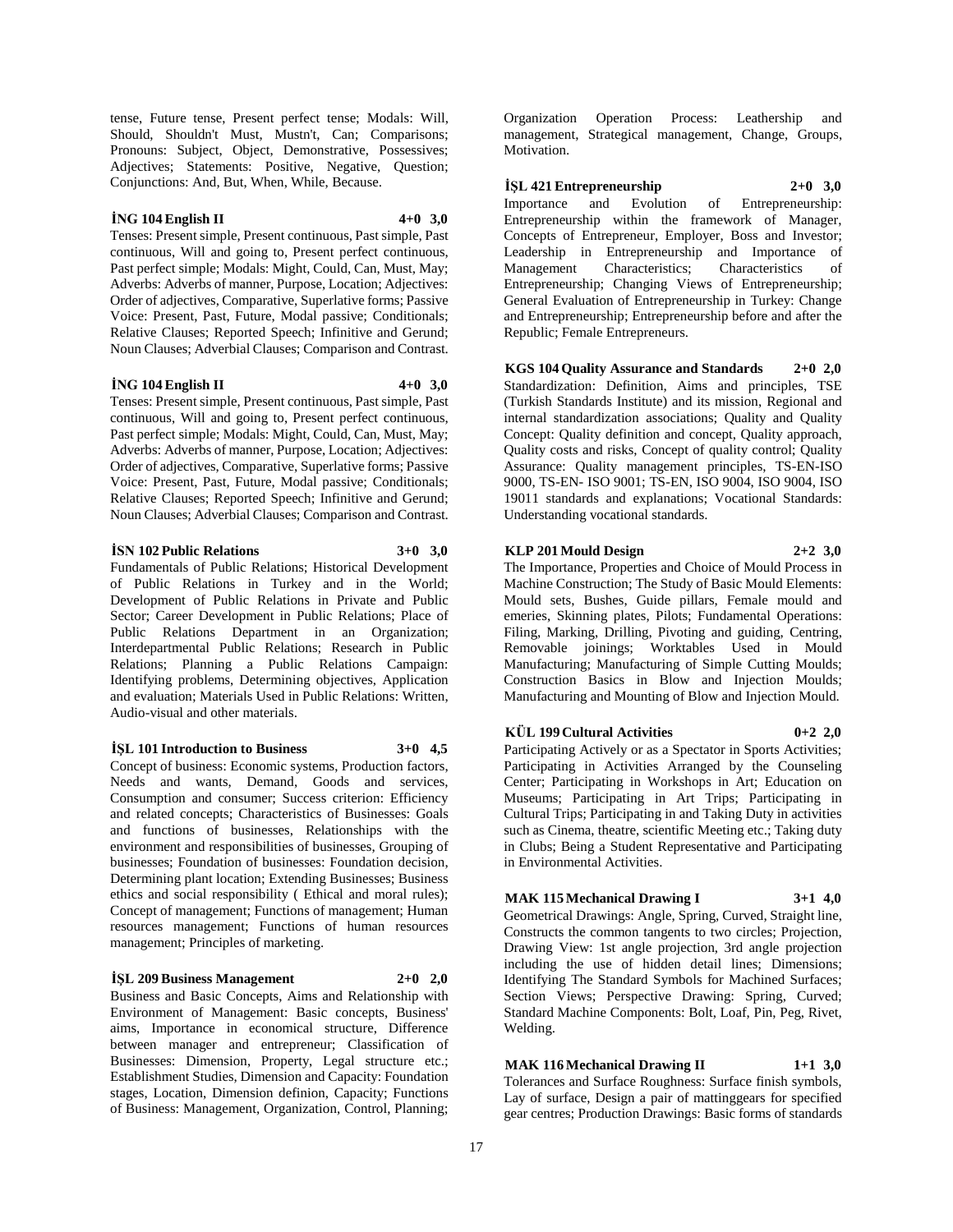screw thread, Single start square screw, Mulstart square screw, Acme square screw, Buttress threads screw, Screw threads, Bearings; Gears; Installation Drawing; Drawing Studies: Engineering drawings to Turkish standard, Working drawings, Turkish standard including tolerancing.

### **MAK 117 Manufacturing Process I 3+1 4,0**

General Information About Manufacturing in Mechanical Technology; Knowledge and Skills Process of Variable Equipment of Measurement and Control; Giving Information About the Equipment Related to the Handwork; Basic Drilling on Drilling Machine; Basic Turning on Universal Lathe; Basic Milling on Universal Milling Machine; Grinding Cutting Tools on Grinding Machine, Knowledge and Skills; Undetectable Elements; Basic Welding with Electrical Welding Machine.

**MAK 118 Manufacturing Process II 3+1 4,0**

Basic Knowledge and Skills Process in Universal Turning Lathe; Basic Knowledge and Skills Process in Universal Milling Machine; Knowledge and Skills Process of Variable Equipment of Measurement and Control; Grinding Tool to Free Hand in Carborundum Disc Machines; Basic Knowledge and Skills Process of Abrasion Machine: Stones, Tarpered work internal and extarnal using; Basic Knowledge and Skills Process of Welder's Bench.

**MAK 119 Mechanical Technology I 1+1 2,5** Manufacturing Process; Cutting Tools for Scale Removing; Principles of Scale Removing in Turning Lathe; Principles of Scale Removing in Drill Bench: Describes the functions and uses of the centre lathe, Describes the machining of holes to a given tolerance; Undetectable Elements Principles of Scale Removing in Milling Machine: Describes the three main types of milling machine, Typical milling machine operations; Principles of Scale Removing in Guide and Screwplate.

**MAK 120 Mechanical Technology II 1+1 2,5** Principles of Scale Removing in Turning Lathe; Principles of Scale Removing in Drill Bench: Milling cutters, Up cut and down cut milling, Mill flats at different angles, Drill holes at different angles; Principles of Scale Removing in Mule and Shape Machine; Principles of Scale Removing in Abrasion Machine: Following on the speed, Feed of the work; Grinding Wheel: Wheel dressing; Principles of Scale Removing in Brooch.

#### **MAK 124 Engineering Science I 3+0 4,0**

Circular Movement: Angular velocity, Angular acceleration, Torque, Moment of a couple; Potential/Kinetic Energy and Momentum; Principle of Conservation of Momentum: Impulse, Involving torque, Constant torque, Potential energies, Kinetic energies; Simple Machines: Flow, power and loss in fluid; Temperature and Temperature Measurement Equipments: Internal energies, Enthalpy, Specific enthalpy, Water depends, Freezing point, Steam; Foundation of Gas Laws: Constant volume, Constant temperature, Constant pressure, Cycle of Carnot.

**MAK 128 Materials Technology I 3+0 3,0** Classification of The Materials: Crystalline state, Simple cubic, Body centred cubic, Face centred cubic; Atomic Structure and Relative Force, A compound, An alloy; Latent Heat of Fusion: Solid solution, Equilibrium, Phase, Liquids, Solids, Eutectic composition, Eutectic temperature; Equilibrium Diagram: The iron carbon phase diagram; Iron Alloys; Steel; Non İron Metals: Aluminium, Copper, Brass, Magnesium, Steel standards.

**MAK 221 Computer Aided Design I 3+1 5,0** Basic CAD Applications: Commands of limits, Units, Grid, Snap, Ortho, Menu, Save, End, Quit, Screen; CAD Station Drawing Spring: Drawing sector, Drawing straight line; Coordinate Systems: Commands of zoom, Pan, Redraw, Regen Fillet, Chamfer, Break, Trim, Move, Copy, Array, Offset Mırrormirrtext, Rotate, Ellipse, Polygon, Rectangle, Trace, Fill, Solid, Donut, Polyline, Divide, Measure, Change Color, Linetype, Ltscale, Scale, Explode Extend, Stretch, Block, Wblock, Insert, Minsert, Layer, Hatch, Help, List, Area, Dblist, Dist, Id, Status.

**MAK 222 Computer Aided Design II 1+1 3,0** Dimensions: Measuring line, Measuring arrow, Dimension line, Extension lines, Arrows, Text location, Text format, Style of drawing, Perspective drawing; Screenwritter; Three Dimensional Drawing: Characteristics, Colours; Linear Measuring: Horizontal measuring, Vertical measuring, Baseline measuring, Rotate measuring, Continue measuring, Angular measuring, Radial measuring, Diameter measuring, Radius measuring, Ordinate measuring; Three Dimensional Drawing.

**MAK 225 Engineering Science II 3+1 4,0** Fluids in Motion: Flow power, Regional lose, Pressure change for parallel circuits, Pressure change for output circuits; Measure and Control: Measurement of speed, Measurement of dynamic, Measurement of pressure, Measurement of temperature, Manuel control, Automatic control; Heat Energy: Change of internal energy, Enthalpy, Specific enthalpy; Gases: Constant volume, Constant pressure, Constant temperature, Adiabatic, Polytrophic.

**MAK 227 Materials Technology II 3+1 4,0** Destructive Tests: Tensile testing, Impact testing, Brinell diamond testing, Vickers diamond testing, Rockwell Experiment; Forming Process, Metallography; Polymers; Plastic, Thermosetting plastic, Thermoplastic, Amorphous and crystalline polymer structures, Plasticers, Fillers, Glass, Flexible PVC, Rigid PVC, Polyethylene, Nylon, Internal Plasticization, External plasticization, composites; Corrosion.

**MAK 229 Mechanical Science and Elements 3+1 5,0** Basic Terms: Diagram of force extension, Stress, Modulus of rigidity, Safety coefficients, Poisson's ratio; Stress: Gliding stress, Shear stress, Hardness, Bending stress, Flow tension, Extension, Elasticity, Beam, Grade, Moment of inertia, Torsional stress, Machine Components: Rivet, Welding, Solder, Bolt, Archer, Shafts, Bearing, Journal bearing, Roller bearing, Lubrication.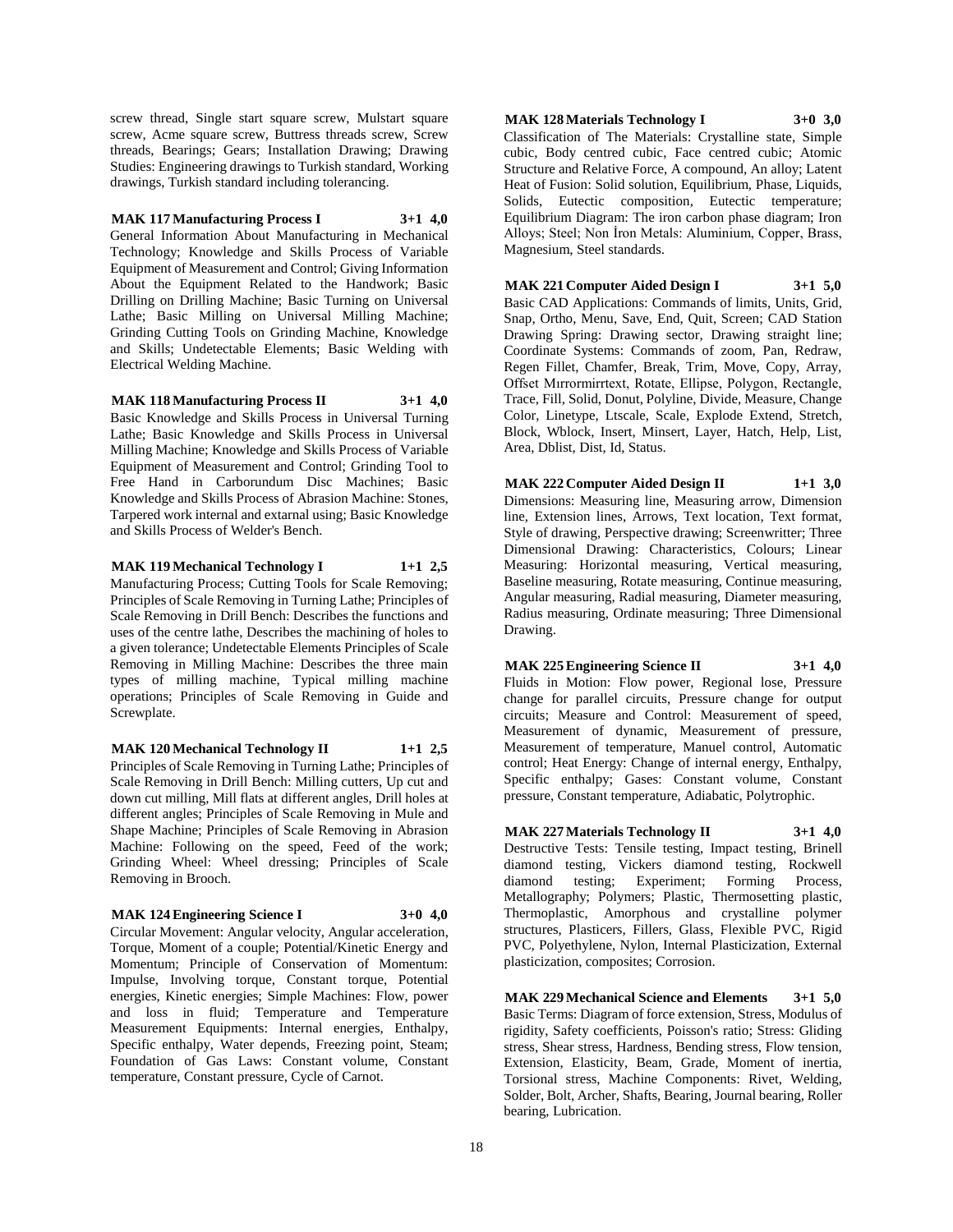**MAK 236 Computer Aided Manufacturing 3+1 4,0** General Structure and Coding Systems of Machine Tools; Preliminary Studies Required to Program The Milling Machines; General Preperations of CNC Turning Machines Before Programming, and Programming in Common Codes; CYCLE and Subroutine Turning Functions of Turning Machines and Programming and Usage of The BOXFORD 280 TLC CNC Turning Machines; Programming of The EMCO Compact 5 Milling Machine, Coding Sysytems and General Structure of CNC Milling Machines; Preliminary Studies Required to Program the CNC Milling Machines.

**MAK 238 System Analysis and Design 2+2 3,0** Feasibility Working: Project, Selection of material, Bearing, Piston, Wedge, Screw, Working condition, Aided condition, Use for energy, Actuating components, Technology of control, Automatic control, Semi automatic control, Manual control, Maintain, Cost price, Scheme of organization, In line operation, Cards of operation, System of manufactured, Scheme of flow, Time of production, Instruction book, Maintain Working; Periodic Maintain: Daily, Monthly, Cards of maintain.

**MAK 240 Hydraulic and Pneumatic Systems 3+1 4,0** Basic Terms of Hydraulic: Bernoulli's equation, Continuation, Flow variety, Reynold's number; Elements in Hydraulic Pneumatic: Gear pumps, Sliding pumps, Piston pumps, Screw pumps, Directional control valves, Flow control valves, Pressure control valves, Cylinders; Basic Terms in Pneumatic: Absolute temperature, Absolute pressure, Isothermal, Adiabatic, Compression; Elements in Pneumatic: Air lubrication, Compressor, Directional control valves, Flow control valves.

#### **MAK 242 Administrating Management and Manufacturing Control 1+1 3,0**

Management and Manufacturing: Preplanning, Forecasting, Planning, Organisation, Job, Batch, Flow and automatic types of production, Industrial wage, Waste of energy, Material consumption, Statistical of quality control, Production, Planning; Control Rules of Management: Quality control, Stock control, Buck keeping; Marketing; Planning, Orient and Check; Education; Turkish Work Laws; Auditing: Strike, Lockout, Syndicate.

#### **MAK 252 Energy Management 1+1 2,0**

General Energy Situation of Turkey; Structure of Turkish Industry; Consumption of Energy; Energy Management; Measurement Instruments and Measurement Techniques; Rising Productivity of Energy in Cauldron; Electricity Systems: Economy of Energy in Lighting; Methods of Economic Analysis; Environment; Alternative Energy Sources; Compound Heat Power Production Systems; Environment Laws; Heat Production Systems; Power Production Systems; Source of Energy: Coal, Petroleum, Natural gas, Hydraulic energy, Electric energy.

# **MAT 121 Mathematics I 3+1 4,0**

Numbers: Aritmetical Operations, Power and root calculation, Binary, Octal and Hexadecimal systems; Algebra: Algebric operations, Formulas, Transformation of

formulas, Factorization, Simplificaion of rational expressions, Equation and Unequalities: Equation systems and their solution; Functions: Derivation of values, Graphic plotting; Logarithm: Exponentional functions, Operation with powers; Trigonometry: Transformation of angles, Trigonometric ratios, Function skipping; Geometry: Area and volume calculations, Pythagoras and Ochlides Equations.

# **MAT 122 Mathematics II 3+1 4,0**

Linear Equation Systems and Matrix: Solution of linear equation systems, Calculation of Determinant, Reverse matrix finding; Limits: Continuity, Diagnosis of limit, Rules of limit, Continuity of functions; Derivative: Definition of derivative; Integration and Applications: Integration, Gravity center calculation with area and volume; Differential Equations: Basic differential equations, Boundary conditions, Solutions of differential equations; Statistic: Fundamental terms, Frequency dissipation, Graphic representation of data.

**MAT 125 General Mathematics 3+1 4,0**

Basic Concepts: Sets, Number systems, Expressions with whole and rational powers, Identities, First and second degree equations; Ratio and Proportion: Definitions, Types, Problem Solving Using Proportions; Percentage and Interest Ratios: Percentage and Interest Calculations; Functions: Relation and Function Concepts, Function Operations, Linear and Second Order Functions and Their Graphical Representations, Exponential and Logarithmic Functions and Their Graphical Representations.

## **MAT 169 Mathematics I 3+0 3,0**

Basic Concepts: Sets, Number systems, Expressions with whole and rational powers, Identities; Equations: First and second degree equations, Equations reducible to second degree equations; Inequalities: Solutions of first and second degree inequalities; Relations: Definition, Equivalence relation; Functions: Definition, One to one function and subjective functions, Definition of inverse and composite functions, Graphs of some special functions; Limit and Continuity: Definition of limit, Principles of limit, Definition of continuity.

#### **MAT 170 Mathematics II 3+0 3,0**

Derivation: Definition of derivative, Rules of differentiation, Geometric meaning of derivative and equation of tangent line, Derivation of some special functions; Applications of Derivation: Extremum problems, Curve sketching; Integral: Definite integral, Indefinite integral; Techniques of Integration; Applications of Definite Integral: Computation of area and volume; Matrix: Definition, Operations on matrix; Determinants: Definition, Properties.

# **MEK 108 Mechanics 2+0 2,0**

Vector Algebra and Vector Systems; Force Systems; Centre of Mass. Statics of Particles; Equilibrium; Moment; Friction and Laws of Friction; Velocity and Acceleration; Linear Motion; Curvilinear Motion; Newton?s Second Law; Dynamics of Particles; Work and Energy; Hydrostatics (fluid statics);Hydraulics.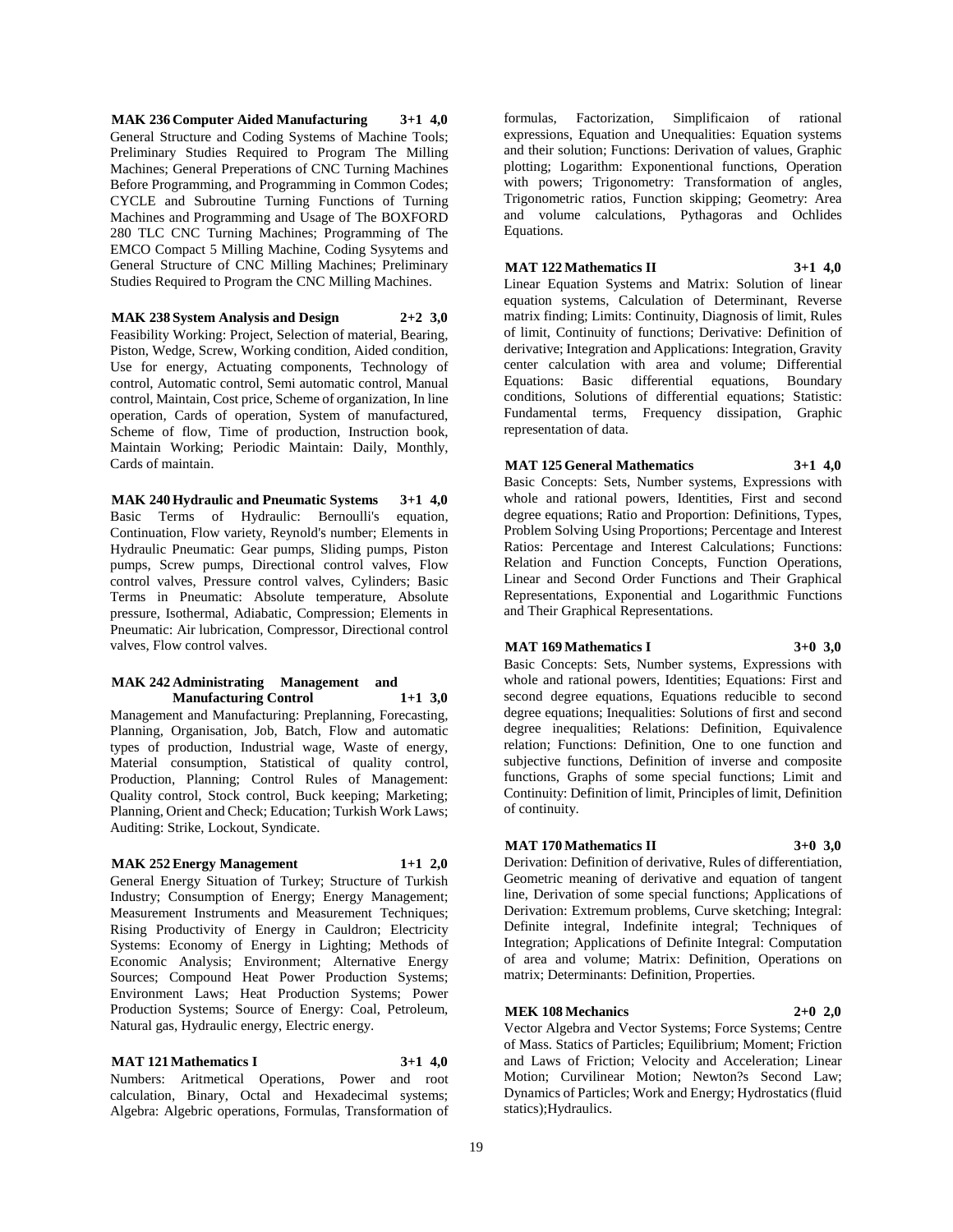**MEK 209 Mechanics of Materials (Dynamics) 3+0 3,0** Inner and Outer Force: Static loads, Dynamic loads, Tension and stress, Strength, Factor of safety; Pulling and Pressing Strength: Hooke's law, Trimming strength, Pins and Designing; Moment of Inertia; Torsion Strength Composite Stress Strength; Tender Columns; Wearing: Repeating loads, Examining broken weary cross sections.

**MİK 201 Microprocessors/Microcontrollers 1+1 2,0** General Structure of Microcomputer System: Central processing unit, RAM and ROM memory characteristic, ROM kinds, Comparison of RAM and ROM memory, Series transfer, Parallel transfer, Address bus, Data bus, Control bus; Comparison of Microprocessors and Microcontroller: Installation of Microprocessors and Microcontroller System; Introduction to Programming: Assembly language structure, Instructions, Flow diagrams transfer to machine language (Hex Code); Programming: Data transfer, Loop consumption, Sub programme concepts, Addition and subtraction, Shift process.

**MLZ 107 Printing Equipment Technology 2+2 5,0** Fiber and Main Raw Material Used in Making Paper: Production of cellulose, Additives, Production of glossy paper, Production of cardboard, Unpretentious and super unpretentious, Production of hollowed cardboard; General Testing Methods for Printing Paper: Paper and climate, Grain direction in paper, Paper problems; Press Inks: Raw materials of inks and their features, General testing methods for printing Ink, Senility to Light, Tackiness, Thicksotrophy, Printability, Drying, Viscosity; Problems of Printing and Recommendations in Printing.

**MRK 201 Advanced Computer Applications 2+2 3,0** Standard Data Base between CAD Software's; Introduction to Solid Model Design with SOLIDWORKS: Working planes, Parametric design, Plane modeling, Images of solid model disassemble; Animation of Solid Model Mounting with Animation Software; Solid Model Calculation, Handling Construction Drawings; Solid Model Arrangement Command; Semester Project.

#### **MRK 203 Construction I 2+2 4,0**

Design and Construction of Organization; Sketch Drawings; Intersection and Side Views: Various examples of intersection and side views; Axle; Pulleys; Bevel Gear: Horizontal bevel gear; Bevel gears with bigger or lower than 90° axis angles; Worm Gear; Rock and Pinion; Steel Construction; Drawing Techniques of Standard Moulding Equipment.

# **MRK 204 Construction II 2+2 3,0**

Construction Drawings of Casting Equipment: Model drawing, Moulding drawing; Clamping Stripper, Striper Plate; Drilling, Stamping, Curling, Rolling, Hauling, Plastering, Montage and Detail Drawing of Pressure Mould; Blow and Injection Mould Drawing.

# **MRK 213 Technical English 3+0 3,0**

Speaking: Introduction himself and others, Subjects interested with working place, Demands in formal place, Offering help, Excuse, Apology, Necessity, Obligation, Quantity, Ratio Percentages, Estimating, Instruction; Listening-Understanding: Understanding in professional subject; Writing: Taking note, Curriculum vitae, Business letters, Passive structure usage; Reading-Understanding: Conjunctions indicate time, purpose, condition, Expressions in passive structure, Expressions indicate contrariness, Dictionary usage.

**MRK 216 Measurements Techniques 2+0 2,0** Mechanical, Optic, Digital, Electric, Electronic, Pneumatic Measuring Equipments, Principles and Equipments of Coordinate Measure; Measuring Rates; Measuring Sensitivity; Measuring Errors and Calculations: Control hardware and equipment, Specific control and measuring equipment; Surface Strength; Surface Roughness; Template; Presentation of New Control and Measuring Hardware.

#### **MRK 218 Basic Principles of the Machine Construction 3+0 3,0**

Construction Properties: Lightness, Simplicity, Safety, Standardization, Precaution of tensile stress; New Design's Manufacturing, Transportation, Montage, Conveniences; Construction Design According to Strain Types; Precaution to Facilitate Surface Processes; Rules of Drawing; Heat Treated Piece Design; Hint Points in the Design of Casting Piece; Development of Usual Systems.

#### **MTB 103 General Typesetting Systems 103 General Technology 3+0** 5.0 **Technology 3+0 5,0**

Introduction to Typesetting Technology: Historical development of typesetting, Definition of typesetting; Technique of Typesetting: Type in printing industry, Manual setting and requirements for manual setting, Types of letters and lines, Typesetting of business cards and invitation cards; Development and Classification of Printing Type and Characters: Definition of printing type, Classification of printing type; Structural Features of Printing Type; Desktop Publishing: History, Types of settings in desktop publishing, Types characters preferred in desktop settings; Quality Control in Typesetting: Visual quality, Technical quality; Communication Between Customer and Typesetter; Corrections in Setting; Calculation of Typesetting Costs.

# **MTB 105 Basics of Light and Color 2+0 3,5**

Color: Psychological color, Physical color, Spectrumsolaire-White color, Dye color, Light color; Methods of Mixing Colors; Appearing of Objects Colored; Theories of Color: Young-Helmholtz Theory, Brewster Theory; Chroma-Saturation; Primary Colors; Harmonic Colors; Contrast Colors; Complementary Colors; Tone Value; Simultaneous Colors; Harmony of Contrast Colors; Inharmonic Colors; Hot-Cold Colors; Examining Tone Contrast Comparatively One by One; Contrast of Tone; Studying Chevreul's Principles; Rule of Color Contrast.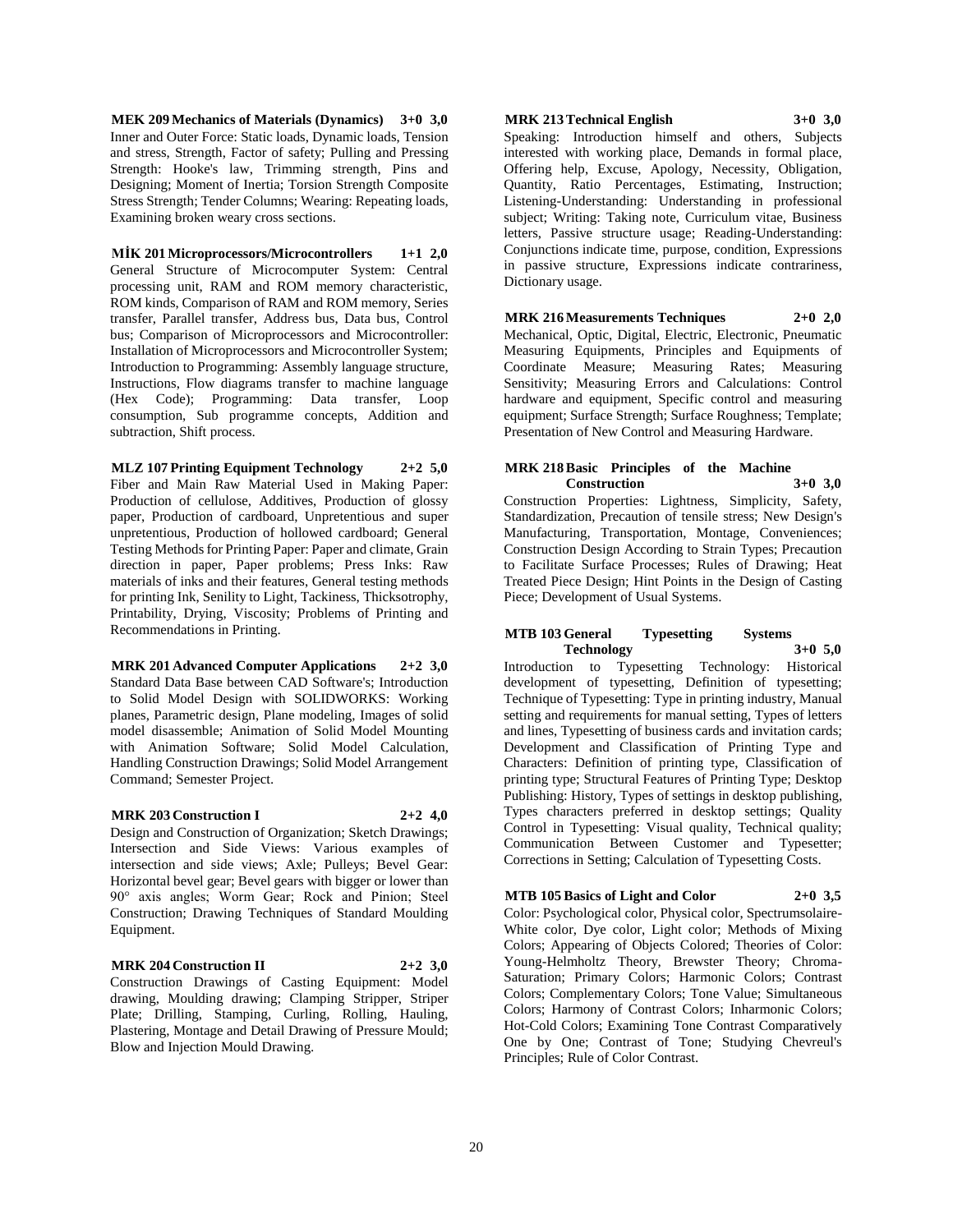**MTB 110 Techniques of General Printing 2+4 5,5** Practical Application for Letterpress: Typesetting of simple notice, Business card, Invitation card, Typesetting of book, Application of formulated typesetting by manual and machine settings; Reproduction Applications: Originals of repro, Line and tram points filming mounting applications; Practical Applications for Offset Printing: Drawing of page design, Page balance, Mounting with work and tiorn, Footgripper mounting, Technique of Offset plate exposing system, Development of exposing system plates, Mounting printing plates into printing; After Printing Preparation: Blending of single and double Pages, Operations of perforation.

#### **MTB 112 Reproduction Technology 3+0 5,0**

Definition of Reproduction; Introduction of Machines, Tools and Equipment Used in Reproduction Technology: Cameras, Contact copying machine, Aggrandizer, Automatic development machines, Color separation machines; Structure of Films; Sensitometry; Development of Films; Originals and Classification of Originals; Methods of Line Reproduction; Method of Halftone Reproduction; Definition of Tram Points: Functions of tram points, Types of tram points, Screen fullings and tone values of tram points; Tram Points Section According to Type of Paper; More Case in Trammed Reproduction; Importance of Color Separation: Color separation filters, Relations of exposing system of plates and color separation.

#### **MTB 204 Quality Control 2+0 3,0**

Quality Management: What is the concept of quality?, History of quality; Elements of Quality: Design quality, Appropriateness quality; Basic Factors Affecting Quality; Quality System: Quality system structures in businesses, Quality difficulties in businesses, Quality cycles in press industry; Total Quality Management: Basic concepts of total quality, Total Quality elements; Importance of Total Quality Management: Total Quality profits, Comparison of Taylor model and Total Quality Management; Quality Guaranteed Systems-ISO 9000 Standards; Applications of Quality Control Methods in Press Companies: Quality control steps in before printing, printing and after printing processes.

**MTB 214 Binding Technology and Design 2+2 4,0** Introduction to Binding Technology: History of binding, Definition of binding, Requirement used in binding of bookmagazine-brochure; Tools, Equipment and Machines Used in Bindery; Processes of Binding: Wire seam, Sting seam, Mechanic seam, Binding with mechanism, Binding with gum; Production of Binding: Manuel binding production, Serial binding production, Machines used in serial binding, Steps of pasteboard cover; Binding Cost Calculations.

#### **MTB 215 Offset Printing I 2+2 4,0**

Offset Printing Product: Definition of Offset, Printing rules; Department of Offset Printing: Department of typesetterreproduction-mounting-exposing system of plate; Introduction to Offset Printing Materials; Originals of Plate Copies; Plates of Offset Printing: Types of plates, Graining processes and importance of graining, Graining processes methods, Exposing system methods of plate, Toray

Waterless printing plates; Water and Damp System of Offset Printing: Ideal chamber water, Hardness of water-importance of PH values, Introduction to dampening materials; Paper of Offset Printing: Quality of paper, PH values, Balance of inkpaper; Ink for Offset Printing: Types of Offset ink, Introduction materials, Printing solutions.

#### **MTB 216 Offset Printing II 2+2 4,0**

Machines of Offset Printing: Web offset-sheet offset printing machines; Blanket in Offset Printing: Types of blanket and section of blanket, Tension and adjustments of blanket; Inking Units: Adjustments of ink dose, Ink roller and function of roller rolling pin; Damping Units: Adjustments of water rollers; Damping Systems: Conventional-Alcotron-Alcolor-Weko-Anilox damping; Side Lay and Side Lay Calibration; Front Lay: Adjustments of front lays, Footgripper to regulate of front lay; Quality Criteria of Offset Printing: Slur-Doubling, Dot gain, Trapping, Densitometric measuring; Printing Difficulties of Offset and Recommendations in Offset Printing.

**MTB 217 Printing Techniques I 3+2 5,0** Screen Printing Proces: Tools, equipment used in printing and characteristic, Technique of preparing plate; Relief Printing: Technique of preparing plate, Materials used in printing and characteristic; Electrophotographic Systems; Buffer Press: Technique of preparing plate, Tools, equipment used in printing.

# **MTB 218 Printing Techniques II 3+2 5,0**

Buffer Press: Technique of preparing plate, Tools, Equipment used in printing; Hologram Printing: Tools, Equipment used in printing, Technique of mounting into printing; Barcode Printing: EAN code system, Preparing master film and establishment of printing tolerance; Lithography Printing; Continuous Form Printing; Hot and Cold Relief Printing; Cutting Printing; Numeric Printing.

#### **MTB 219 Total Quality Management in Printing Industry 2+2 3,0**

Total Quality Management (TQM): Total quality concept, Basic principles of TQM, Developing the total quality culture; Efficiency and Competition; TQM Elements; Forming Quality House; Systematic Approach to Quality Search in Manufacturing: Effective attractions to provide good quality; Quality Ensurance System: Quality ensurance system and TQM, Documentation of quality system; TQM and Application Process: Model suggestion, Quality circles in printing sector, Effect of the quality ensurance system to printing sector; Methods and Techniques Used in TQM: Communication techniques, Data collection and data analysis, Histograms, Group works, Development process, Brainstorming, Fishbone diagram, Comparison.

# **MTB 220 Technical English 3+0 3,0**

Determination and Usage of Printing Terms in Printing; Turkish Meanings of Printing Terms; Translation of Printing Papers; Examining and Following of Educational Computer Programs and Films about Printing in the Class; Writing a Technical Report.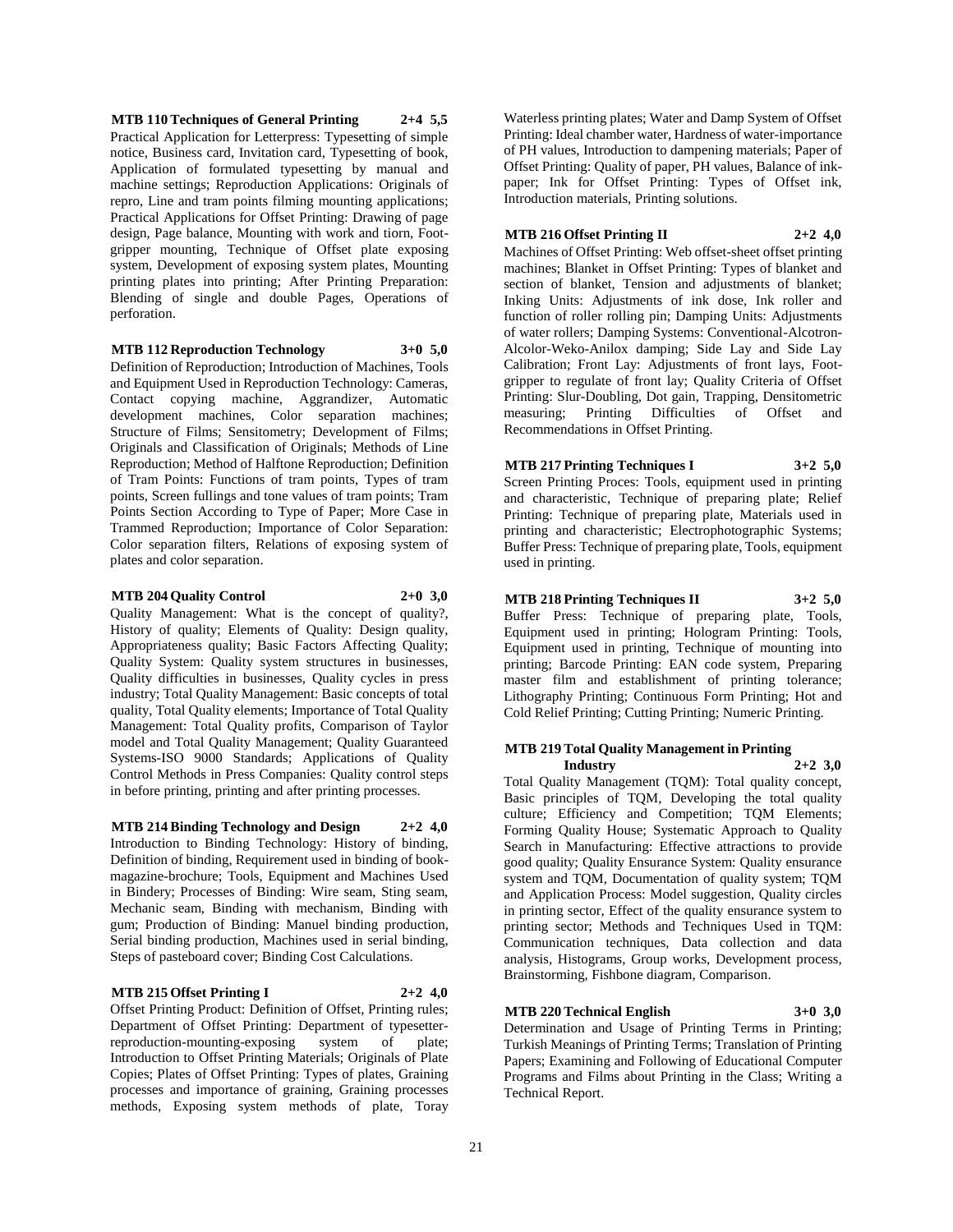#### **MTB 221 Desktop Publishing 2+2 3,0**

The Definitionof Desktop Publishing; İmportance, Devolopment, Introduction to graphic image prosessing programmes and printing layout of page; The Preparation of Logo and emblem and etc. Works on Computer With the Help of The Graphic Programmes Which are Used in The Sector; Works of Paper Representation; Knowing The data Trasfer Methods and İmage Formats among The Desktop Publıshing Programmes; Arranging The Film Acdivity Adjustment and Aydınger That are Suitable for Printing System; Points That Should be Paid Attention To When The Work is Sent to Film Acdivity

#### **MTB 223 Marketing and Advertising 2+2 3,0**

The Subject of Marketing and Its Content; The Development of marketing; The Mentality or Understanding of Marketing; Kinds of Marketing: Marketing of product and service; The Process of Marketing Management; The System of Marketing: The affection of macro and micro external environment and factors within the operation; The Process of Marketing; Consumers' Markets and Consumers' Manners; The Relationship Between Marketing and Advertising.

| <b>MTB 225 Production</b> | <b>Planning</b> | and       |
|---------------------------|-----------------|-----------|
| <b>Management</b>         | in              | Printing  |
| <b>Establishments</b>     |                 | $2+2$ 3.0 |

The Basic Notions of Product Management and Product Systems: Objectives, Functions; Selection of Technology: Dimensions of technology and new product technologies; The Organization Layout of The Establishment and Material (equipment)Transfer: The effect of organization layout to the product systems, business flow types, Material transfer factors; The Planning of Capacity and The Analysis of Business: The criteria for capacity measurement, The improvement of methods and the measurement of business; Production Planning and Quality Control: The importance of planning and the strategies of planning, The place of product control in product systems, Components of quality and total quality control.

#### **MTB 227 Photography Techniques in Printing Industry 2+2 3,0**

What Is Photograph?; Brief History of Photograph; Effects of The Objects Seen on The Photograph to The Meaning; Cameras: Introduction of medium and large format cameras; Objectives: Standard, wide, tele, zoom and macro objectives; Posing Control Mechanisms: Diaphragm, Covering; Freezing The Motion; Depth; Introducing The Materials: Black and white film and cards, Film types according to their formats, Film types according to light intensity and colour sensitivity; Contrast, Clearness and Grain Structure; Light: Light measure and types, Posing methods; Filters and Accessories; Image Organization; Enlarger Usage; Black and White Fixing and Card Printing.

**MTB 251 Press Business Administration 2+2 3,0** Characteristics of Press Organizations: Features related to production, Features related to products, Capacity and organizational structure in press companies; Function of Production in Press Companies: Production systems in press companies, Basic features of production process in press companies, Production planning, Documents used in preregulations for planning and control of production.

#### **MTB 253 Web Publishing 2+2 3,0**

Structure of Internet, What is Intranet?; Connecting to Internet: World Wide Web, Modem setting, Dial-up, Internet Explorer; Organization of Web Content: General settings, Web access control, Content advisor; Preparation to Internet: Choice of internet service provider, Research of web software, HTTP file transfer protocol; Web Publishing: Concept of HTML, commands, Arrangement of HTML documents, Frontpage-Dreamweaver, Develop of web site content; Privatization of the content, Maintenance of site; Personal Web Page: Develop of content, Web domain, Methodology for making web site popular, Adding the site in to search engines; Digital Publishing; Preparation of Digital Education Material; Transfer and Control of Product for Prints Over Internet.

**MTB 255 Cost Accounting in Printing Industry 2+2 3,0** Cost Calculations in Printing: Expenses, Items causing expense, Establishing cost centers, Selection of cost calculation system, Estimated costs and real costs; Cost Control: Identifying deviations and corrections; Establishing and Operating Standart Cost System in Print; Calculating Total Cost and Cost Per Unit of Products Printed: Calculation rules for typesetting, paper, printing, ink, binding, plate, film and applications.

#### **MTB 257 Printing Services 2+2 3,0**

Fields of Printing Service: Before printing, printing, after printing; New Developments in Printing World: Desktop Publishing, Design, Machines of film output and development, Printing Machines, System of Binding, System of packaging, Materials and accessories of printing; New Developments in Newspaper Industry; Selection of Technology: Proper use of technology and productivity, Service and Quality; Public Relations: Expositions of printing and paper industry, Expositions of industrial design, Seminars.

# **MTR 101 Circuit Analysis 3+0 3,5**

Concepts of Circuit Analysis; Electric Current; DC Circuit Elements; Voltage; Energy, Power; Resistance; Capacitance; Inductance; DC Circuit Analysis; Alternating Current; Frequency; Phase; Impedance; AC Circuits Analysis; Relay Systems; Transformers; Principles of Electric Engines; Generators; Engines.

**MTR 102 Measurement Techniques 1+1 2,0** Measurement Techniques; Importance of Measurement; The International System of Units (SI); Base units and derived units; Importance of Calibration; Accuracy, Sensitivity Concepts; Error and tolerances; Analog and Digital Measurement Devices; Measuring Current, Voltage, Power, Frequency, Phase and Electrical energy; Using Oscilloscope; Measuring Mechanical, Hydraulic and Thermodynamic Quantities: Velocity, Pressure, Temperature and Heat Measurements; Job Safety Rules for Electrical Measurements.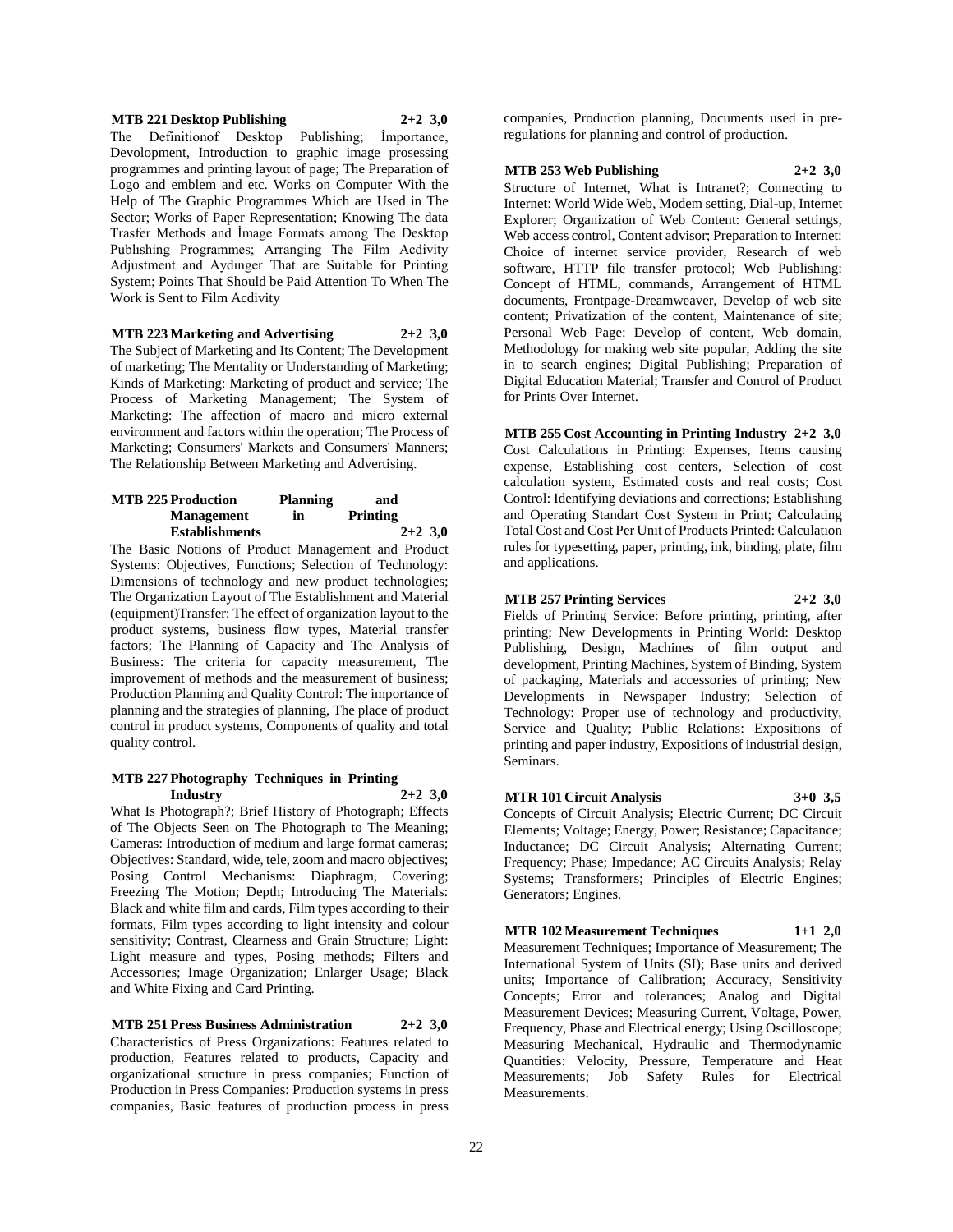**MTR 103 Introduction to Mechatronics 3+0 3,0** Electrical Security; Basic Electrical Measurements, Operation of Oscilloscope and Signal Generators; Electrostatic Sensitive Components Subjects; Mechatronic Structural Components; Mechanical Systems: Design of mechanical system; Electronic Systems; Automation Systems; Informatics Systems; Process Systems; Mechatronic Systems and Design.

#### **MTR 201 Programmable Logic Controllers (PLC) 1+1 2,0**

Introduction to Programmable Controler: Central process unit (CPU), Input modules, Output modules, Analogue Input/Output Modules and Functions; Programing with Ladder Logic Diagram; Analogoue Modules Properties and PLC Links; Software with Command Chart; Trouble Analysis at Programmable Controllers; Programmable Controllers Interface.

**MTR 202 Process Instrumentation and Control 1+1 2,0** Introduction to Process Measurement and Control; Fundamental Process Measurements (level, pressure, temperature, flow rate, etc.); Feedback Control; Dynamic Components in Control Cycle; Real Process Analysis; Five General Control Cycles; Flow Control; Pressure Adjustment; Liquid Level Control; Quality Control; Selection of Feedback Controller; Multiple Cycle Systems; Feed-forward Control; Applications; Energy Transfer and Conversion; Heat Transfer; Boiler control; Pumps and Compressors.

**MTR 203 Mechatronic System Components 2+0 2,0** Mechatronic Structural Components; Mechanical Systems; Design of mechanical system; Electronic Systems; Automation Systems; Informatics systems; Process Systems; Mechatronic Systems and Design.

#### **MTR 204 Electro hydraulics/Electro pneumatics 2+1 3,0**

Introduction to Fluid Power; Energy and Power in Hydraulic and Pneumatic Systems; Pumping Theory; Classification of Pumps; Hydraulic Cylinders and Engines; Valves and Other Control Components in Hydraulic and Pneumatic Systems; Hydraulic and Pneumatic Circuit Design and Analysis; Logical Flow Control Systems; Moving-part Logic circuits; Fluid-control of Fluid Power Systems; Electrical-control of Fluid Power Circuits; Electro Hydraulic Servo Systems; Programmable Control Systems (PLC); Applications of Electro Hydraulic, Electro Pneumatic and PLC Systems.

#### **MTR 205 Process Control I 1+1 2,0**

Automatic Control Terms: Set point, Error, Process variable and definitions of measurement, Overshoot, Rise time, Settling time definition; Automatic Control Symbols; Automatic Control Methods; Definition of Open Cycle and Closed Cycle Control Systems; Control Structures; Stabilities at Control Systems; Final Driver Elements.

**MTR 206 Process Control II 1+1 2,0** Automatic Control Symbols; Automatic Control Methods; Definition of Open Cycle and Closed Cycle Control

Systems; Control Structures; Stabilities at Control Systems; Final Driver Elements.

**MTR 207 Sensors and Transducers 1+1 2,0** Definitions of Sensors and Transducers; Differences of Sensors and Transducers; Selection of Sensors; Self Generating Sensors and Modulating Sensors; Static and Dynamic Characteristics of Sensors; Classification of Transducers: Position transducers, Force transducers, Movement transducers, Fluid transducers, Temperature transducers, Variable resistance transducers, Variable inductance transducers, Variable capacitance transducers, Light and Radiation transducers; Medical Sensors; Sensor Applications in Electronic Device Circuits.

**MTR 208 Mechatronic System Design 1+1 2,0** What is mechatronics?; Sensors and Transducers; Signal Conditioning; OPAMP; Filtering; Wheatstone Bridge; Data Acquisition and Representation Systems; Mechanical and Electrical Actuators, Drivers; Modeling Systems; Dynamic Responses of the Systems; Transfer Functions; Frequency Response; Closed-loop Controllers; Digital Logic; Microprocessors; Assembly Language; Input-output (I/O) Systems. Programmable Logic controllers (PLC); Realization of a Mechatronic System as a Project.

### **MTR 210 Technical English 2+0 2,0**

Speaking: Introduction of himself and others, Subjects interested with working place, Demands in formal place, Offering help, Excuse, Apology, Necessity, Obligation, Quantity, Ratio Percentages, Estimating, Instruction; Listening-Understanding: Understanding in professional subject; Writing: Taking note, Cirriculum vitae, Business letters, Passive structure usage; Reading-Understanding: Conjunctions indicate time, purpose, condition, Expressions in passive structure, Expressions indicate contrariness, Dictionary usage.

**MTR 212 Process Measurements 3+1 3,0** Instrumentation Terms: Definition of sensor, Fluency, Transmitter; Measurement Errors; Position Instruments: The kind of limit switches and it?s way of using; Pressure and Vacuum Measurements: Pressure measurement methods, Vacuum system, Manometer and its studying and using; Weight and Strength Measurements: Weight measurement at fluids; Velocity and Acceleration Measurements: Definition of velocity and acceleration.

#### **MTR 214 Applications of Mechatronic in Industry 1+1 2,0**

Applications of Mechatronic; Mechanical Systems; Processing of Mechanical Components; Design of Mechanic Components; Design of Mechatronic Components; Realization of Mechatronic Components; Project Process: Project file, Functional efficiency, Organization of project, Cost analysis of project, Control of project, Presentation.

#### **MTR 216 Fuzzy Logic 2+0 2,0**

Fuzzy Logic Term: Boolean algebra process, Cartesian multiplication, Logic multiplication, Logic addition, Closed addition process, Closed subtraction process; Fuzzy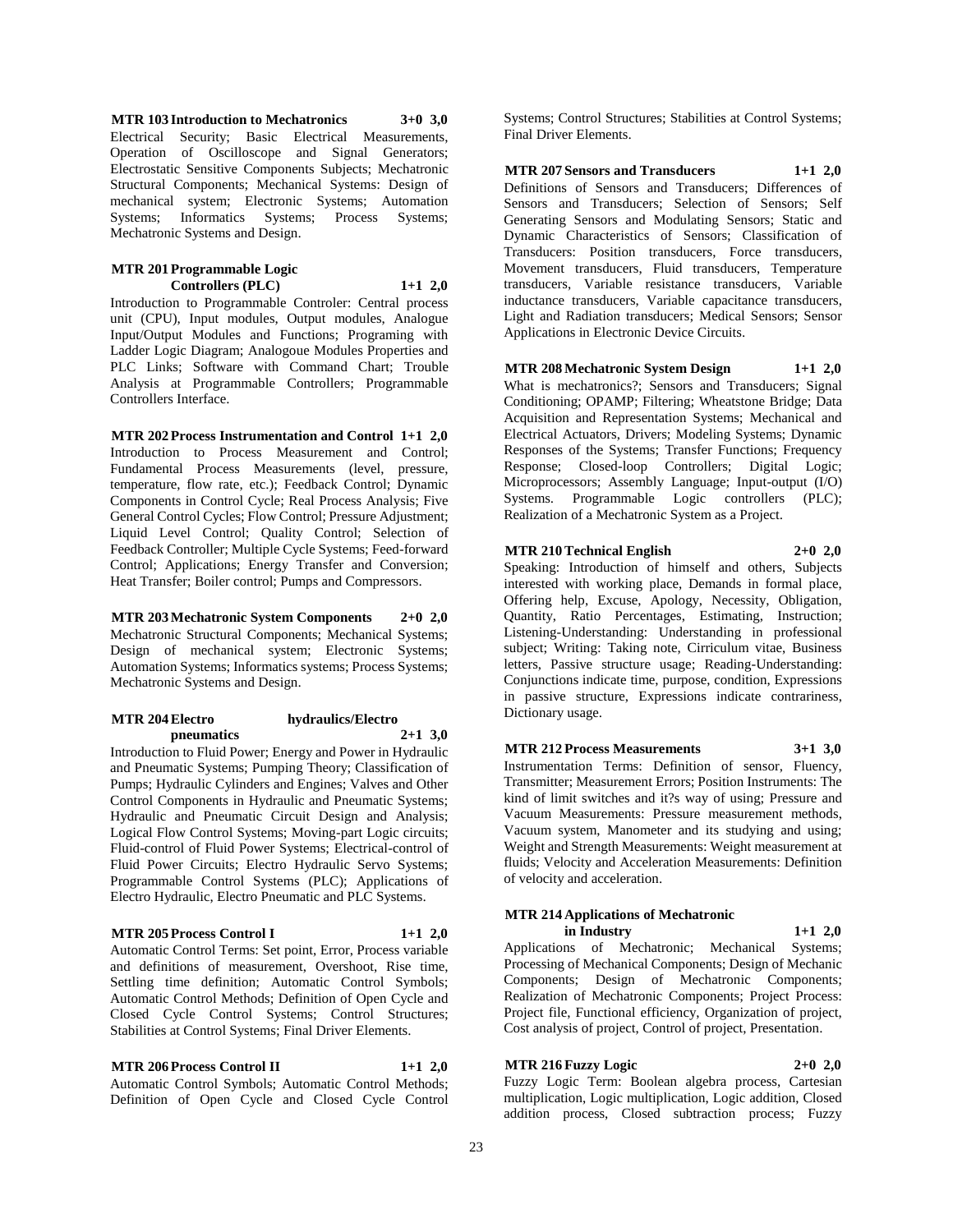Mathematics; Fuzzy Logic Control Application: Flow diagram of fuzzy logic control application; Different Control Applications with Fuzzy Logic Control Evaluations; Artificial Neural Networks and Fuzzy Logic Neural Networks: Neural network, Hebbian, Kohonen, Back-Propagation learning methods.

## **MTR 218 Fuzzy Logic 3+1 4,0**

Introduction to Fuzzy Logic; Fuzzy Logic Set Theory: Classical and fuzzy sets, Set operations on fuzzy logic; Fuzzy Arithmetics: Addition and subtraction of fuzzy numbers, Multiplication and division of fuzzy numbers; Fuzzy Logic Membership Functions; Fuzzy Relations; Fuzzy Logic Inference System: Mamdani fuzzy model, Sugeno and Tsukamoto models; Applications of Fuzzy Logic: Matlab fuzzy logic toolbox.

#### **MUH 233 Accounting Techniques and Commercial Software I 1+1 2,0**

Basic Concepts and Accounting Systems: Basic concepts, Opening account, Closing account, Registration, Reports and documents in accounting; Balance Sheet and Income Table: Balance sheet arrangement principles, Properties and processes of accounts in balance sheet, Income and expenditure calculations, Cost calculations and process; Use of Packet Program: Keeping and processing accounting registrations in computer.

# **MUH 234 Accounting Techniques**

**and Commercial Software II 1+1 2,0** Application of Business Account Approach with Packet Program: Usage areas of business account approach, Registering and keeping outputs in computer according to business account approach; Personnel Following and Insurance Processes: Transferring personal affairs to computer, Payroll arrangement in computer, Insurance documents arrangement in computer; Card Processes: Arrangement of checks, notes and bank cards, Arrangement of stock cards, Arrangement of current account cards, Product cost calculation.

# **MÜZ 151 Short History of Music 2+0 3,0**

Mile Stones in the History of Music; Music of the Antique Period; Music of Far East; Music of Anatolia; Music of the Middle Ages: Gregorian Chants; Music of Renaissance: Bach and Handel; Music of the Classical Age; Pianoforte in the Classical Age; Romantic Age; Nationalist Movement; Contemporary Music; Nationalism and Universality.

# **PZL 103 Introduction to Marketing 3+0 3,0**

Definition of Marketing; Content; Development; Modern Marketing Management; Marketing Management and Environment Relation; Strategic Marketing and Role of Marketing: Company mission, Company objectives; Market Concept; Consumer Market and Consumer Behaviour; Market Segmentation and Its Fundamentals; Market Positioning; Product Concept; Product Types and Properties; Promotion Concept and Its Importance; Promotion Decisions; Promotional Mix Preparation Process; Advertisement; Public Relations; Personal Selling; Sales Promotion; Services Marketing; Internet Marketing (Web-

Marketing); Marketing Management; International Marketing.

**PZL 106 Marketing Communication 2+0 2,0** Marketing and Communication: Marketing communication content; Communication Process and Functions of Marketing Communication; Fundamental Properties of Principal Marketing Methods; Elements of Promotional Mix: Advertisement, Public Relations and Announcement, Personal Selling, Sales Promotion; Harmonized Marketing Communication Tools: Sponsorship, Goal Oriented Marketing; Direct Marketing; Other Marketing Communication Types: Product, Brand, Package, Distribution and Price; Marketing Communication Strategy and Management; Planning: Objectives, Budget, Marketing, Ethics and Social Aspects of Communication.

# **PZL 108 Consumer Behaviour 2+1 2,5**

Consumption Concept; Consumer Concept; Consumption Society Ideology; Consumption Society; Consumer Culture: Consumer Culture Production System, Cultural Choice, Popular culture; Brand Loyalty; Symbolic Consumption; Consumer Culture and Hedonism; Consumer Culture and Consumer Behaviour Relation; Effect of Advertisement on Consumer Behaviour.

**PZL 237 Brand and Brand Strategy 2+1 4,0** What is Brand?; Brand in Terms of Marketing Communication; Brand and Change; Corporation and Brand; Brand, Image and Idea; Brand Creation: Brand Elements; Brand Management Strategy: Brand Management, Elements of Brand, Brand Communication and Brand Positioning.

**RAY 115 Scientific Principles of Technology I 2+0 2,0** Measurement and Unit Systems; Scaler and Vectoral Quantities; Kinematics: Velocity, acceleration; Dynamic: Work, power and energy; Friction Between Surfaces; Momentum and Collision; Stress and Strain Forces; Equilibrium and Center of Gravity; Electric Fields; Electric Potential; Capacitor, Electric Current; Magnetic Field and Sources; Electromagnetic Induction; Chemical Effects of Electric; Characteristics of Light.

**RAY 116 Scientific Principles of Technology II 2+0 2,0** Fluid Mechanics; Fluid Characteristics: Types of fluids, Density, Pressure, Monometers, Viscosity, Properties of fluid flow, Continuity principle of flow, Equality of energy and friction losses; Heat: Thermometer and temperature scales; Heat and Thermal Energy; Heat Capacity and Specific Heat; Heat Transfer Concept and Heat Transfer Mechanisms: Conduction, Convexion, Radiation; Heat Transfer Equipments and Principles of Studying; Energy Sources: Fossil sources, Fresh energy sources.

# **RTV 101 Video Technique I 2+0 3,5**

Basic Cinema Technology: Movie camera, Movie formats, Editing in a motion picture, Basic characteristics of electromagnetic waves, Radio broadcasting with electromagnetic waves; Fundamentals of Television Technique: Forming image on television, Interlaced and progressive scanning technique; Signals Used in Television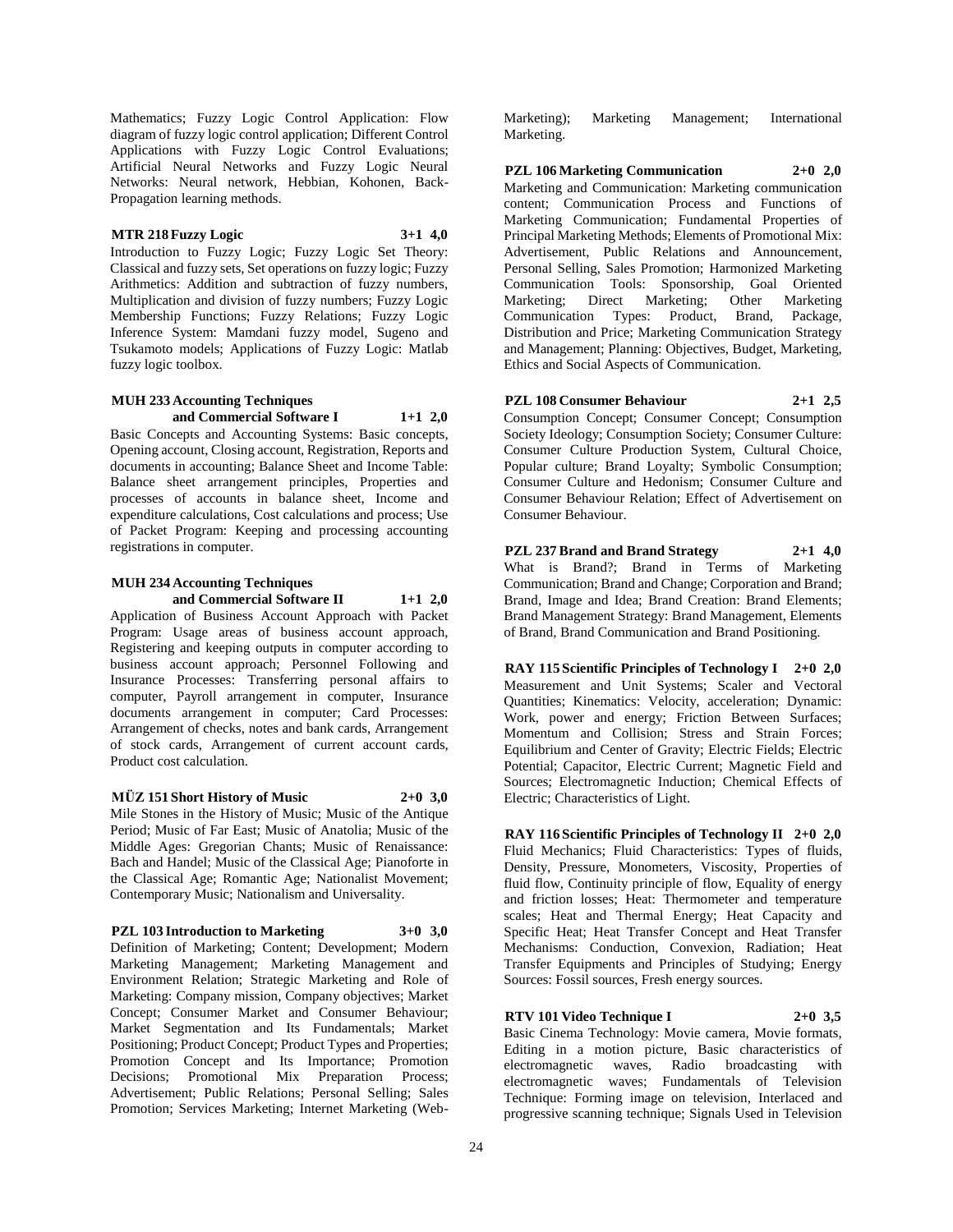Technique: Types of signals used in the studio and forming them; Standards of Television Broadcasting; Characteristics of PAL, SECAM and NTSC Systems.

#### **RTV 102 Video Technique II 2+0 3,0**

Physic of Color: Spectrum of electromagnetic wave, Visible electromagnetic waves, Evaluation of colors according to dimensions of a wave, Saturation of colors, Tone of a color, Type of a color, Brightness, Luminance, Chrominance, Component signal, Temperature of a color; Electronic Cameras: Working principle of cameras, Features of tubed cameras, Cameras with CCD, Types of CCD; Basic Principles of Video Recording: Video Recording: Electronic assembly and editing, Numerical recording and analog technique; Formats of Numerical Recording; Technique of Numerical Image; Television Studio Design.

#### **RTV 103 Technique of Radio Broadcast Systems 2+0 4,0**

Historical Development of Radio; Basic Information about Radio; Radio waves and frequencies, Types of broadcasting, Range of broadcasting, FM and AM transmitters, Harmony problems in transmitters; Technological Equipment Necessary for Radio Broadcasting; Radio Channels in Turkey: Frequency distributions, Certificate given by "RTÜK" for establishment of a new radio; Radio Studios: EBU (European Broadcast Union), Standards for radio studio equipment.

#### **RTV 104 Logic Circuits 3+0 3,5**

Number Systems: Binary number system, Octal number system, Hexadecimal number system; Digital Codes; Principles of Boolegan Algebra: Rules of boolean algebra and its theorem, Solution of logic problems, Integrated circuit parameters and their classification according to their forms; İnetgrated Circuits: Decoders, Encoders, Comparators, Multiplexer, Demultiplexers, Adder Circuits; Multivibrators.

#### **RTV 105 Audio Circuits 3+0 4,0**

Introduction to Electronic Circuit Elements: Resistance, Diode, Condenser (Capacitor), Transistor, Integrated, Tristor, Triyak; Use of Sound Laboratory Hardware: AVO-Meter oscilloscope, Sound sisyal Generator; Electronic Circuit Construction: Press circuit drawing, Circuit member connections; Sound Front-Amplifier and Amplifier; Amplifier and Cabin Filters; Sound Distribution Amplifiers; Sound Level Measurement; Periodic Maintenance of Sound Recording Systems; Sound System Connectors.

### **RTV 106 Video Circuits 2+0 2,0**

Introduction to Electronic Circuit Elements: Resistance, Bobbin, Condensator, Diode, Transistor; Converting Alternative Current into Direct Current: Transformers, Functions of transistors; Use of Transistor as an Amplifier: Photo-offset method, Photo-etching method, Silk press method, Removal of press circuit of a adjustable adapter.

# **RTV 107 Audio Technique I 3+0 4,0**

Sound Definition; Physical Properties; Decibel; Hearing Curve; Audible Frequencies; Acoustic and Sound Isolation: Calculating inner acoustic through a formula; Microphones:

Kinds of microphones and their forms, Loudspeakers cabin measurements, Formulas; Mono and Stereo Systems; Mixers and Types; Limiter and Compressor; Principle of Magnetic Recording; Audio tape-recorders, Forms, Types, Periods; Photograph Record and Phonographs: Period Speed, Diameters; Functions of Sound Operators in Radio and Television; Intercom Systems and Inside Communication between Sections in R-TV.

# **RTV 108 Audio Technique II 3+0 4,0**

Physical Properties of Sound: Sound amplitude, Sound tone; Equal Sound Density Rule: Frequency-Amplitude Relationship; Microphones: Structural properties, Dynamiccondensator microphones; Direction properties; Singlemultiple direction microphones, Shotgun microphones; Broadcast Mixers, Post- Production Mixers, In-line Mixers; Tape Recording Machines; Sound Signal Processors, Compressor-Limiter; Loudspeaker and Cabin Systems: XY and M-S method.

**RTV 110 New Communication Technologies 2+0 2,5** Communication Satellites: Technical structure of the satellites, Frequencies used in satellite broadcasting, Television systems in transition period, Satellite transmitters, Satellite receivers; Transition Period Television Systems: Edtv, Mac, Pal Plus; New Television Technologies; High Diagnosed Television (HDTV), HDTV broadcast systems; Use of Hdtv in Electronic Movie; Numerical Television Technique (Dvb): Standards of Dvb; Data Broadcast; Techniques of Data Broadcast; Cable-Television; Teleconference; Virtual Studio.

#### **RTV 201 Technologies of Video Recording and Editing Systems I 3+0 3,0**

History of Recording Technology; Recording Media; Form of Magnetic Tapes and Technique of Recording on Magnetic Tapes; Sound Recording on to a Magnetic Tape; Technique of Image Recording on to Magnetic Tapes; Formats of Picture Recording System; Quality of Broadcasting; Half-Professional, Amateur Formats; Circuits of Picture Recording Systems; Picture Recording Electronics: Picture disc, Tape flow; Circuits of Macro Servo Systems; System Control Sections; Editing Techniques on Magnetic Tapes.

#### **RTV 202 Techniques of Video Recording and Editing Systems II 3+0 3,0**

Digital Image: Types of digital ımage system and its working principles, JPEG, MPEG, DV and other formats; Digital Image Recording systems: Properties of professional and amateur formats; Digital Image Electronics; Recording Techniques; Disc Based Recording Media; Magnetic, Recording in Optic Discs; Editing Technique, Working Principles of Not Linear Editing Systems; Disc Based Image Recorders; Image Emcees; Editing Techniques in Digital Image Systems; Digital Image Transmission and Distribution Systems.

# **RTV 203 Advanced Logic and**

#### **Microprocessors I 2+0 3,0**

Introduction to Logic Circuit: Principles of logic systems; Basic Functions of MicroProcessors; MicroProcessor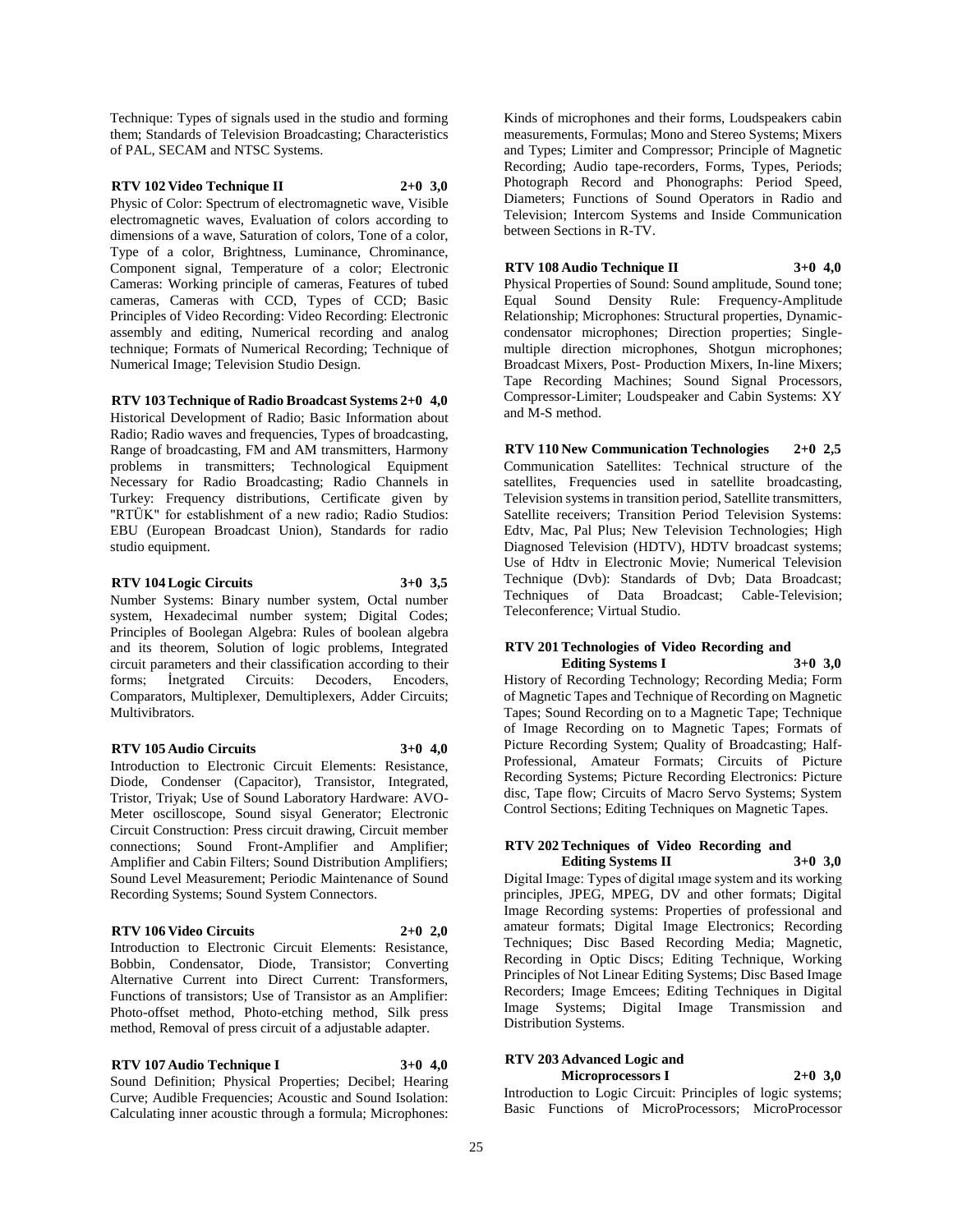Applications; Analyzing Function Tables, Karnaugh Maps; Basic Logic circuits: Decoder circuits, Encoder circuits, Multiplexer circuits; Demultiplexer circuits Flip-Flop Circuits; Latch Memory; Sequential Circuit Applications.

#### **RTV 204 Advanced Logic and Microprocessors II 2+0 3,0**

Converting Analog Data into Digital Data; Converting Digital and Numerical Data into Analog Data; Sampling Video Data by ADC; Saving Video Data Numerically; Saving Audio Data Numerically; Use of ADC Transformers in Broadcast Systems (from Analog to Numerical); Use of ADC Transformers (from Numerical to Analog) in Broadcast Systems; Time-Based Corrector (TBC): Definition, Numerical functions.

### **RTV 205 Management and Organization in R-TV 2+0 2,5**

Management System in Radio and Television Institutions: Worldwide examples for national and commercial systems; Policies: Policies of broadcasting, Personnel policies; Advertisement policies, Finance policies; Planning: General broadcasting plan, Broadcasting programs, Investment plans and projects; Budget Plans; Organization: Division of labor and coordination activities, Consultation units, Control area; Form of Organization, Audit in Organization; Legal Audit: Budget audit, Public opinion control; Features and Organizational Development of Turkish Radio and Television Corporation.

#### **RTV 206 Camera and Light 2+0 2,0**

Cameras: Television cameras; Types of Electronic Cameras: Studio cameras, Electronic field production (EFP) cameras, (ENG) Electronic news gathering cameras; Camera Lenses: Optic properties of lenses, Use; Units of Picture Transfer: Multiplexer, CCD Half-Conductive; Materials Needed for Illumination; Sources of Light; Kinds of Electric Bulb; Methods of General Illumination: Basic light, Key light, Top light, Filling light.

**RTV 209 Digital Audio Recording Techniques I 2+0 2,0** Sound and Number Systems: Binary system, Decimal system; Principles of Numerical Sound; Filtering; Illustrating; Coding; Effects of Errors on Time and Data; Correction of Errors; Reed Solomon Codes; Pulse-Code modulation; Perceptional Coding; Numerical Sound Systems; Converting from Analog to Numerical (ADC); Converting from Numerical to Analog (DAC).

**RTV 210 Digital Audio Recording Techniques II 2+0 2,0** Numerical Sound Recording; Tape Recording of Numerical Sound; Moving Headed Recording Systems (RDAT Format); Fixed Headed Recording Systems (DASH Format); Disc Recording of Numerical Sounds; Hard-disc, Compactdiscs, Recordable (CDR), Mini-discs, Digital (numerical) a Double-sided disc (DVD); Reading of Digital Sounds; Compact-Disc Systems (CD); Combination of Digital Sounds; Digital Sound mixers; Digital Sound Signal Processors; Digital Filters; MPEG-1 Sound Standard; Digital Sound Data Transmission.

#### **RTV 215 Systems of Studio and Electronic Video Effect I 3+0 3,0**

History of Television; Camera Tubes and Their Working Principles; Types of CC Elements and Their Working Principles; Black and White Camera Systems and their working principles; Synchronic Signals on Television; Black and White Television Receivers and Their Work Principles; Work Principle of Television Monitors; Color Technique; Colored-Television Systems; Secam, Ntsc Color Coding Systems; Pal System Color Coding (Code) and Its Work Principle; Pal Color System Code Encoder and Work Principle; Signals of Pal System; Types of Colored-Cameras and Work Principles and Circuits; Test of Cameras.

#### **RTV 216 Systems of Studio and Electronic Video Effect II 3+0 3,0**

Digital Cameras; Types of Picture Selection Tables and Their Working Principles; Picture Selection Units; Matrices; Color Correction and Regulation Systems: Electronic graph drawing, Coloring and animation systems; Three Dimensioned Animation Systems; Digital Image Effect Systems; Color System Transformers; Radio and TV Data; Radio and TV Links; Satellite Broadcasting; Satellite Receiver and Transmitter Systems; Cable Television Technologies.

#### **RTV 217 Creation, Production and Broadcast Process of TV Program 2+0 3,0**

Technology and TV; Properties of Television as a Communication Devices; TV Production Sector: Production companies, Private and public companies, Advertising agency, Postproduction Companies, Cast Agency, Vocalization studios; TV program types; TV Creation Process; Production Budget; Production Process; Postproduction; Broadcast Precontrol; Legal Obligations on TV program Production; Preparation of TV Program Suggestion.

**RTV 218 Technique of TV Broadcast Systems 3+0 3,0** Methods of Television Broadcast: Broadcasting through radio links; Introduction to footprint: Definition; Satellite Receiver, TV Antenna System Units; Types of Satellite Antenna; Connections of Satellite Antenna; Feed Horn "Polarator"; LNB (Microwave Head), LNA, Receiver, Decoder; Deviation Angle; Rising Angle; Local Angle; Cables used in TV distribution systems; General Technical Properties of TV Transmitters as Specified by RTÜK.

# **RTV 222 Technical English 3+0 3,0**

Definition and Usage of Frequently Used Technical Terms of Radio Television: Turkish meanings and Definition of this words; Translation of Radio Television Papers from Literature into Turkish; Covering Educational Representations and Computer Softwares; Printing Technical Reports.

# **RTV 223 Digital Radio And TV Broadcasting Systems 2+0 3,0**

Fundamentals of Digital Audio and Video; New Recording and Archiving Mediums for Digital Audio and Video New audio Communication Channels; Digital Radio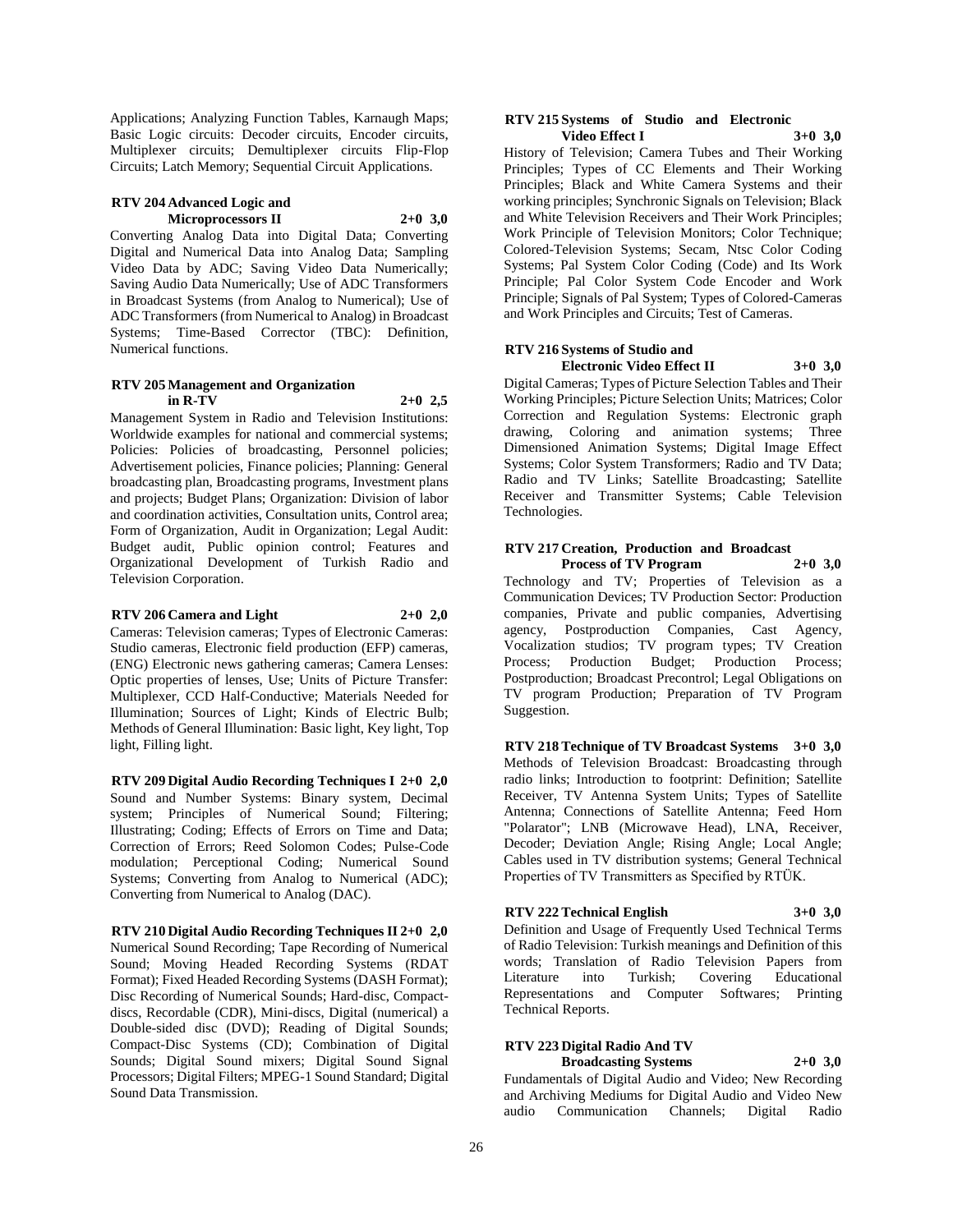Broadcasting; Radio-Audio Communication Techniques on Internet and Intranet Networks: Radio satellite broadcasting; Radio broadcasting on cable networks; Digital TV Broadcasting Channels; (High speed internet-intranet networks, ATM, PSL) (Multi casting, Uni casting, Broadcasting) Digital Satellite TV Broadcasting; MHP Units and Broadcasting Techniques; Multi-Channel Interactive TV Broadcasting. Digital TV Transmitters for Terrestrial Broadcasting; Microwave Distribution Systems, MMDS, MDS Systems. Digital Satellite and TV Receiver Systems.

# **RTV 225 TV Programme**

# **Production Techniques 2+0 3,0**

Types of Television Programmes and Their General Characteristics; Types of TV Programme Broadcasts; Live Broadcast, Outside Broadcast, VTR Broadcast, Television Programme Production Process; Pre-Production: Planning, Determine the target audience and the purpose of the programme, Determine the programme content and programme objects, Setting the technical items and scenerize a television script, Production: Studio shot and exterior shot applications, Describe the production team's role, Determining the technical facilities according to production's content, Designing the picture, Preparing the camera cards, Post-Production: Video and Audio editing, Broadcast systems.

#### **RTV 226 Broadcasting Technologies in Information Age 2+0 3,0**

General Characteristics of Social Structures; Information Age; Definition and Characteristics of Knowledge: Information, Knowledge and Data; Knowledge As An Information: Informationalizm and Informatic; Information Age Technologies: New technologies, New media; Characteristics of new media; Media and Broadcasting in Information Age: Traditional media and broadcasting, new media and broadcasting, Broadcasting in central countries, Broadcasting in surrounding countries; Liberalization In Broadcasting Technologies: Private Broadcasting, Deregulation.

# **RTV 227 Nonlinear Publishing 2+0 3,0**

Introduction and Process of Television Publishing; Combination of Digital Systems and Television and Data Processing World; Nonlinear Editing Systems and Operation Principles; Application Field of Disk Based Image Record and Operation Systems on Television Canals; Examples of Linear and Nonlinear Television Publishing; Record at Nonlinear Television Publishing, Classification of Image; Archiving, Image, Editing and Processing; Systems Used in Studio; Publication on Automation.

# **RTV 228 General Communication 2+0 3,0**

Basic concepts: Source, Receiver, Message, Channel, Coding, Decoding, Feedback, Noise, Selective perception, Reference frame; Operation Of Communication Process; Characteristics Of Communication; Culture: Elements of culture, Types of culture; Communication Tools And Cultural Communication; Nonverbal Communication: Definition, Function, Classification; Group Communication: Definition, Functions of groups, types, Operation of group

communication, Factors which effects group communication; Organizational Communication: Definition, Importance, Functions; Organization Culture; Communication Channels In Organizations; Mass Communication: Definition, Characteristics, Process, Historical evolution, Social effects.

# **RTV 230 Interactive Television 2+0 3,0**

Television Broadcasting: Evolution times and characteristics; Digital Television Broadcasting: Characteristics, Communication standards, Access to audience, Set Top Box (STB): Structure, Function, Characteristics; Television Systems: SDTV, EDTV, HDTV; Possibilities Of Digital Broadcasting, Dimensions of audience, Dimensions of broadcasters; Concept And Definition Of Interaction; Interaction Of Television: Services, Interaction levels; Semi-Interaction: Variety of channels, EPG, VOD, NVOD; Full Interaction: Examples of interactive television programs.

# **RTV 232 The Basic Techniques of Diction,**

**Announcing and Sound Recording 2+1 3,0** Speaking and Listening, The Effective Use of Sound and Voice, Voiceless Communication, The Effective Use of Body Language, The Control of Breath, Voice Training and Articulation, The Usage of Period in Speaking, Sounding and Concepts, Studio Knowledge, The Usage of Microphone, Pursuing The Film and The Text From The Monitor, The Concept of Reggie, The Harmony of Casting and Voicing Artists, The Voicing of Production, Animation, Documentary and Advertising Films, The Presentership of Open Faculty, Radio and Television Programs, The Voicing of Documentary, Radio Theatre, Congress Presentation, Diction, Phonetic, Articulation, News Announcing, Sport Announcing.

# **RTV 234 Working Life in Media 2+1 3,0**

The Economical and Legal Conditions for Media Personnels; Basic Concepts and Foundations Towards Working Life in Media. Media Expertise as Professional Group, Radio Broadcasting, Journalism, Television Broadcasting, Advertising; The Characteristics and Working Conditions of Media Members, Legal Regulations in Media Towards Working Life, The aim and content of Labor Laws of Press. The Radio Television Chief Committee and Their Aim, The Issues in Media Sector, The Ownership of Media and Relations with Staff, Employment; Media in Respect of Turkish Laws, Principles of Press, The Actual Situation in Turkey, The Principles of Local Television, Radio and Press.

# **RTV 251 Picture Selection 2+0 3,0**

Basic Structure of Picture Selection; Image Transition; Basic Image Transitions: Cutting, Chaining, Imposing, Fadeout; Special Visual Effects; Standard Electronic Effects: Wipe, Border, Hard, Soft, Wiping; Electronic Coding; Luminance coding, Chrome coding, External coding, Internal coding with color discrimination; Special Numerical Effects, Usage of picture selection.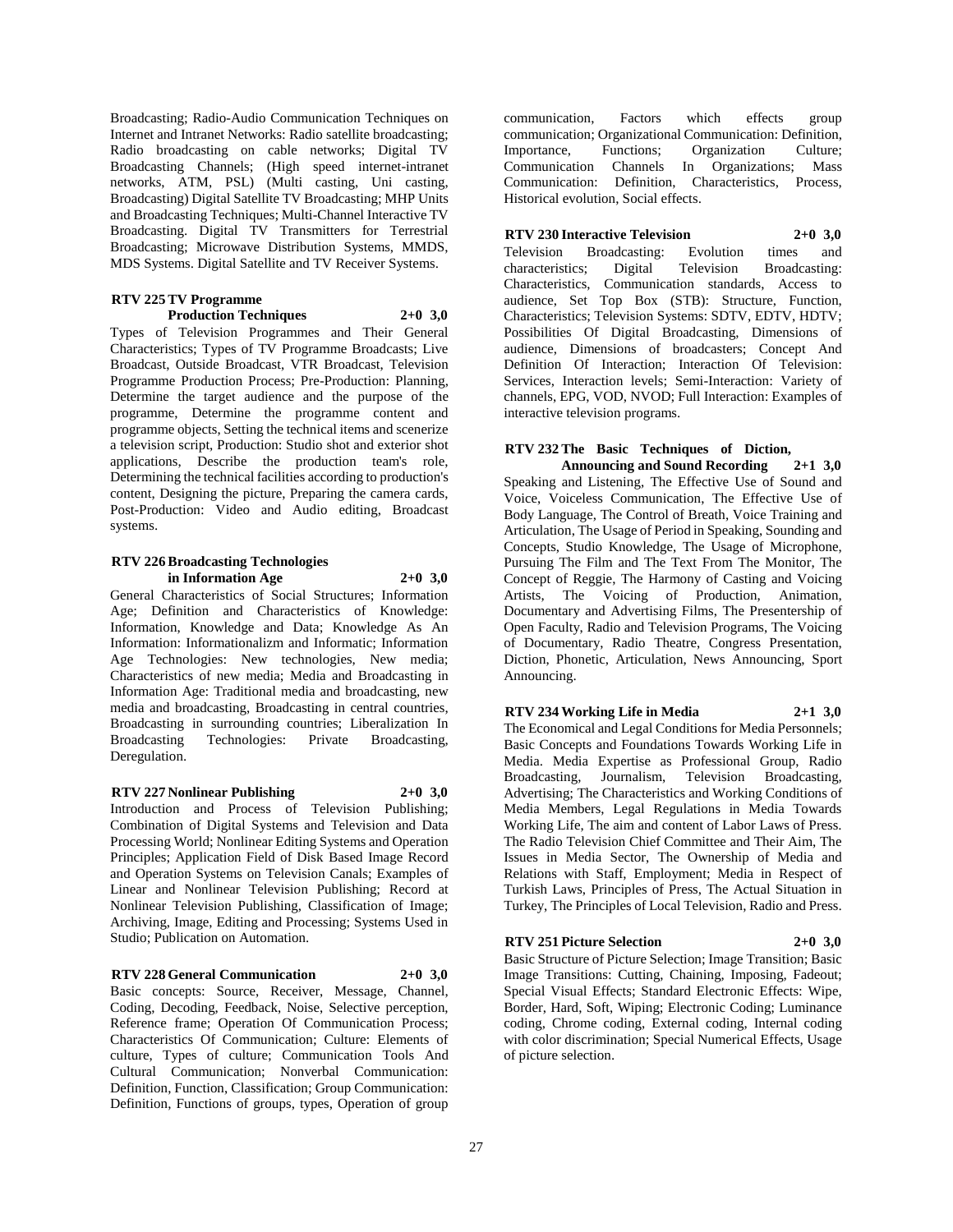#### **RTV 252 Information Resources 2+0 3,0**

Introduction and General Information: Basic concepts, Structure and components of informatıon, Stages of access to information and documents; Information Resources by Their Features; Written, Visual, Audial, Audio-visual information resources; Information Resources by Medium: Information resources in traditional writing medium, Information resources as films, Information resources in electronic medium, Information resources on available other media; Internet: Internet tools, On-line library catalogs, Search engines, On-line databases, Information search strategies on the Internet and access to information, electronic library; Search for Information Resources on Traditional Libraries.

**RTV 253 Audio Recording and Editing 2+0 3,0** Microphone Applications; Dynamic-Condensator Microphone; Shotgun Microphone; Digital Sound Recording Machine Applications; RDAT Audio Tape Recording Machines; Minidisk Digital Sound Recording and Reading Machines; Computer Hard-Disc Recording System; Mixers; Sound Signal Processor Applications; Echo; Delay; Noise Filter.

**RTV 254 Radio Programming and Broadcasting 2+0 3,0** Operating a Radio Station and Departments of a Radio Station; Broadcast Formats; Radio Programming; On-Air Broadcasting; Live and Recorded Broadcasting: Interviews, Production, Preparartion prior to the broadcast, Attribution or Characteristics of Air Personalities-Concept of Radio DJ: Radio announcer, Speaker; Preparation for a Program; Writing Format-Oriented Creative and Audio Texts (Differences between Audio and VisualTexts); Dynamics and Process of Announcing; Voice, Language Use, Breathing Techniques, Intonation, Phonetics and Articulation Exercises; Evaluation of Performance.

#### **RTV 255 Studio Techniques 2+0 3,0**

Technical Equipment of a Professional Studio; Studio Camera; Block Stratum of a Camera: Tens, Tubes, Video Amplifies, Pre-Amplifiers; Video Processor I; Vertical Horizontal Deflection; Auto Shift; Video Processor II, Encoder; SYNC Generator; Power Supply Audio PCBJ X-Y; Alignment Card; Auto Bean Control; Units of Camera Control: Filters; Master gain, Contrast, Knee, Saturation, White balance, Black balance detail, Master black, SYNC pulse generator, Wisien mixer; Intercom Matrix Systems; Teil Line; Monitors.

#### **RTV 256 Radio Programmes Project Application 0+2 3,0**

Preparation of different types of radio programs in conformity with broadcast and announcement rules: Jingles, Brief introduction of the programs to be broadcast, News programs, Interviews and debate programs, Documentaries, Music programs, Programs on current issues (such as movies, books, etc.); Preliminary Research on Prospective Programs; Text Writing; Announcement; Music, Planning the Effect and the Other Components; Using Production Studios.

# **RTV 257 VTR Recording and Editing 2+0 3,0**

Definition of Applications in VTR Recording and Editing Lesson; Doing Applications for Recording; Projects; Track and Time Code for Editing Applications; Attention on Appropriate Studies; Study on Control Track and Time Code on Assembly and Edditing; Application of Assamble Edditing and Insert Edditing; Applications with Splite Studies on Assemble and Insert Edditing.

#### **SAN 119 Fundamental Art Education 2+0 2,0**

Art and Artist: Concepts About Art, Artist's Role in Society, Relationship with Society, Creation act and creation process; Fundamental Elements Forming Visual Language, Principles and Light: Light and Shadow on Natural Objects, Light and Shadow on Artificial Objects; Point: Definition of Point, Potentials, Characteristics, Arrangements, Regular Rhythm, Irregular Rhythm; Line: Definition of line, Potentials, Natural Line Types, Artificial Line Types; Texture: Definition of Texture, Texture Researches, Artificial Textures, Natural Textures, Actual Textures, Textures in Plane, Texture in 3D; Design and Colour Relation.

#### **SAN 155 Hall Dances 0+2 2,0**

Basic concepts. The ethics of dance, Dance Nights, Dance Costumes, National International Competitions and rules/grading, Basic Definitions, Classifications of Dances: Social Dances; Salsa, Cha Cha, Samba, Mambo, Jive, Rock'n Roll, Jazz, Merenge; Flamenko, Rumba, Passa - Doble, Argentina tango, Vals, Disco, Quickstep, Foxtrot, Bolero, European Tango: Ballroom Dances; Sportive Dances; Latin American Dances; Samba, Rumba, Jive, Passa-Doble, Cha Cha, Standart Dances; European Tango, Slow vals (English), Viyana vals, Slow foxtrot, Quickstep.

#### **TAR 165 Atatürk's Principles and History of Turkish Revolution I 0+0 2,0**

Reform efforts of Ottoman State, General glance to the stagnation period, Reform searching in Turkey, Tanzimat Ferman and its bringing, The Era of Constitutional Monarchy in Turkey, Policy making during the era of first Constitutional Monarchy, Europe and Turkey, 1838-1914, Europe from imperialism to World War I, Turkey from Mudros to Lausanne, Carrying out of Eastern Question, Turkish Grand National Assembly and Political construction 1920-1923, Economic developments from Ottomans to Republic, The Proclamation of New Turkish State, from Lausanne to Republic.

#### **TAR 166 Atatürk's Principles and History of Turkish Revolution II 0+0 2,0**

The Restructuring Period; The Emergence of the fundamental policies in the Republic of Turkey (1923-1938 Period); Atatürk's Principles, and Studies on Language, History and Culture in the period of Atatürk; Turkish Foreign Policy and Application Principles in the period of Atatürk; Economic Developments from 1938 to 2002; 1938-2002 Period in Turkish Foreign Policy; Turkey after Atatürk's period; Social, Cultural and Artistic Changes and Developments from 1938 to Present.